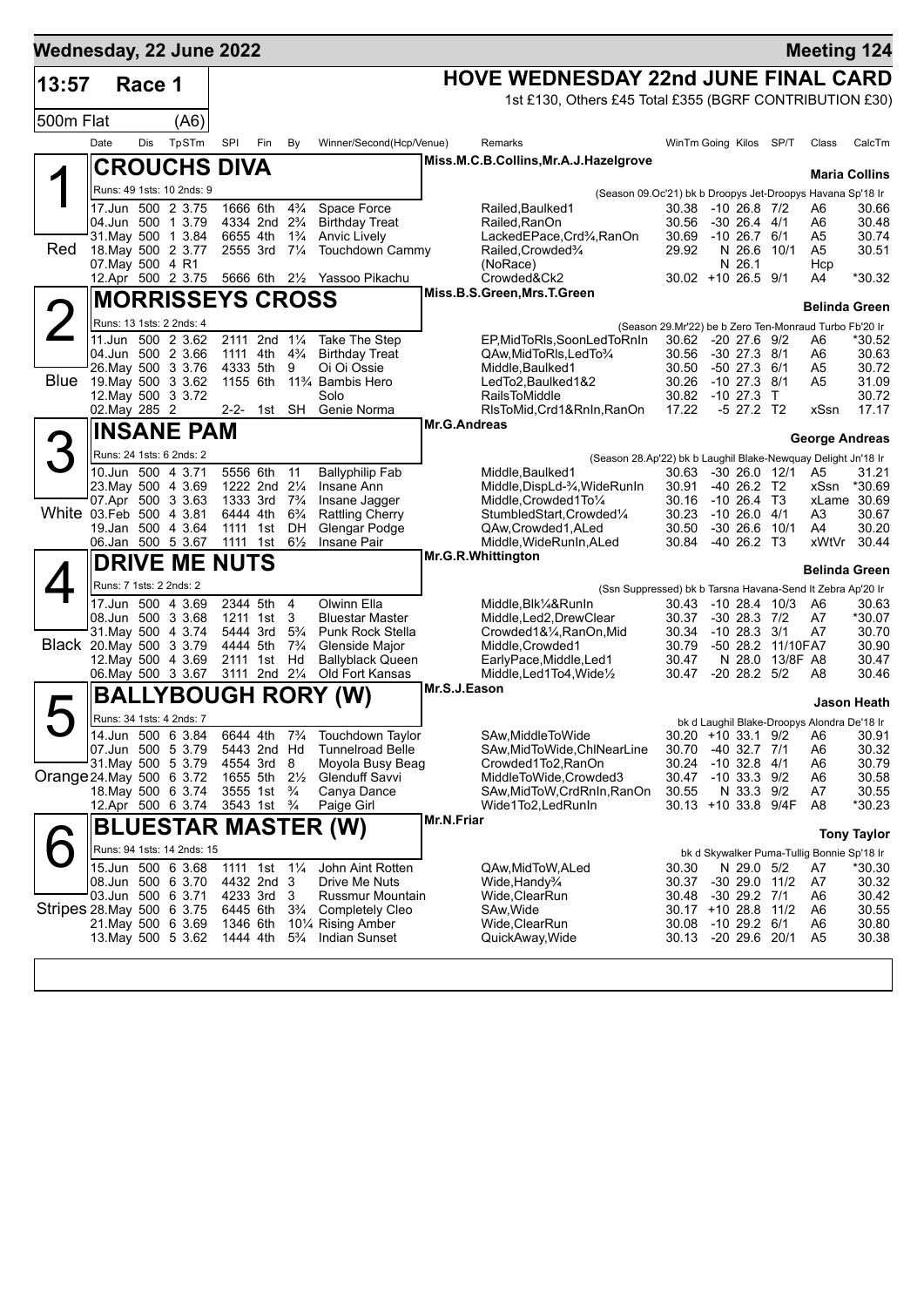| 14:12                     |                         | Race 2 |                                          |                                        |               |                                  |                                                |                     |                                                                                                                  |                                  |                                           |                                        |                                                                        |                         |
|---------------------------|-------------------------|--------|------------------------------------------|----------------------------------------|---------------|----------------------------------|------------------------------------------------|---------------------|------------------------------------------------------------------------------------------------------------------|----------------------------------|-------------------------------------------|----------------------------------------|------------------------------------------------------------------------|-------------------------|
|                           |                         |        |                                          |                                        |               |                                  |                                                |                     | 1st £130, Others £45 Total £355 (BGRF CONTRIBUTION £30)                                                          |                                  |                                           |                                        |                                                                        |                         |
| 500m Flat                 |                         |        | (A6)                                     |                                        |               |                                  |                                                |                     |                                                                                                                  |                                  |                                           |                                        |                                                                        |                         |
|                           | Date                    | Dis    | TpSTm                                    | <b>SPI</b>                             | Fin           | By                               | Winner/Second(Hcp/Venue)                       |                     | Remarks<br><b>Taylormade Uniforms</b>                                                                            | WinTm Going Kilos SP/T           |                                           |                                        | Class                                                                  | CalcTm                  |
|                           |                         |        | DAVE ON A RAVE                           |                                        |               |                                  |                                                |                     |                                                                                                                  |                                  |                                           |                                        | <b>Belinda Green</b>                                                   |                         |
|                           |                         |        | Runs: 60 1sts: 9 2nds: 10                |                                        |               |                                  |                                                |                     |                                                                                                                  |                                  |                                           |                                        | bd d Ballymac Eske-Rogue Calypso Oc'18 Br                              |                         |
|                           |                         |        | 17.Jun 500 1 3.82<br>07.Jun 500 1 3.98   | 6444 3rd<br>6664 4th                   |               | $\frac{3}{4}$<br>5               | Space Force<br><b>Tunnelroad Belle</b>         |                     | RIs-Mid,Crd1&3,W½,ChlRnIn<br>VSAw, Crowded <sup>1</sup> / <sub>4</sub> , BlkW3                                   | 30.38<br>30.70                   |                                           | $-10$ 34.5 $11/2$<br>-40 34.8 7/4F     | A <sub>6</sub><br>A6                                                   | 30.34<br>30.70          |
|                           |                         |        | 01.Jun 500 1 3.90                        | 6433 3rd                               |               | 3                                | Glenside Blue                                  |                     | VSAw, Railed, Handy 3To4                                                                                         | 30.08                            | $-10,34.9,8/1$                            |                                        | A6                                                                     | 30.22                   |
| Red                       |                         |        | 27. May 500 1 3.86<br>21. May 500 1 4.02 | 6542 1st<br>6664 5th                   |               | $1\frac{1}{4}$<br>$7\frac{1}{2}$ | <b>Russmur Mountain</b><br><b>Rising Amber</b> |                     | SAw, Railed, Led4                                                                                                | 30.41<br>30.08                   | N 34.8 5/1                                | $-10$ 34.7 $12/1$                      | A6<br>A6                                                               | 30.41<br>30.59          |
|                           |                         |        | 22.Apr 500 1 3.83                        |                                        | 5211 1st 3    |                                  | Killduff Duke                                  |                     | VerySlowAway,Crowded%<br>SAw, Railed, Led <sup>1/4</sup>                                                         | 30.40                            | $-30$ 33.7 $3/1$                          |                                        | A7                                                                     | *30.10                  |
|                           |                         |        | <b>WHERES SPEEDY</b>                     |                                        |               |                                  |                                                | Mrs.T.J.Cahill      |                                                                                                                  |                                  |                                           |                                        |                                                                        |                         |
| $\angle$                  |                         |        | Runs: 29 1sts: 4 2nds: 4                 |                                        |               |                                  |                                                |                     |                                                                                                                  |                                  |                                           |                                        | <b>Seamus Cahill</b><br>bk d Droopys Buick-La Linea Ja'20 Ir           |                         |
|                           |                         |        | 17.Jun 500 1 3.71                        | 4222 2nd 2 <sup>3</sup> / <sub>4</sub> |               |                                  | Olwinn Ella                                    |                     | Railed, Challenged 2To 3                                                                                         | 30.43                            |                                           | -10 34.0 9/4F A6                       |                                                                        | 30.55                   |
|                           |                         |        | 11.Jun 500 2 3.81<br>03.Jun 500 2 3.73   | 5433 5th<br>4333 4th                   |               | $4\frac{3}{4}$<br>3              | Galaxyfarfaraway<br>Kereight Ava               |                     | SlowAway, Crowded4<br>Railed, Crd&CkMid1, Blk2                                                                   | 30.31<br>30.75                   |                                           | -20 33.8 15/8F A5<br>-30 33.7 15/8F A5 |                                                                        | 30.50<br>30.69          |
| Blue                      |                         |        | 24. May 500 2 3.72                       | 4322 3rd                               |               | $2\frac{1}{4}$                   | Rough Wildfire                                 |                     | Railed, Crowded RunUp                                                                                            | 30.21                            |                                           | $-10$ 33.4 $10/3$                      | A <sub>5</sub>                                                         | 30.30                   |
|                           |                         |        | 12. May 500 1 3.73                       | 5433 3rd                               |               | 4                                | <b>Slippy Bullet</b>                           |                     | VerySlowAway,Baulked1                                                                                            | 30.07                            | N 33.8                                    | 4/1                                    | A5                                                                     | 30.40                   |
|                           |                         |        | 30.Apr 500 1 3.69                        | 2211 1st 1 <sup>3</sup> / <sub>4</sub> |               |                                  | Luminous Lad                                   | Mr.C.R.Rees         | Railed, Crd&Led1/4                                                                                               | 29.94 +10 34.0 10/11 FA6         |                                           |                                        |                                                                        | *30.04                  |
|                           |                         |        | <b>ALANAS RODDICK</b>                    |                                        |               |                                  |                                                |                     |                                                                                                                  |                                  |                                           |                                        |                                                                        | <b>Richard Rees</b>     |
| З                         |                         |        | Runs: 59 1sts: 10 2nds: 9                |                                        |               |                                  |                                                |                     | (Season 21.Jn'20) be b Droopys Roddick-Orange Theresa Sp'18 Ir                                                   |                                  |                                           |                                        |                                                                        |                         |
|                           | 06.Jun 285 3            |        | 13.Jun 500 4 3.71                        | 1111 1st                               |               |                                  | 121/4 Millies Diamond<br>Solo                  |                     | Middle, ALed<br>Middle                                                                                           | 30.70<br>17.08                   | $-30$ 27.7 T <sub>2</sub><br>$-20$ 27.6 T |                                        |                                                                        | $*30.40$<br>xLame 16.88 |
|                           |                         |        | 06. May 500 3 3.70                       | 4666 6th                               |               | $7\frac{3}{4}$                   | Nonanoname                                     |                     | Middle, Crowded 3&4                                                                                              | 30.21                            | $-2028.3$                                 | 6/1                                    | A5                                                                     | 30.64                   |
| White 30 Apr 500 3 R2     |                         |        | 16.Apr 695 3 14.68 2222 2nd 3            |                                        | 3335 5th      | $6\frac{1}{4}$                   | Pocket Pard(R2)<br>Sussex Hurricane            |                     | Middle, Baulked <sup>3</sup> /4<br>Middle, ClearRun                                                              | 30.16 +10 27.9<br>42.74 +15 27.9 |                                           | 5/1<br>7/1                             | Hcp<br>S <sub>3</sub>                                                  | 30.90<br>43.13          |
|                           |                         |        | 05.Apr 500 3 3.67                        | 3456 6th                               |               | $4\frac{1}{2}$                   | Gemini Summer                                  |                     | Crowded1&RunIn                                                                                                   | 30.21                            | N 28.1                                    | 6/1                                    | A4                                                                     | 30.55                   |
|                           |                         |        | <b>FREEKY MAC</b>                        |                                        |               |                                  |                                                |                     | <b>Greens Greyhounds</b>                                                                                         |                                  |                                           |                                        | <b>Belinda Green</b>                                                   |                         |
|                           |                         |        | Runs: 22 1sts: 3 2nds: 8                 |                                        |               |                                  |                                                |                     |                                                                                                                  |                                  |                                           |                                        | bk d Laughil Blake-Tyrur Jennamarie Mr'20 Ir                           |                         |
|                           |                         |        | 01.Jun 500 3 3.66                        | 2222 2nd 1                             |               |                                  | Glenside Blue                                  |                     | EP,Middle,DispLd1-3,Crd1                                                                                         | 30.08                            |                                           | -10 32.7 7/4F                          | A6                                                                     | *30.06                  |
|                           |                         |        | 25. May 500 3 3.66<br>19. May 500 3 3.67 |                                        | 3222 3rd      | $3\frac{1}{2}$                   | Usetheforce Luke                               |                     | Middle, Chl&Crowded3                                                                                             | 29.96                            | N 32.7 5/2                                |                                        | A6                                                                     | 30.24                   |
| Black 13 May 500 4 R3     |                         |        |                                          | 4222 4th                               | 3322 2nd 11/2 | 1                                | <b>Slippery Lilly</b><br>Gatchells Annie(R3)   |                     | EPace, Mid, Chl3, CrdRunIn<br>Middle, Challenged Run In                                                          | 30.24<br>30.65                   | N 32.7 2/1<br>$-30$ 32.7 $9/2$            |                                        | A6<br>Hcp                                                              | 30.30<br>30.72          |
|                           |                         |        | 07. May 500 3 3.61                       |                                        | 3112 2nd 4    |                                  | Oi Oi Ossie                                    |                     | EP, Middle, DispLead To 3                                                                                        | 30.31                            |                                           | N 32.3 2/1F                            | A6                                                                     | 30.64                   |
|                           |                         |        | 03. May 500 4 3.64                       | 4221 1st <sup>3</sup> / <sub>4</sub>   |               |                                  | Howareyabebe                                   |                     | Crowded <sup>1</sup> / <sub>4</sub> , Led <sup>3</sup> / <sub>4</sub><br>Mr.M.B.Christelow, Mr.A.E.O'Shaughnessy | 30.56                            |                                           | N 32.7 5/4F                            | A7                                                                     | 30.56                   |
|                           |                         |        | <b>PUNK ROCK STELLA</b>                  |                                        |               |                                  |                                                |                     |                                                                                                                  |                                  |                                           |                                        | <b>Stuart Maplesden</b>                                                |                         |
|                           | Runs: 8 1sts: 3 2nds: 1 |        |                                          |                                        |               |                                  |                                                |                     | (Season Unknown) bk b Pat C Sabbath-Highview Novel Nv'20 Ir                                                      |                                  |                                           |                                        |                                                                        |                         |
|                           |                         |        | 13.Jun 500 5 3.71<br>04.Jun 500 5 6.25   | 6666 6th                               |               |                                  | Solo<br>DIS Birthday Treat                     |                     | MiddleToWide<br>TurnedInTrap                                                                                     | 30.83 -40 26.7 T<br>30.56        |                                           | -30 26.3 6/4F                          | A6                                                                     | 30.43<br>0.00           |
|                           |                         |        | 31 May 500 5 3.61                        |                                        | 2111 1st      | $2\frac{1}{4}$                   | <b>Ballyblack Queen</b>                        |                     | EP,LedRunUp,Clr1/2,MidToW                                                                                        | 30.34                            |                                           | $-10$ 26.6 $10/3$                      | A7                                                                     | $*30.24$                |
| Orange 25 May 500 6 3.67  |                         |        | 18. May 500 5 3.65                       | 3222 4th<br>4111 1st 11/2              |               | $1\frac{3}{4}$                   | <b>Grandsons Spirit</b><br>Sportmans Best      |                     | MidToW,Chl&CrdW2,CrdRnIn<br>EP, MidToW, Led <sup>1/4</sup>                                                       | 30.59<br>30.38                   | $-20$ 26.5 $2/1$<br>N 26.6 6/1            |                                        | A7<br>A <sub>8</sub>                                                   | 30.53<br>30.38          |
|                           |                         |        | 06. May 500 5 3.63                       | 2211 1st 7 <sup>3</sup> / <sub>4</sub> |               |                                  | Kilara Petal                                   |                     | MidToWide, CrdRunUp, Led2                                                                                        | 30.68                            |                                           | -20 26.6 5/6F                          | A11                                                                    | 30.48                   |
|                           |                         |        | <b>WONKY WINSTON (W)</b>                 |                                        |               |                                  |                                                | <b>Wonky Racing</b> |                                                                                                                  |                                  |                                           |                                        |                                                                        |                         |
|                           |                         |        | Runs: 24 1sts: 4 2nds: 3                 |                                        |               |                                  |                                                |                     |                                                                                                                  |                                  |                                           |                                        | <b>Norah McEllistrim</b><br>bk d Out Of Range ASB-Droopys Hen Mr'20 Ir |                         |
|                           |                         |        | 17.Jun 500 6 3.66                        | 4222 1st                               |               | $\frac{3}{4}$                    | Kerrs Lunch                                    |                     | Wide,Crowded1,LedRunIn                                                                                           | 30.46                            |                                           | $-20$ 34.1 10/3                        | - A7                                                                   | 30.26                   |
|                           |                         |        | 10.Jun 500 6 3.68                        | 2333 5th                               |               | 4                                | <b>Enchanted Sioux</b>                         |                     | Wide,CrowdedRunIn                                                                                                | 30.60                            | $-30$ 34.7 $6/1$                          |                                        | A6                                                                     | 30.63                   |
| Stripes 26 May 500 6 3.73 |                         |        | 01.Jun 500 6 3.70                        | 3344 4th<br>3333 3rd                   |               | $6\frac{1}{4}$<br>$1\frac{1}{2}$ | Glenside Blue<br>Killeacle Ava                 |                     | Wide, ClearRun<br>Wide, ClearRun                                                                                 | 30.08<br>30.58                   | $-10$ 34.7 $7/1$<br>$-20, 34.1$           | 7/2                                    | A6<br>A6                                                               | 30.49<br>30.50          |
|                           |                         |        | 21. May 500 6 3.68                       | 5233 4th                               |               | $3\frac{1}{4}$                   | Crystal Anton                                  |                     | Wide, ClearRun                                                                                                   | 30.29                            | $-10$ 34.4 $6/1$                          |                                        | A <sub>6</sub>                                                         | 30.45                   |
|                           |                         |        | 06.Apr 500 6 3.62                        | 2211 1st 21/4                          |               |                                  | Sportmans Best                                 |                     | Wide, SnLedTo 1/4&Fr1/2                                                                                          | 30.44                            |                                           | -30 34.0 6/4F                          | A7                                                                     | $*30.14$                |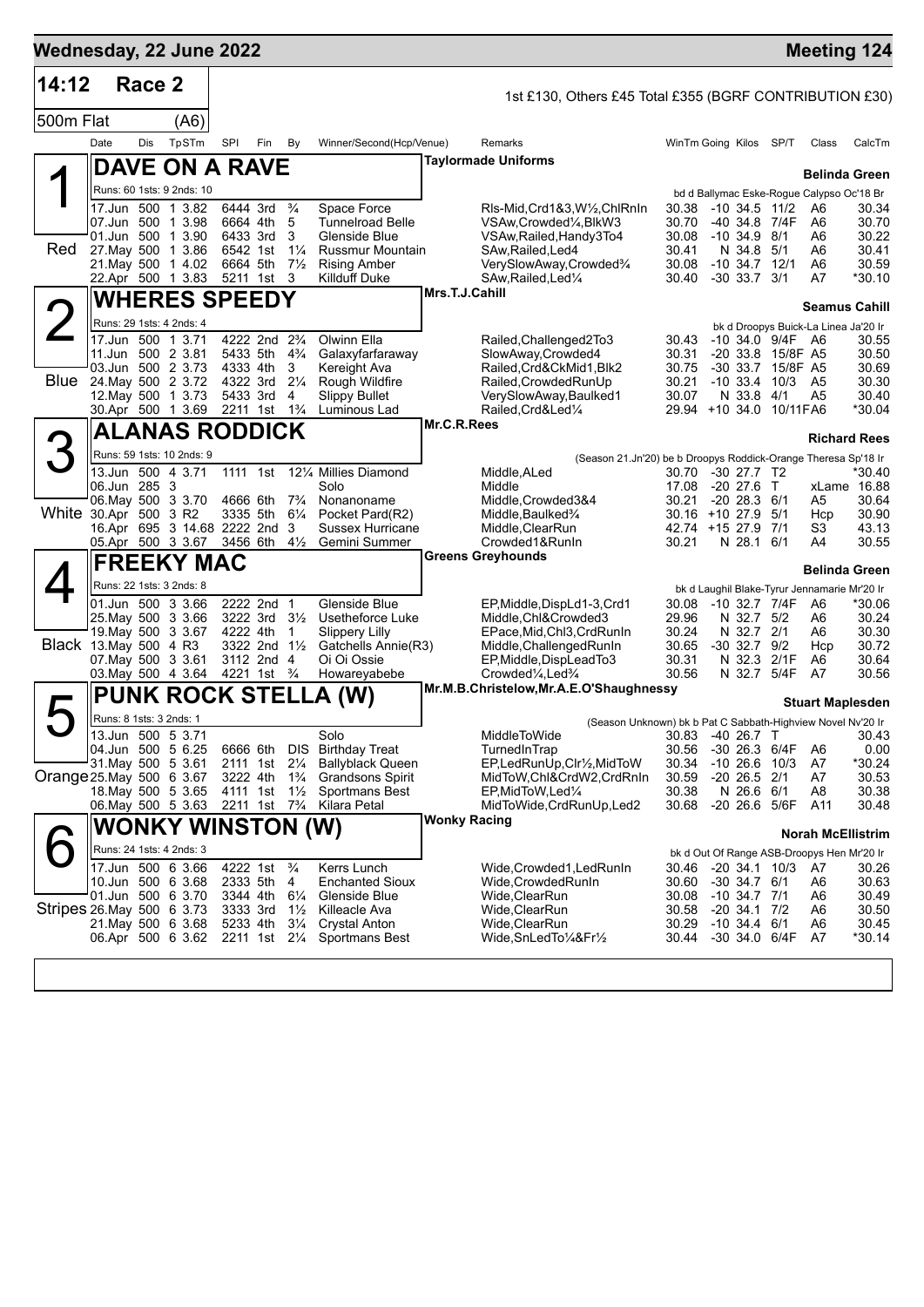| Wednesday, 22 June 2022  |                                              |        |                           |                                                                   |        |                                      |                                                     |                                                                  |                                         |                                 |               | <b>Meeting 124</b>                                |                    |
|--------------------------|----------------------------------------------|--------|---------------------------|-------------------------------------------------------------------|--------|--------------------------------------|-----------------------------------------------------|------------------------------------------------------------------|-----------------------------------------|---------------------------------|---------------|---------------------------------------------------|--------------------|
| 14:32                    |                                              | Race 3 |                           |                                                                   |        |                                      |                                                     | 1st £125, Others £45 Total £350 (BGRF CONTRIBUTION £30)          |                                         |                                 |               |                                                   |                    |
| 500m Flat                |                                              |        | (A7)                      |                                                                   |        |                                      |                                                     |                                                                  |                                         |                                 |               |                                                   |                    |
|                          | Date                                         | Dis    | TpSTm                     | SPI                                                               | Fin    | By                                   | Winner/Second(Hcp/Venue)                            | Remarks                                                          | WinTm Going Kilos SP/T                  |                                 |               | Class                                             | CalcTm             |
|                          |                                              |        | <b>HURRY UP HARRY</b>     |                                                                   |        |                                      |                                                     | Ms.S.A.M.Blackmore, Mr.M.B.Christelow                            |                                         |                                 |               | <b>Stuart Maplesden</b>                           |                    |
|                          |                                              |        | Runs: 64 1sts: 8 2nds: 14 |                                                                   |        |                                      |                                                     |                                                                  |                                         |                                 |               | bk d Confident Rankin-Rising Spice Ja'19 Ir       |                    |
|                          | 10.Jun 500 2 3.65                            |        | 15.Jun 500 1 3.73         | 3224 3rd 2 <sup>3</sup> / <sub>4</sub><br>1222 2nd 1              |        |                                      | <b>Bluestar Master</b><br><b>Enchanted Sioux</b>    | RIsToMid, HandyTo3<br>QAw, RIs To Mid, Crd 1/4, Chl RnIn         | 30.30<br>30.60                          | N 33.6 5/2<br>$-30$ 33.6 10/3   |               | A7<br>A6                                          | 30.53<br>30.39     |
|                          | 04.Jun 500 1 3.71                            |        |                           | 3111 2nd $\frac{3}{4}$                                            |        |                                      | Yassoo Spike                                        | EP, RIsToMid, Led1ToNrLn                                         | 30.68                                   | -30 33.2 2/1F                   |               | A6                                                | 30.45              |
| Red                      | 31. May 500 2 3.71                           |        |                           | 1323 4th 41/4                                                     |        |                                      | <b>Grandsons Spirit</b>                             | RailsToMiddle, ClearRun                                          | 30.10                                   | $-10, 33.6, 9/2$                |               | A6                                                | 30.34              |
|                          | 25. May 500 1 3.78<br>15.Apr 500 1 3.63      |        |                           | 4222 4th<br>1222 2nd $\frac{1}{2}$                                |        | 2                                    | Quarterland Zara<br>Freeky Mac                      | RIsToMid, AHandy, MidRunIn<br>RIsToMid, ChlRunIn, Crowded        | 30.59<br>30.41 -20 33.7 9/2             | $-20, 33.6, 3/1J$               |               | A6<br>A8                                          | 30.54<br>*30.25    |
|                          |                                              |        | <b>SPORTMANS BEST</b>     |                                                                   |        |                                      |                                                     | Mr.S.D.Dickenson, Mr.D.J.Webber, Mr.L.J.Webber, Mr.M.J.Webber    |                                         |                                 |               |                                                   |                    |
|                          |                                              |        | Runs: 27 1sts: 5 2nds: 6  |                                                                   |        |                                      |                                                     | (Ssn Suppressed) wbk b Bull Run Bolt-Sportsmans Holly Mr'20 Ir   |                                         |                                 |               |                                                   | <b>David Dark</b>  |
|                          | 17.Jun 500 1 3.81                            |        |                           | 6433 5th                                                          |        | $2\frac{3}{4}$                       | <b>Wonky Winston</b>                                | Railed, Crowded1                                                 | 30.46 -20 30.0 5/2F                     |                                 |               | - A7                                              | 30.49              |
|                          | 10.Jun 500 2 3.71<br>03.Jun 500 2 3.62       |        |                           | 1111 3rd<br>1111 1st                                              |        | $1\frac{1}{2}$<br><b>SH</b>          | <b>Sheriff Mac</b><br><b>Hollyhill Beanie</b>       | EP, RIs To Mid, Led To Run In<br>QAw, RIs To Mid, ALed, HeldOn   | 30.77<br>30.63                          | $-30$ 30.0 $7/2$<br>$-20\,29.6$ | 11/4          | A7<br>A8                                          | 30.58<br>30.43     |
| <b>Blue</b>              | 25. May 500 2 3.84                           |        |                           | 5422 3rd                                                          |        | $2\frac{3}{4}$                       | <b>Ballyblack Queen</b>                             | RIsToMid, Crowded RunUp&1                                        | 30.31                                   | N 29.5 2/1J                     |               | A8                                                | 30.53              |
|                          | 18. May 500 2 3.71                           |        | 12.Apr 500 1 3.72         | 2222 2nd 11/2<br>5222 2nd 3/4                                     |        |                                      | Punk Rock Stella<br>Get On Willow                   | RIsToMid, Handy 1/4ToRunIn<br>Railed, Challenged RunIn           | 30.38<br>30.14 +10 29.8 9/4J            | N 29.4                          | 3/1           | A8<br>A7                                          | 30.50<br>*30.30    |
|                          |                                              |        | <b>KERRS LUNCH</b>        |                                                                   |        |                                      |                                                     | Mr.A.Kerr                                                        |                                         |                                 |               |                                                   |                    |
| 3                        | Runs: 30 1sts: 5 2nds: 7                     |        |                           |                                                                   |        |                                      |                                                     |                                                                  |                                         |                                 |               |                                                   | <b>Tony Taylor</b> |
|                          |                                              |        | 17.Jun 500 4 3.64         | 2111 2nd <sup>3</sup> / <sub>4</sub>                              |        |                                      | <b>Wonky Winston</b>                                | EP, Middle, Led 1 To Run In                                      | 30.46                                   | $-20$ 32.6 $7/1$                |               | bk d Over Limit-Saum Jn'20 Ir<br>A7               | *30.32             |
|                          | 11.Jun 500 4 3.62                            |        |                           | 1222 5th                                                          |        | $4\frac{1}{2}$                       | <b>Take The Step</b>                                | EarlyPace,Middle,ClearRun                                        | 30.62                                   | $-20$ 32.3 $8/1$                |               | A6                                                | 30.77              |
| White 26.May 500 3 R3    | 04.Jun 500 3 3.77                            |        |                           | 5544 6th<br>3334 2nd 3 <sup>3</sup> / <sub>4</sub>                |        | 10                                   | Yassoo Spike<br>Kentucky Dream(R14)                 | Middle, Baulked&Ck3/4<br>Middle, Crowded3                        | 30.68<br>30.67                          | $-30$ 32.3 $9/2$<br>-30 32.4    | 11/4          | A6<br>Hcp                                         | 31.19<br>30.92     |
|                          | 19. May 500 4 R4                             |        |                           | 4445 5th                                                          |        | 4                                    | Ballyphilip Fab(R2)                                 | Baulked2, CrowdedVeryWide3                                       | 30.71                                   | $-20, 32.1$                     | 11/4          | Hcp                                               | 31.15              |
|                          |                                              |        | 13. May 500 5 3.75        | 6333 3rd                                                          |        | $6\frac{3}{4}$                       | Luminous Lad                                        | SAw, CrdRunUp, Baulked 1<br>Mr.T.J.Rickeard, Mr.G.R. Whittington | 30.58                                   | $-30$ 32.2 $5/1$                |               | A6                                                | 30.83              |
|                          |                                              |        | <b>HOLLYHILL BEANIE</b>   |                                                                   |        |                                      |                                                     |                                                                  |                                         |                                 |               | <b>Belinda Green</b>                              |                    |
|                          | Runs: 8 1sts: 3 2nds: 2<br>11.Jun 500 3 3.81 |        |                           | 5111 1st                                                          |        | $5\frac{1}{2}$                       | Tyrap Bobbi                                         | CrowdedRunUp,Led1,Clear1/2                                       | 30.71                                   | -20 32.6 7/4F                   |               | bk d Dorotas Wildcat-Nellies Flyer Ap'20 Ir<br>A8 | 30.51              |
|                          | 03.Jun 500 4 3.67                            |        |                           | 2222 2nd SH                                                       |        |                                      | <b>Sportmans Best</b>                               | Middle, Challenged RunIn                                         | 30.63                                   | $-20$ 32.4 3/1                  |               | A8                                                | *30.44             |
| Black 19. May 500 4 3.71 |                                              |        | 27. May 500 3 3.62        | 1112 5th $4\frac{1}{4}$<br>2222 2nd 8 <sup>3</sup> / <sub>4</sub> |        |                                      | Yassoo Mum<br>Icaal Eddie                           | QAw,SoonLed%,CrdRunIn<br>Middle, ClearRun                        | 30.42<br>30.36                          | $-20$ 32.4 T <sub>2</sub>       | -10 32.6 7/4F | A8                                                | 30.65<br>30.86     |
|                          | 14. May 285 3                                |        |                           |                                                                   |        |                                      | Solo                                                | Middle                                                           | 16.91                                   | N 31.7 T                        |               | xLame 16.91                                       |                    |
|                          |                                              |        | 22.Mar 500 3 3.70         | 3111 2nd 21/4                                                     |        |                                      | Get On Willow                                       | Mid,Crd&Led1ToRunIn,Blk<br>Mr.P.J.Mumford, Mr.K. Wright          | 30.39                                   | $-10$ 31.8 $5/4F$               |               | A8                                                | 30.47              |
|                          |                                              |        | <b>GREAT INVENTION</b>    |                                                                   |        |                                      |                                                     |                                                                  |                                         |                                 |               | Jamie Kingsley                                    |                    |
|                          | Runs: 4 1sts: 0 2nds: 1                      |        | 15.Jun 500 5 3.76         |                                                                   |        |                                      |                                                     | SAw, MidToW, Crowded 1/4                                         |                                         |                                 |               | bd d Ballymac Best-Darragh Pet Jy'20 Ir           |                    |
|                          | 10.Jun 500 5 3.81                            |        |                           | 6443 4th 31/4                                                     |        |                                      | <b>Bluestar Master</b><br>6445 5th 51/2 Sheriff Mac | SAw, Mid-W, Crd&CkW2, Crd3                                       | 30.30<br>30.77                          | -30 31.5 7/4F                   |               | N 31.6 9/4F A7<br>A7                              | 30.57<br>30.91     |
|                          | 04.Jun 500 5 3.65                            |        |                           | 2222 2nd 1                                                        |        |                                      | Sesh Poets Angel                                    | MidToWide, Challenged&Blk3                                       | 30.61                                   | $-30$ 31.5 $7/1$                |               | A7                                                | $*30.40$           |
| Orange 26 May 500 5 3.74 |                                              |        | 19. May 500 5 3.72        | 5333 4th 21/4<br>2112 1st                                         |        | $\overline{1}$                       | <b>Fooling Boy</b><br>Cloheena Miley                | SAw, W& Crd1, Crd3/4&4<br>SnLed, DispLd2, Stayed Best            | 30.96<br>30.89                          | $-50$ 31.4 4/1<br>$-20$ 31.7 T3 |               | A7                                                | 30.64<br>30.69     |
|                          |                                              |        | 09. May 500 5 3.69        | 1122 1st 2                                                        |        |                                      | Cloheena Miley                                      | Middle, LedTo2&From4, WRnIn                                      | 30.74                                   | $-20$ 31.5 T3                   |               |                                                   | 30.54              |
|                          |                                              |        | CILLIANS TOAST (W)        |                                                                   |        |                                      |                                                     | <b>Toasty Syndicate</b>                                          |                                         |                                 |               | <b>Norah McEllistrim</b>                          |                    |
|                          |                                              |        | Runs: 16 1sts: 2 2nds: 6  |                                                                   |        |                                      |                                                     | (Season Unknown) be b Greenwell Hulk-Last Tango Jy'18 Ir         |                                         |                                 |               |                                                   |                    |
|                          | 14.Jun 500 6 3.70<br>09.Jun 500 6 3.68       |        |                           | 5543 4th<br>2222 2nd 81/2                                         |        | 4                                    | <b>Minstrels Twelve</b>                             | Wide, ClearRun<br>MiddleToWide,ClearRun                          | 30.10 +10 30.3 9/2<br>29.88 -10 29.9 T2 |                                 |               | A7                                                | 30.53              |
|                          | 27. May 285 4                                |        |                           | 5-6-                                                              | 6th 8½ |                                      | Sparta Flash<br>Mineola Lion                        | Crowded <sup>1</sup> / <sub>2</sub> , Wide2                      | 16.56                                   | N 30.5 12/1                     |               | D <sub>2</sub>                                    | *30.46<br>17.23    |
| Stripes 13. May 285 5    | 27.Apr 285 5                                 |        |                           | $1 - 1 -$                                                         | 1st    | $1\frac{1}{4}$<br>2nd $3\frac{1}{2}$ | Turna Tina                                          | QAw,MidToWide,AlwaysLed                                          | 17.04 -10 29.8 8/1<br>16.66             | N 29.3 12/1                     |               | D <sub>3</sub><br>D <sub>3</sub>                  | 16.94<br>16.95     |
|                          | 11.Apr 285 5                                 |        |                           | 3-2-                                                              |        |                                      | Coys<br>Solo                                        | Wide, RanOn<br>Wide                                              | 16.82                                   | N 29.2 T                        |               | xLame 16.82                                       |                    |
|                          |                                              |        |                           |                                                                   |        |                                      |                                                     |                                                                  |                                         |                                 |               |                                                   |                    |
|                          |                                              |        |                           |                                                                   |        |                                      |                                                     |                                                                  |                                         |                                 |               |                                                   |                    |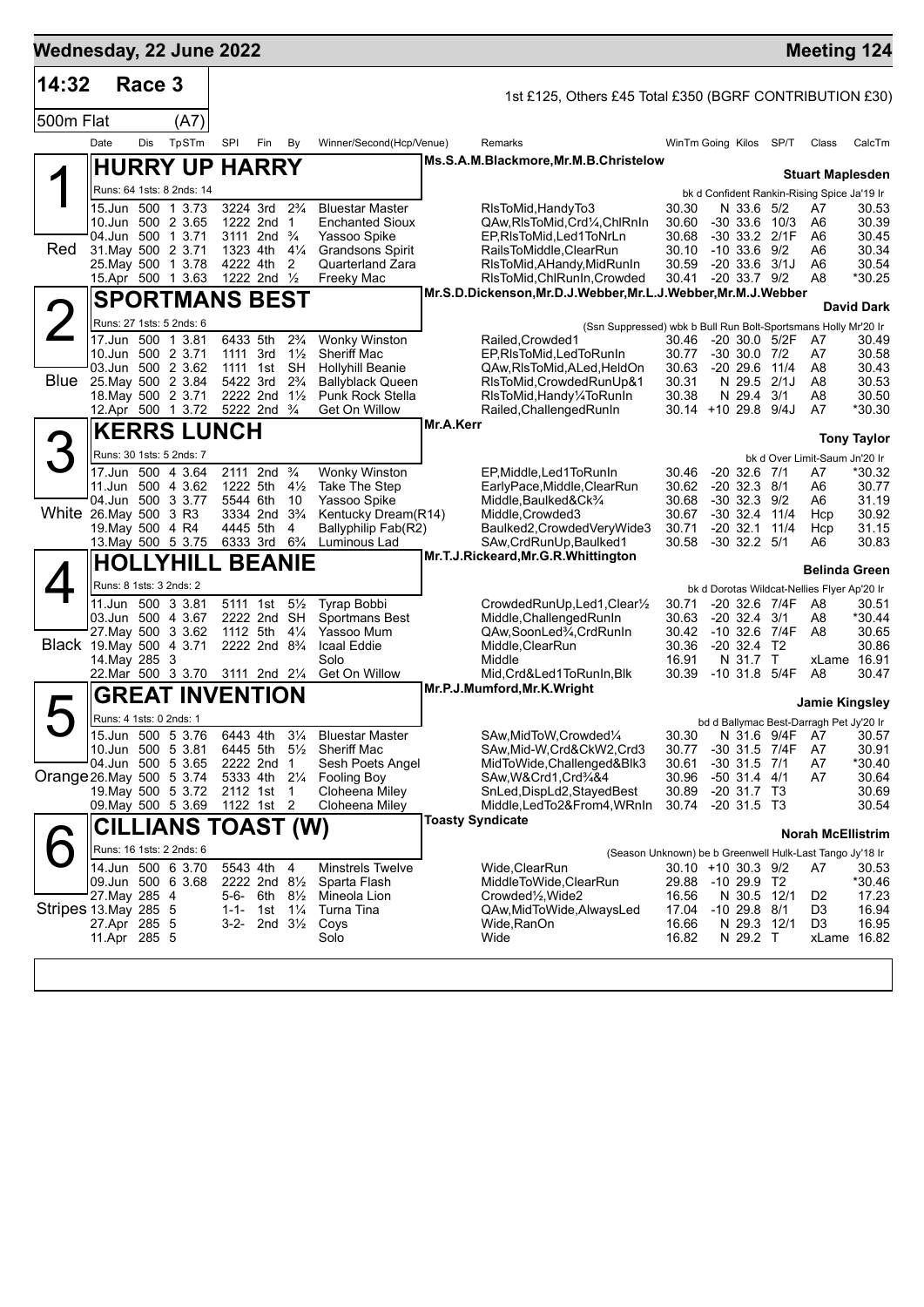| 14:52                       |                                | Race 4 |                            |                        |                             |                                      |                                          |                     |                                                                          |                                                         |                                       |                        |                                              |                                            |
|-----------------------------|--------------------------------|--------|----------------------------|------------------------|-----------------------------|--------------------------------------|------------------------------------------|---------------------|--------------------------------------------------------------------------|---------------------------------------------------------|---------------------------------------|------------------------|----------------------------------------------|--------------------------------------------|
|                             |                                |        |                            |                        |                             |                                      |                                          |                     | 1st £100, Others £40 Total £300 (BGRF CONTRIBUTION £30)                  |                                                         |                                       |                        |                                              |                                            |
| 285m Flat                   |                                |        | (D4)                       |                        |                             |                                      |                                          |                     |                                                                          |                                                         |                                       |                        |                                              |                                            |
|                             | Date                           | Dis    | TpSTm                      | SPI                    | Fin                         | By                                   | Winner/Second(Hcp/Venue)                 | Ms.S.S.Attwater     | Remarks                                                                  |                                                         | WinTm Going Kilos SP/T                |                        | Class                                        | CalcTm                                     |
|                             |                                |        | <b>BUKITTIMAH GIRL</b>     |                        |                             |                                      |                                          |                     |                                                                          |                                                         |                                       |                        |                                              | Seamus Cahill                              |
|                             | 10.Jun 285 2                   |        | Runs: 1 1sts: 0 2nds: 0    |                        |                             | 6th 61/4                             |                                          |                     | (Season Unknown) bk b Droopys Gold-Westmead Lola Ja'21 Br                |                                                         |                                       |                        |                                              |                                            |
|                             | 01.Jun 285 2                   |        |                            | 6-6-                   |                             |                                      | Insane Rocky<br>Solo                     |                     | SAw, Railed, Baulked <sup>1</sup> / <sub>2</sub><br><b>RailsToMiddle</b> | 17.08<br>16.97                                          | $-1524.992$<br>-5 24.5 T              |                        | D4                                           | 17.42<br>*16.92                            |
| Red                         | 25. May 285 2<br>17. May 285 2 |        |                            | 3                      | 3rd                         | $7\frac{1}{4}$                       | Solo<br><b>Dinner Nigodimos</b>          |                     | SlowAway, Railed, MidRunIn<br>StumbledStart, RIsToMid                    | 17.33<br>16.70                                          | $-10$ 24.7 T<br>N 24.2 T3             |                        |                                              | 17.23<br>17.28                             |
|                             | 02. May 285                    |        | $\mathbf 1$                | $2 - 3 -$              |                             | 3rd $7\frac{1}{2}$                   | Dinner Kyriagou                          |                     | Railed.ClearRun                                                          | 16.97                                                   | -5 24.2 T3                            |                        |                                              | 17.53                                      |
|                             | 23.Apr 285 4                   |        |                            |                        |                             |                                      | Solo                                     |                     | <b>RailsToMiddle</b><br>Mrs.S.Kempshall                                  | 17.39                                                   | N 24.1 T                              |                        | Nvice                                        | 17.39                                      |
|                             |                                |        | <b>WARNHAM BLUE</b>        |                        |                             |                                      |                                          |                     |                                                                          |                                                         |                                       |                        |                                              | <b>Jason Heath</b>                         |
|                             | 15.Jun 285 1                   |        | Runs: 39 1sts: 5 2nds: 7   | 6-6-                   |                             | $6\frac{1}{4}$                       |                                          |                     |                                                                          |                                                         |                                       | N 31.4 20/1            | be d Droopys Roddick-Spirit Secrets Jn'18 Ir | 17.26                                      |
|                             | 10.Jun 285                     |        | $\overline{\mathbf{1}}$    | $4 - 5 -$              | 6th<br>5th                  | $5\frac{1}{2}$                       | Melbury Apollo<br>Insane Rocky           |                     | SAw, Rails To Middle<br>RIsToMid, Crowded2                               | 16.77<br>17.08                                          | $-15$ 31.7 11/2                       |                        | D4<br>D4                                     | 17.37                                      |
| Blue                        | 25. May 285 2<br>20. May 285 2 |        |                            | 5-5-<br>$5 - 4 -$      | 4th<br>4th                  | $4\frac{1}{4}$<br>2                  | <b>Hunters Rosie</b><br>Riverside Sammv  |                     | SAw, MidToRIs, Crowded1<br>RIsToMid, Crowded RunUp&1                     | 17.10<br>17.14                                          | $-10$ 31.2 3/1<br>$-2531.0711$        |                        | D4<br>D4                                     | 17.33<br>17.06                             |
|                             | 11. May 285 2                  |        |                            | $5 - 5 -$              | 5th                         | $4\frac{3}{4}$                       | Road To Success                          |                     | MidToRIs, Crowded2                                                       | 17.00                                                   | $-530.57/1$                           |                        | D4                                           | 17.32                                      |
|                             | 16.Apr 285 1                   |        |                            | 1-2-                   | 2nd                         | -1                                   | Cloheena Scaff                           | Mr.G.Andreas        | EP, MidToRIs, DispLead                                                   | 16.80                                                   | $+5$ 31.0 4/1                         |                        | D4                                           | *16.93                                     |
|                             |                                |        | <b>INSANE LENA</b>         |                        |                             |                                      |                                          |                     |                                                                          |                                                         |                                       |                        |                                              | <b>George Andreas</b>                      |
| З                           |                                |        | Runs: 20 1sts: 2 2nds: 5   |                        |                             |                                      |                                          |                     | (Season 20.Ap'22) be b Skywalker Farloe-Ballyphilip Ace Jn'19 Ir         |                                                         |                                       |                        |                                              |                                            |
|                             | 15.Jun 285 2<br>28. May 285 3  |        |                            | $2 - 2 -$<br>3-6-      | 6th                         | 2nd $2\frac{1}{2}$<br>$6\frac{1}{4}$ | <b>Melbury Apollo</b><br>Road To Success |                     | MidToRIs, Crowded1<br>MidToRIs, Crowded1                                 | 16.77                                                   | N 29.3 6/1<br>16.59 +10 28.5 20/1     |                        | D4<br>D4                                     | *16.97<br>17.18                            |
|                             | 23. May 285 2                  |        |                            | $1 - 1 -$              | 1st                         | $2\frac{1}{4}$                       | Insane Laura                             |                     | MiddleToRails,AlwaysLed                                                  | 17.23                                                   | $-20, 28.5, T2$                       |                        | xSsn                                         | 17.03                                      |
| White 08.Mar 285 2          |                                |        | 04. Mar 500 3 3.73         | $2 - 2 -$              | 2 <sub>nd</sub><br>3666 6th | $\overline{2}$<br>$4\frac{1}{4}$     | <b>Misfit Game</b><br>Soul Rebel         |                     | Middle,ClearRun<br>Baulked1                                              | 17.06<br>30.25                                          | $-5$ 29.5<br>$-1029.8$                | T <sub>2</sub><br>11/4 | A4                                           | 17.17<br>30.49                             |
|                             |                                |        | 26.Feb 500 4 3.71          |                        | 4666 3rd                    | $6\frac{3}{4}$                       | Dognor Havana                            |                     | Baulked1                                                                 | 30.23                                                   | $-30$ 29.2 $5/2$                      |                        | A4                                           | 30.47                                      |
|                             |                                |        | <b>GEMINI ROSE</b>         |                        |                             |                                      |                                          |                     | Mr.I.S.L.Andrews                                                         |                                                         |                                       |                        |                                              | <b>Claude Gardiner</b>                     |
|                             |                                |        | Runs: 18 1sts: 3 2nds: 1   |                        |                             |                                      |                                          |                     |                                                                          | (Season 17.Mr'22) bk b Droopys Jet-Flomur Jodi De'19 Ir |                                       |                        |                                              |                                            |
|                             | 13.Jun 285 4<br>30. May 285 4  |        |                            | $2 - 2 -$<br>$1 - 2 -$ | 2nd $\frac{3}{4}$           | 2nd $1\frac{1}{2}$                   | Taylors Jaffa<br><b>Sporting Canary</b>  |                     | Middle, Challenged2<br>QAw, Middle, Crd&DispLd1To2                       | 17.01<br>17.15                                          | $-20, 25.8, T2$<br>-5 26.1            | T2                     |                                              | *16.94<br>17.17                            |
|                             | 23. May 285                    |        | $\overline{4}$             |                        |                             |                                      | Solo                                     |                     | Middle, WideRunIn                                                        | 17.38                                                   | $-20$ 25.9 T                          |                        | xSsn                                         | 17.18                                      |
| Black 16.Mar 500 4 3.74     |                                |        | 11. Mar 500 4 3.68         |                        | 1433 3rd<br>1222 3rd        | $5\frac{3}{4}$<br>$2\frac{1}{4}$     | <b>Hollyhill Beanie</b><br>Insane Ann    |                     | StbStart,Middle<br>QAw,Crowded1,Chl&Crd3                                 | 30.43<br>30.69                                          | N 25.4<br>$-10, 25.6$                 | 11/4<br>5/1            | A9<br>A9                                     | 30.89<br>30.77                             |
|                             | 05.Oct 285 3                   |        |                            |                        | 6-5- 5th                    | $6\frac{1}{2}$                       | <b>Carraig Molly</b>                     |                     | SAw, Wide Run In                                                         | 17.02                                                   | -15 24.9                              | -6/1                   | D3                                           | 17.39                                      |
|                             |                                |        | <b>YASSOO ANDRICO</b>      |                        |                             |                                      |                                          | <b>Mr.G.Andreas</b> |                                                                          |                                                         |                                       |                        |                                              | George Andreas                             |
|                             |                                |        | Runs: 108 1sts: 8 2nds: 20 |                        |                             |                                      |                                          |                     |                                                                          |                                                         |                                       |                        | bef d Ballymac Vic-Cornflower Sal Mr'18 Ir   |                                            |
|                             | $11.$ Jun<br>07.Jun 285 5      | 285 5  |                            | $2-6-$<br>$5 - 3 -$    | 6th<br>3rd                  | $8\frac{1}{4}$<br>$\overline{2}$     | Insane Tilt<br>His Lordship              |                     | BadlyBumped1/2<br>Crowded1, RanOn                                        | 16.84                                                   | 17.04 -10_34.3 6/1<br>$-10$ 34.7 25/1 |                        | D4<br>D4                                     | 17.61<br>$*16.91$                          |
|                             | 25. May 285 6                  |        |                            | 3-3-                   |                             | 2nd $1\frac{1}{4}$                   | <b>Hunters Rosie</b>                     |                     | Middle, Crowded RunIn                                                    | 17.10                                                   | $-10$ 35.0 $7/1$                      |                        | D4                                           | 17.10                                      |
| Orange 13. May 285 5        | 30.Apr 285 4                   |        |                            | 3-3-<br>$6 - 6 -$      | 4th<br>5th                  | $4\frac{3}{4}$<br>$3\frac{1}{2}$     | Insane Luke<br>Turna Tina                |                     | Middle, ClearRun<br>Middle, Crowded RunIn                                | 16.81<br>16.90                                          | $-10$ 35.2 33/1<br>$+5$ 34.7 14/1     |                        | D4<br>D4                                     | 17.09<br>17.22                             |
|                             | 23.Apr 285 5                   |        |                            | 5-5-                   | 6th                         | $7\frac{1}{4}$                       | Road To Success                          |                     | SAw,BaulkedWideRunIn                                                     | 16.74                                                   | +5 34.5 16/1                          |                        | D4                                           | 17.37                                      |
|                             |                                |        | <b>PASS THE</b>            | GIN (W)                |                             |                                      |                                          | Mrs.T.J.Cahill      |                                                                          |                                                         |                                       |                        |                                              | <b>Seamus Cahill</b>                       |
|                             |                                |        | Runs: 72 1sts: 9 2nds: 5   |                        |                             |                                      |                                          |                     |                                                                          |                                                         |                                       |                        |                                              | wbebd d Taylors Sky-Sullane Rogue Au'18 Ir |
|                             | 17.Jun 285 5                   |        |                            | $5 - 4 -$              | 4th                         | $3\frac{3}{4}$                       | Insane Rocky                             |                     | MidToWide, Baulked VW1<br>MidToWide,Crowded1/2-RunIn                     | 17.02                                                   | $-5$ 31.4 $6/1$                       |                        | D4                                           | 17.28                                      |
|                             | 10.Jun 285 5<br>31. May 285 6  |        |                            | $2 - 3 -$<br>$1 - 3 -$ | 3rd<br>3rd                  | $3\frac{1}{4}$<br>$4\frac{3}{4}$     | Insane Rocky<br>Glengarlightning         |                     | QAw, Wide, Crowded 1                                                     | 17.08<br>16.99                                          | $-15$ 31.7 $5/2$<br>$-5$ 31.4 4/1     |                        | D4<br>D4                                     | 17.19<br>17.32                             |
| <b>Stripes 24 May 285 5</b> | 18. May 285 5                  |        |                            | $6 - 5 -$<br>$2 - 2 -$ | 4th<br>3rd                  | $1\frac{1}{2}$<br>3                  | Ri Honcho<br>Lexis Lace                  |                     | MiddleToWide,Crowded1/2<br>MidToW, ClearRun                              | 17.13<br>16.91                                          | $-5$ 31.4 $5/1$<br>N 31.6 8/1         |                        | D4<br>D4                                     | 17.19<br>17.16                             |
|                             | 15.Apr 285 5                   |        |                            | $5 - 5 -$              | 5th                         | 5                                    | Magnificent Kane                         |                     | MidToWide, Blk1/2, WideRunIn                                             | 16.74                                                   | $-10$ 32.2 $7/1$                      |                        | D <sub>3</sub>                               | *17.05                                     |
|                             |                                |        |                            |                        |                             |                                      |                                          |                     |                                                                          |                                                         |                                       |                        |                                              |                                            |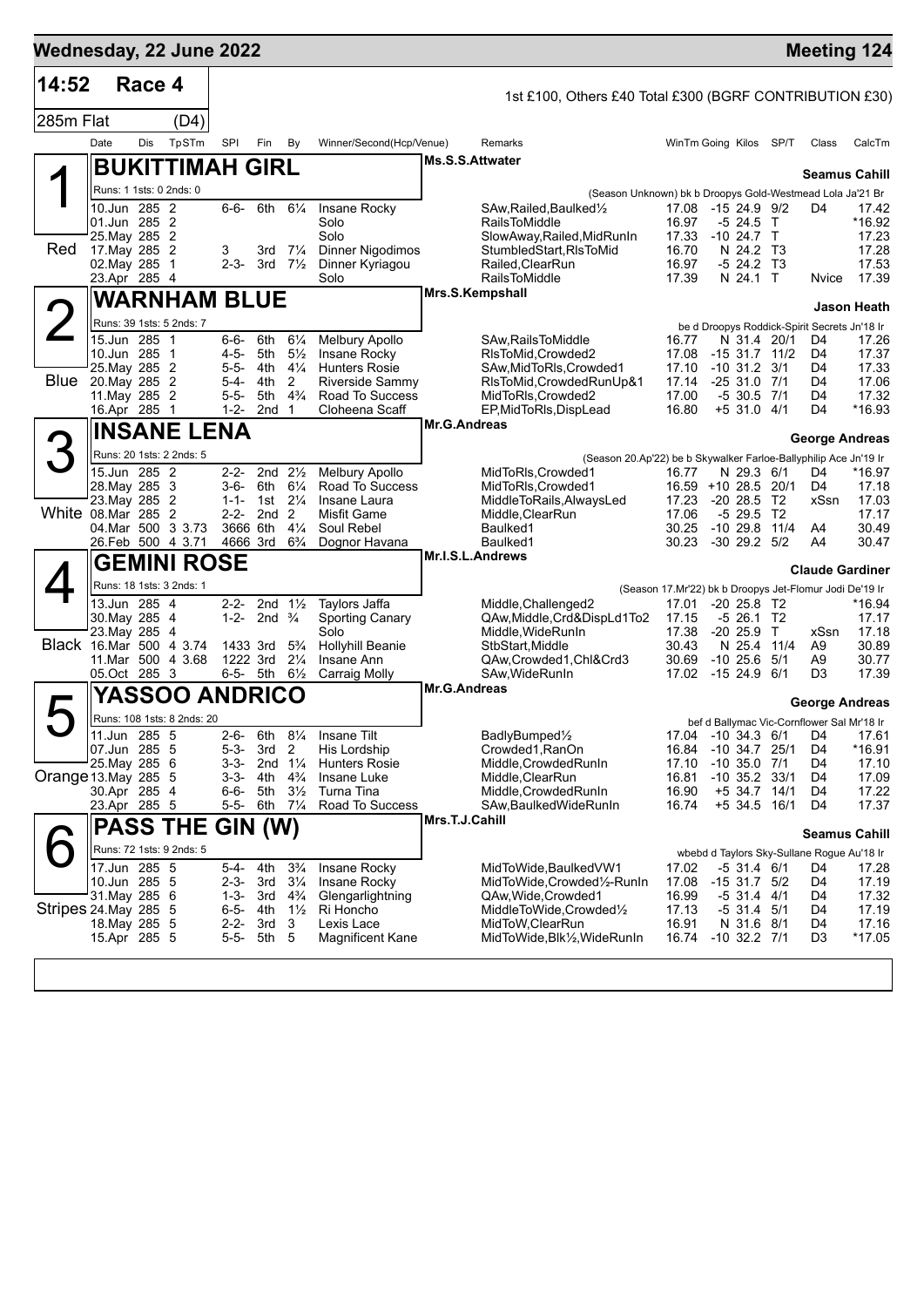| 15:11                      |                                | Race 5 |                                                                                                          |                                                                            |                                                                                                         |                                                              |                                                                                                                       |                   | 1st £110, Others £40 Total £310 (BGRF CONTRIBUTION £30)                                                                                                          |                                                                                                               |                              |                                                                                         |                                                   |                                                                                          |                                                     |
|----------------------------|--------------------------------|--------|----------------------------------------------------------------------------------------------------------|----------------------------------------------------------------------------|---------------------------------------------------------------------------------------------------------|--------------------------------------------------------------|-----------------------------------------------------------------------------------------------------------------------|-------------------|------------------------------------------------------------------------------------------------------------------------------------------------------------------|---------------------------------------------------------------------------------------------------------------|------------------------------|-----------------------------------------------------------------------------------------|---------------------------------------------------|------------------------------------------------------------------------------------------|-----------------------------------------------------|
| 500m Flat                  |                                |        | (A9)                                                                                                     |                                                                            |                                                                                                         |                                                              |                                                                                                                       |                   |                                                                                                                                                                  |                                                                                                               |                              |                                                                                         |                                                   |                                                                                          |                                                     |
|                            | Date                           | Dis    | TpSTm                                                                                                    | <b>SPI</b>                                                                 | Fin                                                                                                     | By                                                           | Winner/Second(Hcp/Venue)                                                                                              |                   | Remarks                                                                                                                                                          | WinTm Going Kilos SP/T                                                                                        |                              |                                                                                         |                                                   | Class                                                                                    | CalcTm                                              |
|                            |                                |        | <b>SOAP ADDICT</b>                                                                                       |                                                                            |                                                                                                         |                                                              |                                                                                                                       |                   | Mr.L.B.Pearce                                                                                                                                                    |                                                                                                               |                              |                                                                                         |                                                   | <b>Maria Collins</b>                                                                     |                                                     |
|                            |                                |        | Runs: 0 1sts: 0 2nds: 0                                                                                  |                                                                            |                                                                                                         |                                                              |                                                                                                                       |                   |                                                                                                                                                                  | (Season Unknown) dkbd b Droopys Jet-Droopys Plum Au'20 Ir                                                     |                              |                                                                                         |                                                   |                                                                                          |                                                     |
| Red                        | 03. May 285 4<br>28. Mar 300 2 |        | 13.Jun 500 2 3.71<br>06.Jun 500 3 3.72<br>19. May 500 1 3.66                                             |                                                                            | 1221 2nd $\frac{1}{2}$<br>2222 1st $\frac{1}{2}$<br>1st $\frac{1}{2}$                                   |                                                              | Solo<br>A Mystical Love<br>Citizen Caoimhe<br>Solo<br>Sarahs View(Derry)                                              |                   | <b>RailsToMiddle</b><br>Led-1, Crd1-2, Led3-RnIn,<br>MidRunUp, RIs, Crd4, LdNrLn<br>SAw.RailsToMiddle<br>(IrishRace0)                                            | 31.10 -40 24.5 T<br>31.13<br>31.16<br>17.29<br>17.26                                                          |                              | -40 24.6 T3<br>$-20, 24.8$<br>$-523.9$ T<br>N 25.4                                      | - ТЗ<br>3/1                                       |                                                                                          | *30.70<br>30.77<br>30.96<br>17.24<br>17.26          |
|                            | 17.Mar 500 1                   |        |                                                                                                          |                                                                            | 1st <sub>3</sub>                                                                                        |                                                              | Gortin Lola(Derry)                                                                                                    |                   | (IrishTrial)                                                                                                                                                     | 28.78                                                                                                         |                              | N 25.4 T2                                                                               |                                                   |                                                                                          | 28.78                                               |
|                            |                                |        | <b>BLU GIFT</b>                                                                                          |                                                                            |                                                                                                         |                                                              |                                                                                                                       |                   | Mr.S.G.Collins, Mr.S.Maplesden                                                                                                                                   |                                                                                                               |                              |                                                                                         |                                                   |                                                                                          |                                                     |
|                            |                                |        | Runs: 14 1sts: 3 2nds: 2                                                                                 |                                                                            |                                                                                                         |                                                              |                                                                                                                       |                   |                                                                                                                                                                  | (Season Unknown) be b Rio Quattro-Swift Linscott Jn'20 Ir                                                     |                              |                                                                                         |                                                   | <b>Stuart Maplesden</b>                                                                  |                                                     |
| Blue                       | 16. May 285 2                  |        | 03.Jun 500 3 3.79<br>23. May 500 2 3.80<br>16.Mar 500 2 3.74<br>08. Mar 500 2 3.75<br>02. Mar 500 3 3.75 | 5655 5th<br>3333 3rd<br>$1 - 1 - 1$ st<br>6654 5th<br>6553 1st<br>5666 5th |                                                                                                         | 4<br>- 12<br>Hd<br>$5\frac{3}{4}$<br>Nk<br>9                 | Cushie Blako<br>Punk Rock Hippy<br><b>Punkrock Chaos</b><br>Yassoo Laney<br><b>Ballyblack Bess</b><br>Old Fort Kansas |                   | RIsToMid, Crd&CkMid1<br>RIsToMid, MidRunIn, CIrRun<br>RIsToMid, ALed, W&CrdRnIn<br>Baulked1, Crowded 2&3<br>WideRunIn, LedNearLine<br>MidToRIs, Crd&Stb1, Crd3/4 | 31.06<br>30.38<br>17.43<br>30.30<br>30.92<br>30.44                                                            | -30 24.4 6/1<br>$-1023.59/2$ | $-40$ 24.2 T <sub>3</sub><br>$-1023.8$ T <sub>2</sub><br>N 23.8 6/1<br>$-20$ 24.0 $9/4$ |                                                   | A9<br>xLame 17.33<br>A8<br>A9                                                            | 31.09<br>*30.94<br>30.76<br>30.72<br>31.05          |
|                            |                                |        |                                                                                                          |                                                                            |                                                                                                         |                                                              |                                                                                                                       | Mr.J.J.Heath      |                                                                                                                                                                  |                                                                                                               |                              |                                                                                         |                                                   | A9                                                                                       |                                                     |
| З                          |                                |        | <b>SEAMLESS MOVE</b>                                                                                     |                                                                            |                                                                                                         |                                                              |                                                                                                                       |                   |                                                                                                                                                                  |                                                                                                               |                              |                                                                                         |                                                   |                                                                                          | <b>Jason Heath</b>                                  |
|                            |                                |        | Runs: 24 1sts: 3 2nds: 2<br>11.Jun 500 2 3.84                                                            | 3666 6th                                                                   |                                                                                                         | 17                                                           | <b>Hollyhill Beanie</b>                                                                                               |                   | (Season Unknown) bkw b Droopys Jet-Riverside Honey Mr'20 Ir<br>Mid&CrdRunUp,BBaulked1&2                                                                          | 30.71                                                                                                         |                              | $-20$ 28.4 $9/1$                                                                        |                                                   | A8                                                                                       | 31.87                                               |
| White 25. May 500 1 3.72   |                                |        | 04.Jun 500 2 3.66<br>31. May 500 1 3.83<br>20. May 500 1 3.73<br>01.Apr 500 2 3.68                       | 2155 4th<br>4433 3rd<br>2555 6th<br>2335 4th<br>4444 3rd                   |                                                                                                         | $2\frac{1}{4}$<br>8<br>$9\frac{3}{4}$<br>6<br>$3\frac{1}{4}$ | <b>Sheriff Mac</b><br>Chunky But Funky<br><b>Ballyblack Queen</b><br><b>Insane Mistress</b><br>Pocket Baba            |                   | EP, MidToRIs, Baulked2<br>MidRunUp, CIrRun, RIsToMid<br>MidRunUp, Crowded1<br>RIsToMid, Crowded RnUp&1&3<br>MiddleRunUp, ClearRun                                | 31.20<br>30.40<br>30.31<br>31.12<br>30.73                                                                     |                              | $-30$ 28.4 $8/1$<br>$-10$ 28.8 $6/1$<br>N 28.7 7/1<br>$-50$ 28.4 $3/1$<br>$-402869/4$   |                                                   | A8<br>A8<br>A8<br>A8<br>A8                                                               | 31.08<br>30.95<br>31.09<br>31.10<br>*30.60          |
|                            |                                |        | ∣IM JUSTA CUTIE                                                                                          |                                                                            |                                                                                                         |                                                              |                                                                                                                       |                   | Mrs.J.Rawlings                                                                                                                                                   |                                                                                                               |                              |                                                                                         |                                                   |                                                                                          |                                                     |
|                            |                                |        | Runs: 13 1sts: 1 2nds: 0                                                                                 |                                                                            |                                                                                                         |                                                              |                                                                                                                       |                   |                                                                                                                                                                  |                                                                                                               |                              |                                                                                         |                                                   | <b>Claude Gardiner</b>                                                                   |                                                     |
| Black 15.Apr 500 4 3.71    | 23. May 285 4                  |        | 08.Jun 500 3 3.78<br>30. May 500 4 3.68<br>07.Apr 500 4 3.75<br>30.Mar 500 4 3.70                        | 5666 6th<br>4443 4th                                                       | 1122 2nd 8<br>4666 6th<br>2246 6th 6 <sup>3</sup> / <sub>4</sub>                                        | $5\frac{1}{2}$<br>$9\frac{1}{2}$<br>$3\frac{1}{4}$           | Rough Conman<br>Jofra<br>Solo<br>Freeky Mac<br>Outa Markham<br>Scarlet                                                |                   | Crowded1&3/4<br>Middle, LedTo2<br>Middle<br>Middle, Crowded&Wide1/4<br>Middle, ClearRun<br>Middle, Baulked 3                                                     | (Season 29.Nv'21) bk b Droopys Jet-Dysert Anna My'18 Ir<br>30.61<br>30.15<br>17.30<br>30.41<br>30.39<br>30.38 |                              | $-20$ 26.3 $7/1$<br>$-1026.8$ T2<br>-20 26.8 T<br>$-20$ 26.2 $9/2$<br>$-10\,26.1$       | $-10$ 26.2 $11/2$<br>6/1                          | A9<br>xLame 17.10<br>A8<br>A7<br>A7                                                      | 30.85<br>30.70<br>30.98<br>*30.55<br>30.80          |
|                            |                                |        | CORRIN TIMMY                                                                                             |                                                                            |                                                                                                         | (W)                                                          |                                                                                                                       |                   | <b>Fletchwood Racing</b>                                                                                                                                         |                                                                                                               |                              |                                                                                         |                                                   |                                                                                          |                                                     |
|                            |                                |        | Runs: 36 1sts: 7 2nds: 5                                                                                 |                                                                            |                                                                                                         |                                                              |                                                                                                                       |                   |                                                                                                                                                                  |                                                                                                               |                              |                                                                                         |                                                   |                                                                                          | Jason Heath                                         |
| Orange 10 May 500 6 3.71   |                                |        | 10.Jun 500 5 3.79<br>31.May 500 6 3.79<br>21. May 500 6 3.82<br>04. May 500 5 3.82<br>27.Apr 500 6 3.77  | 2544 4th 9½                                                                | 4333 3rd 21/4<br>6333 1st 1 <sup>3</sup> / <sub>4</sub><br>3454 2nd 11/4<br>4433 2nd 11/4<br>6433 3rd 2 |                                                              | Cloheena Miley<br>Chunky But Funky<br>Harmsworthshalie<br>Ascot Zoey<br>Tyrap Jio<br>Rough Conman                     |                   | MiddleToWide, ClearRun<br>Middle&BadlyBaulked1<br>SlowAway, Crd1, LedRunIn<br>SAw, Wide, RanOn<br>CrowdedRunUp, RanOn<br>SlowAway, Wide                          | 30.40<br>30.82<br>30.75<br>30.92<br>30.52                                                                     |                              | $-10$ 32.7 $6/1$<br>$-10$ 32.3 $7/2$<br>$-10$ 32.5<br>$-20$ 32.9 $5/1$                  | 30.82 -30 32.4 12/1 A9<br>11/4J A9<br>N 32.5 10/3 | bk d Clonbrien Hero-Corrin Nell Ap'19 Ir<br>A <sub>8</sub><br>A <sub>9</sub><br>A9<br>A9 | *30.68<br>31.07<br>30.72<br>30.76<br>30.83<br>30.69 |
|                            |                                |        | <b>SHARP STAR (W)</b>                                                                                    |                                                                            |                                                                                                         |                                                              |                                                                                                                       | <b>Sharp Lads</b> |                                                                                                                                                                  |                                                                                                               |                              |                                                                                         |                                                   | <b>Seamus Cahill</b>                                                                     |                                                     |
|                            |                                |        | Runs: 15 1sts: 3 2nds: 0                                                                                 |                                                                            |                                                                                                         |                                                              |                                                                                                                       |                   |                                                                                                                                                                  |                                                                                                               |                              |                                                                                         |                                                   | bk d Droopys Buick-Ballinakil Biddy Sp'20 Br                                             |                                                     |
| Stripes 27. May 500 6 3.66 |                                |        | 15.Jun 500 6 3.69<br>10.Jun 500 6 3.59<br>04.Jun 500 6 3.69<br>20. May 500 5 3.79<br>22.Apr 500 6 3.67   | 2233 6th<br>1111 3rd<br>5334 6th<br>6222 6th                               | 5322 4th 21/4<br>5332 1st SH                                                                            | $5\frac{3}{4}$<br>2<br>$6\frac{1}{4}$<br>$6\frac{3}{4}$      | White One<br>Ascot Zoey<br><b>Sheriff Mac</b><br>Yassoo Mum<br><b>Insane Mistress</b><br>Sheriff Mac                  |                   | MidToW, CrdRnUp&2<br>QAw, Mid-W, Led-4, CrdRnIn<br>Wide, Handy 2To 3/4<br>EP, Wide, Challenged 3<br>Wide,CrowdedRunUp&1<br>Wide,LedNearLine                      | 30.51<br>30.87<br>31.20<br>30.42<br>31.12<br>30.82                                                            |                              | $-30$ 32.7 $5/1$<br>$-30$ 32.0 $7/2$<br>$-10$ 32.4 $9/2$<br>$-30$ 32.8 $5/2$            | N 33.1 11/4<br>-50 32.4 10/3                      | A9<br>A8<br>A8<br>A8<br>A8<br>A <sub>9</sub>                                             | 30.97<br>30.72<br>31.08<br>30.82<br>31.15<br>*30.52 |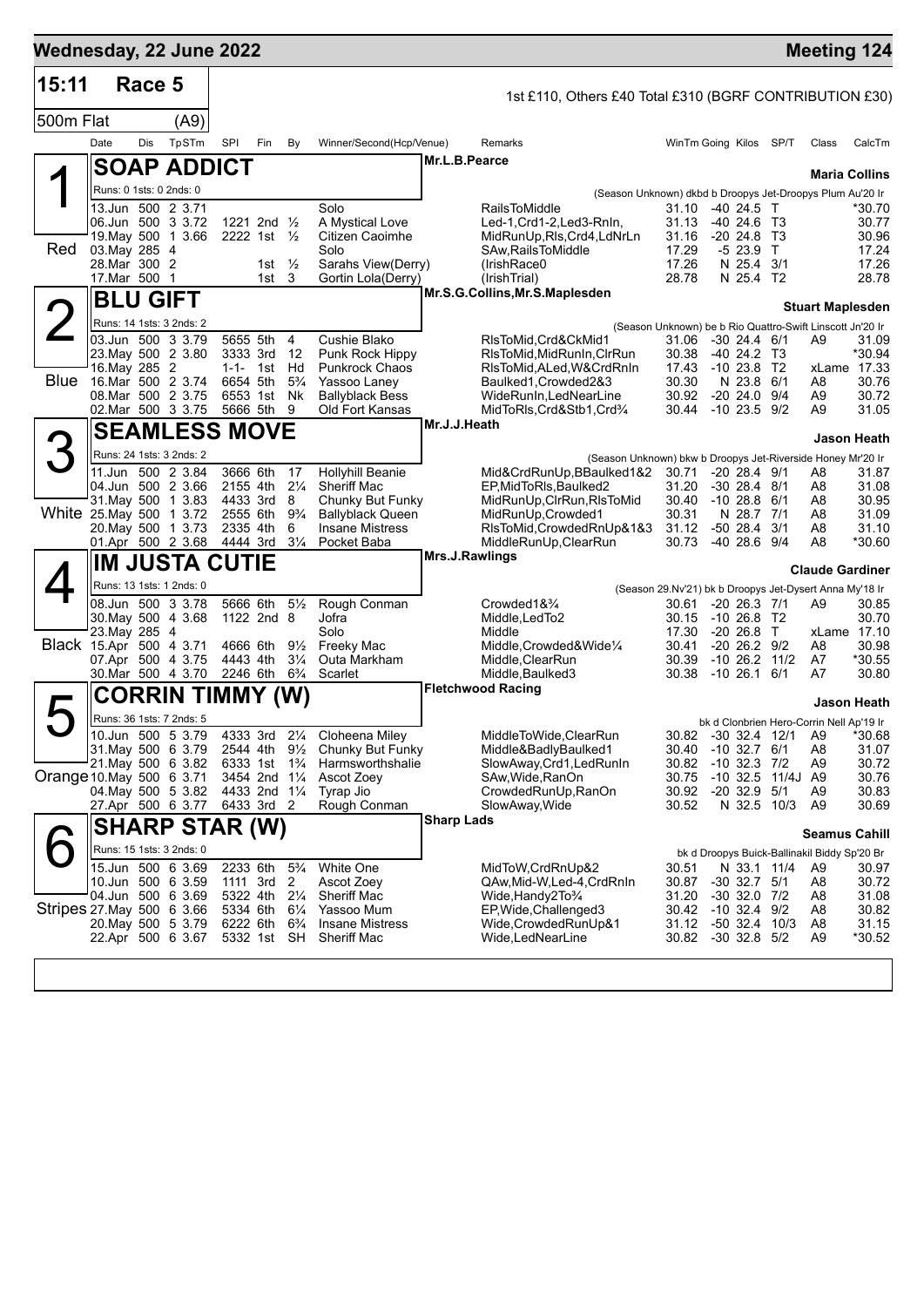| 1st £140, Others £50 Total £390 (BGRF CONTRIBUTION £30)<br>500m Flat<br>(A4)<br>Date<br>Dis<br>TpSTm<br><b>SPI</b><br>Fin<br>By<br>Winner/Second(Hcp/Venue)<br>WinTm Going Kilos SP/T<br>Remarks<br>Mr.T.D.Coote<br>CRYSTAL PUMA<br>Runs: 22 1sts: 4 2nds: 7<br>bd d Skywalker Puma-Mongys Rach My'20 Ir<br>14.Jun 500 1 3.74<br>6444 4th<br>Glenside Bud<br>4<br>RIsToMid, Crowded4<br>29.93<br>N 33.4 5/2<br>03.Jun 500 1 3.77<br>5444 5th<br>$5\frac{3}{4}$<br><b>Headford Lad</b><br>SAw, RIsToMid, Wide 1/2, Crd4<br>29.98<br>$-30$ 33.2 $9/4$<br>24. May 500 2 3.74<br>4554 2nd SH<br><b>Tolpuddle Adam</b><br>Crowded3, RanOn<br>30.13<br>$-10$ 33.0 $7/2$<br>A3<br>Red<br>17 May 500 1 3.74<br>4542 2nd 11/4<br>Fine Cut<br>Crowded1/4&2.RanOn<br>29.91<br>$+10$ 33.1 7/2<br>11. May 500 2 3.74<br>3566 5th<br>$7\frac{1}{4}$<br>Seasons Reigns<br>RIsToMid, Crd&CkWide2, Crd4<br>29.94<br>$-10$ 33.2 $7/1$<br>03. May 500 1 3.71<br>6534 4th<br>Senahel Lass<br>Railed, Crd1&3, Middle3To4<br>30.10<br>N 33.3 3/1<br>-1<br><b>Flyaway Syndicate</b><br><b>DAPPER JAY</b><br>2<br>Runs: 43 1sts: 5 2nds: 8<br>bd d Droopys Jet-Billis Squealer Au'19 Ir<br>16.Jun 500 2 3.83<br>6566 5th<br>$3\frac{3}{4}$<br>Insane Fly<br>SAw, Blk2, Crd3& RunIn<br>30.24<br>$-1029.03/1$<br>08.Jun 500 2 3.77<br>6433 3rd<br>-30 29.3 9/1<br>3<br>Cloudy Ozzie<br>CrowdedRunUp, RanOn<br>A3<br>30.14<br>27. May 500 3 3.80<br>5556 6th<br>$5\frac{1}{4}$<br><b>Typhoid Mary</b><br>CrowdedWide1, RIsToMid<br>30.00<br>$-10$ 29.4 $8/1$<br>Blue 21. May 500 2 3.74<br>5322 5th<br>$1\frac{1}{2}$<br><b>Slippy Hilary</b><br>ChallengedRunIn<br>30.36<br>$-30$ 29.0 $7/1$<br>13. May 500 2 3.85<br>6666 5th<br>$3\frac{1}{4}$<br>Cozys Back<br>StbStart, Mid-RIs, Crd&Mid1<br>30.48<br>$-30$ 29.2 $4/1$<br>A2<br>08. May 480 2 3.37<br>N 29.1 18/1<br>5666 6th<br>$7\frac{1}{4}$<br>Ivanexile(CPark)<br>SAw, Crd2<br>29.41<br>Mr.M.P.Malone<br><b>ROLL ON RUBY</b><br>3<br>Runs: 17 1sts: 4 2nds: 4<br>bk d Droopys Sydney-Slippy Elsa Jy'19 Ir<br>14.Jun 500 3 3.65<br>2222 3rd<br>$1\frac{1}{2}$<br><b>Rising Amber</b><br>29.77<br>N 38.9 7/1<br>Middle, Always Handy<br>08.Jun 500 3 3.63<br>1122 2nd Hd<br>QAw,SoonLedTo1/2,CameAgain 30.30<br>$-30$ 39.0 $7/1$<br>My Valentine<br>01.Jun 500 3 3.62<br>2211 2nd $\frac{1}{2}$<br><b>Slippy Bullet</b><br>30.04<br>$-10$ 39.6 6/1<br>Mid,DispLd-2,Led½-RnIn<br>A3<br>White 26. May 500 4 3.66<br>5666 5th<br>$5\frac{3}{4}$<br>Get On Hilda<br>30.34<br>-40 39.5 9/1<br>Middle, Badly Blk1<br>17 May 500 4 3.57<br>1123 3rd<br>5<br>Fine Cut<br>Baulked <sup>1/4</sup><br>29.91<br>$+10$ 39.3 12/1<br>10.May 500 3 3.65<br>2221 2nd Nk<br><b>Sheriffs Flame</b><br>Led3ToRunIn, Middle<br>30.20<br>$-10, 38.5, 5/1$<br>A3<br>Miss.M.C.B.Collins<br>OLWINN BABS<br>Runs: 7 1sts: 1 2nds: 2<br>(Season 19.Ja'22) bebd b Droopys Roddick-Quarterland Babs Oc'19 Ir<br>$3\frac{1}{4}$<br>17.Jun 500 4 3.75<br>4431 1st<br>Dream To Night<br>Middle, Led%<br>-20 26.0 13/8F A5<br>30.27<br>08.Jun 500 4 3.76<br>4334 2nd 11/4<br><b>Russmur Mountain</b><br>MidToRIs, Led <sup>3</sup> / <sub>4</sub> , Ck, W&Crd4<br>30.49<br>$-30\,25.5$<br>10/3<br>18. May 285 4<br>Solo<br>17.06<br>N 26.0 T<br>Middle, WideRunIn, (HT)<br>Black 11 May 500 4 3.78<br>5666 6th<br>DIS Cashel Biddy<br>30.02<br>$-10$ 26.3 $9/2$<br>Baulked&Fell <sup>1</sup> /4<br>A5<br>Kildroum Sky<br>30.27<br>$-10$ 26.7 T <sub>2</sub><br>05. May 500 4 3.76<br>2111 1st DIS<br>Middle, Led <sup>1</sup> / <sub>4</sub><br>23.Apr 285 4<br>2-3-<br>1st 3 <sup>3</sup> / <sub>4</sub><br>17.00<br>N 26.8 T3<br>Kildroum Sky<br>MiddleToWide,Led2<br>Mr.T.D.Coote<br><b>CRYSTAL ANTON</b><br>Runs: 9 1sts: 2 2nds: 4<br>bk d Droopys Sydney-Madam On Theway Jy'19 Ir<br>17.Jun 500 5 3.69<br>2555 2nd 1<br><b>Taylors Gemmini</b><br>MiddleToWide, RanOn<br>30.22 -10 34.1 7/2<br>S <sub>3</sub><br>09.Jun 695 4 14.82 2322 4th 71/4<br><b>Mandingos Magpie</b><br>Middle, Baulked3<br>42.98<br>N 34.5 7/1<br>02.Jun 695 5 14.83 6553 5th 91/4<br>Sampson Rocket<br>$-15$ 34.5 $7/1$<br>SlowAway, MidToWide, Crd2&6<br>42.65<br>5443 1st <sup>3</sup> / <sub>4</sub><br><b>Swift Repair</b><br>$-10$ 34.8 $9/4$<br>Wide,LedRunIn<br>30.15<br>21. May 500 5 3.80<br>6444 1st 1/2<br><b>Enchanted Sioux</b><br>SAw, Middle To Wide, RanOn<br>30.29<br>-10 34.1 6/4F<br>A6<br>16. May 695 5 14.63<br>Solo<br>MiddleToWide<br>-30 34.6 T<br>43.12<br><b>Sharp Lads</b><br><b>SHARP BOBBY (W)</b><br>Runs: 17 1sts: 3 2nds: 5<br>bk d Droopys Buick-Ballinakil Biddy Sp'20 Br<br>14.Jun 500 5 3.67<br>3333 2nd 11/4<br><b>Rising Amber</b><br>N 33.6 9/4<br>MidToWide,Crowded4,RanOn<br>29.77<br>07.Jun 500 5 3.75<br>5555 3rd<br>Wide, ClearRun<br>30.20<br>-20 33.3 1/1F<br>$2\frac{1}{2}$<br>Southdowns Gypsy<br>31 May 500 6 3.64<br>3433 3rd<br>Zenas Stopher<br>30.03<br>-10 33.0 9/4F<br>$1\frac{1}{4}$<br>Crowded%&2,MidToWide<br><b>Ballyblack Rebel</b><br>3222 2nd 1 <sup>1</sup> / <sub>4</sub><br>Wide,Crowded1<br>29.77<br>N 33.3 2/1F<br>20. May 500 5 3.72<br>7<br>Sound Structure<br>$-40$ 33.5 $5/2$<br>6665 3rd<br>SAw,Wide,CrowdedRunUp&1&1/20.28<br>11 May 500 5 3.74<br>5443 3rd 21/2<br>Quarterland Holi<br>SAw,Crd&CkVW¼,Crd¾<br>30.23<br>$-20$ 33.3 $5/2$ | 15:28 | Race 6 |  |  |  |  |  |                      |                         |
|-----------------------------------------------------------------------------------------------------------------------------------------------------------------------------------------------------------------------------------------------------------------------------------------------------------------------------------------------------------------------------------------------------------------------------------------------------------------------------------------------------------------------------------------------------------------------------------------------------------------------------------------------------------------------------------------------------------------------------------------------------------------------------------------------------------------------------------------------------------------------------------------------------------------------------------------------------------------------------------------------------------------------------------------------------------------------------------------------------------------------------------------------------------------------------------------------------------------------------------------------------------------------------------------------------------------------------------------------------------------------------------------------------------------------------------------------------------------------------------------------------------------------------------------------------------------------------------------------------------------------------------------------------------------------------------------------------------------------------------------------------------------------------------------------------------------------------------------------------------------------------------------------------------------------------------------------------------------------------------------------------------------------------------------------------------------------------------------------------------------------------------------------------------------------------------------------------------------------------------------------------------------------------------------------------------------------------------------------------------------------------------------------------------------------------------------------------------------------------------------------------------------------------------------------------------------------------------------------------------------------------------------------------------------------------------------------------------------------------------------------------------------------------------------------------------------------------------------------------------------------------------------------------------------------------------------------------------------------------------------------------------------------------------------------------------------------------------------------------------------------------------------------------------------------------------------------------------------------------------------------------------------------------------------------------------------------------------------------------------------------------------------------------------------------------------------------------------------------------------------------------------------------------------------------------------------------------------------------------------------------------------------------------------------------------------------------------------------------------------------------------------------------------------------------------------------------------------------------------------------------------------------------------------------------------------------------------------------------------------------------------------------------------------------------------------------------------------------------------------------------------------------------------------------------------------------------------------------------------------------------------------------------------------------------------------------------------------------------------------------------------------------------------------------------------------------------------------------------------------------------------------------------------------------------------------------------------------------------------------------------------------------------------------------------------------------------------------------------------------------------------------------------------------------------------------------------------------------------------------------------------------------------------------------------------------------------------------------------------------------------------------------------------------------------------------------------------------------------------------------------------------------------------------------------------------------------------------------------------------------------------------------------------------------------|-------|--------|--|--|--|--|--|----------------------|-------------------------|
|                                                                                                                                                                                                                                                                                                                                                                                                                                                                                                                                                                                                                                                                                                                                                                                                                                                                                                                                                                                                                                                                                                                                                                                                                                                                                                                                                                                                                                                                                                                                                                                                                                                                                                                                                                                                                                                                                                                                                                                                                                                                                                                                                                                                                                                                                                                                                                                                                                                                                                                                                                                                                                                                                                                                                                                                                                                                                                                                                                                                                                                                                                                                                                                                                                                                                                                                                                                                                                                                                                                                                                                                                                                                                                                                                                                                                                                                                                                                                                                                                                                                                                                                                                                                                                                                                                                                                                                                                                                                                                                                                                                                                                                                                                                                                                                                                                                                                                                                                                                                                                                                                                                                                                                                                                                                                               |       |        |  |  |  |  |  |                      |                         |
|                                                                                                                                                                                                                                                                                                                                                                                                                                                                                                                                                                                                                                                                                                                                                                                                                                                                                                                                                                                                                                                                                                                                                                                                                                                                                                                                                                                                                                                                                                                                                                                                                                                                                                                                                                                                                                                                                                                                                                                                                                                                                                                                                                                                                                                                                                                                                                                                                                                                                                                                                                                                                                                                                                                                                                                                                                                                                                                                                                                                                                                                                                                                                                                                                                                                                                                                                                                                                                                                                                                                                                                                                                                                                                                                                                                                                                                                                                                                                                                                                                                                                                                                                                                                                                                                                                                                                                                                                                                                                                                                                                                                                                                                                                                                                                                                                                                                                                                                                                                                                                                                                                                                                                                                                                                                                               |       |        |  |  |  |  |  | Class                | CalcTm                  |
|                                                                                                                                                                                                                                                                                                                                                                                                                                                                                                                                                                                                                                                                                                                                                                                                                                                                                                                                                                                                                                                                                                                                                                                                                                                                                                                                                                                                                                                                                                                                                                                                                                                                                                                                                                                                                                                                                                                                                                                                                                                                                                                                                                                                                                                                                                                                                                                                                                                                                                                                                                                                                                                                                                                                                                                                                                                                                                                                                                                                                                                                                                                                                                                                                                                                                                                                                                                                                                                                                                                                                                                                                                                                                                                                                                                                                                                                                                                                                                                                                                                                                                                                                                                                                                                                                                                                                                                                                                                                                                                                                                                                                                                                                                                                                                                                                                                                                                                                                                                                                                                                                                                                                                                                                                                                                               |       |        |  |  |  |  |  |                      |                         |
|                                                                                                                                                                                                                                                                                                                                                                                                                                                                                                                                                                                                                                                                                                                                                                                                                                                                                                                                                                                                                                                                                                                                                                                                                                                                                                                                                                                                                                                                                                                                                                                                                                                                                                                                                                                                                                                                                                                                                                                                                                                                                                                                                                                                                                                                                                                                                                                                                                                                                                                                                                                                                                                                                                                                                                                                                                                                                                                                                                                                                                                                                                                                                                                                                                                                                                                                                                                                                                                                                                                                                                                                                                                                                                                                                                                                                                                                                                                                                                                                                                                                                                                                                                                                                                                                                                                                                                                                                                                                                                                                                                                                                                                                                                                                                                                                                                                                                                                                                                                                                                                                                                                                                                                                                                                                                               |       |        |  |  |  |  |  |                      | <b>Derek Knight</b>     |
| Stripes 25 May 500 6 3.64                                                                                                                                                                                                                                                                                                                                                                                                                                                                                                                                                                                                                                                                                                                                                                                                                                                                                                                                                                                                                                                                                                                                                                                                                                                                                                                                                                                                                                                                                                                                                                                                                                                                                                                                                                                                                                                                                                                                                                                                                                                                                                                                                                                                                                                                                                                                                                                                                                                                                                                                                                                                                                                                                                                                                                                                                                                                                                                                                                                                                                                                                                                                                                                                                                                                                                                                                                                                                                                                                                                                                                                                                                                                                                                                                                                                                                                                                                                                                                                                                                                                                                                                                                                                                                                                                                                                                                                                                                                                                                                                                                                                                                                                                                                                                                                                                                                                                                                                                                                                                                                                                                                                                                                                                                                                     |       |        |  |  |  |  |  | A4                   | 30.24                   |
|                                                                                                                                                                                                                                                                                                                                                                                                                                                                                                                                                                                                                                                                                                                                                                                                                                                                                                                                                                                                                                                                                                                                                                                                                                                                                                                                                                                                                                                                                                                                                                                                                                                                                                                                                                                                                                                                                                                                                                                                                                                                                                                                                                                                                                                                                                                                                                                                                                                                                                                                                                                                                                                                                                                                                                                                                                                                                                                                                                                                                                                                                                                                                                                                                                                                                                                                                                                                                                                                                                                                                                                                                                                                                                                                                                                                                                                                                                                                                                                                                                                                                                                                                                                                                                                                                                                                                                                                                                                                                                                                                                                                                                                                                                                                                                                                                                                                                                                                                                                                                                                                                                                                                                                                                                                                                               |       |        |  |  |  |  |  | A4                   | 30.14                   |
|                                                                                                                                                                                                                                                                                                                                                                                                                                                                                                                                                                                                                                                                                                                                                                                                                                                                                                                                                                                                                                                                                                                                                                                                                                                                                                                                                                                                                                                                                                                                                                                                                                                                                                                                                                                                                                                                                                                                                                                                                                                                                                                                                                                                                                                                                                                                                                                                                                                                                                                                                                                                                                                                                                                                                                                                                                                                                                                                                                                                                                                                                                                                                                                                                                                                                                                                                                                                                                                                                                                                                                                                                                                                                                                                                                                                                                                                                                                                                                                                                                                                                                                                                                                                                                                                                                                                                                                                                                                                                                                                                                                                                                                                                                                                                                                                                                                                                                                                                                                                                                                                                                                                                                                                                                                                                               |       |        |  |  |  |  |  | A3                   | *30.04<br>30.11         |
|                                                                                                                                                                                                                                                                                                                                                                                                                                                                                                                                                                                                                                                                                                                                                                                                                                                                                                                                                                                                                                                                                                                                                                                                                                                                                                                                                                                                                                                                                                                                                                                                                                                                                                                                                                                                                                                                                                                                                                                                                                                                                                                                                                                                                                                                                                                                                                                                                                                                                                                                                                                                                                                                                                                                                                                                                                                                                                                                                                                                                                                                                                                                                                                                                                                                                                                                                                                                                                                                                                                                                                                                                                                                                                                                                                                                                                                                                                                                                                                                                                                                                                                                                                                                                                                                                                                                                                                                                                                                                                                                                                                                                                                                                                                                                                                                                                                                                                                                                                                                                                                                                                                                                                                                                                                                                               |       |        |  |  |  |  |  | A3                   | 30.42                   |
|                                                                                                                                                                                                                                                                                                                                                                                                                                                                                                                                                                                                                                                                                                                                                                                                                                                                                                                                                                                                                                                                                                                                                                                                                                                                                                                                                                                                                                                                                                                                                                                                                                                                                                                                                                                                                                                                                                                                                                                                                                                                                                                                                                                                                                                                                                                                                                                                                                                                                                                                                                                                                                                                                                                                                                                                                                                                                                                                                                                                                                                                                                                                                                                                                                                                                                                                                                                                                                                                                                                                                                                                                                                                                                                                                                                                                                                                                                                                                                                                                                                                                                                                                                                                                                                                                                                                                                                                                                                                                                                                                                                                                                                                                                                                                                                                                                                                                                                                                                                                                                                                                                                                                                                                                                                                                               |       |        |  |  |  |  |  | A3                   | 30.18                   |
|                                                                                                                                                                                                                                                                                                                                                                                                                                                                                                                                                                                                                                                                                                                                                                                                                                                                                                                                                                                                                                                                                                                                                                                                                                                                                                                                                                                                                                                                                                                                                                                                                                                                                                                                                                                                                                                                                                                                                                                                                                                                                                                                                                                                                                                                                                                                                                                                                                                                                                                                                                                                                                                                                                                                                                                                                                                                                                                                                                                                                                                                                                                                                                                                                                                                                                                                                                                                                                                                                                                                                                                                                                                                                                                                                                                                                                                                                                                                                                                                                                                                                                                                                                                                                                                                                                                                                                                                                                                                                                                                                                                                                                                                                                                                                                                                                                                                                                                                                                                                                                                                                                                                                                                                                                                                                               |       |        |  |  |  |  |  |                      | <b>Stuart Maplesden</b> |
|                                                                                                                                                                                                                                                                                                                                                                                                                                                                                                                                                                                                                                                                                                                                                                                                                                                                                                                                                                                                                                                                                                                                                                                                                                                                                                                                                                                                                                                                                                                                                                                                                                                                                                                                                                                                                                                                                                                                                                                                                                                                                                                                                                                                                                                                                                                                                                                                                                                                                                                                                                                                                                                                                                                                                                                                                                                                                                                                                                                                                                                                                                                                                                                                                                                                                                                                                                                                                                                                                                                                                                                                                                                                                                                                                                                                                                                                                                                                                                                                                                                                                                                                                                                                                                                                                                                                                                                                                                                                                                                                                                                                                                                                                                                                                                                                                                                                                                                                                                                                                                                                                                                                                                                                                                                                                               |       |        |  |  |  |  |  |                      |                         |
|                                                                                                                                                                                                                                                                                                                                                                                                                                                                                                                                                                                                                                                                                                                                                                                                                                                                                                                                                                                                                                                                                                                                                                                                                                                                                                                                                                                                                                                                                                                                                                                                                                                                                                                                                                                                                                                                                                                                                                                                                                                                                                                                                                                                                                                                                                                                                                                                                                                                                                                                                                                                                                                                                                                                                                                                                                                                                                                                                                                                                                                                                                                                                                                                                                                                                                                                                                                                                                                                                                                                                                                                                                                                                                                                                                                                                                                                                                                                                                                                                                                                                                                                                                                                                                                                                                                                                                                                                                                                                                                                                                                                                                                                                                                                                                                                                                                                                                                                                                                                                                                                                                                                                                                                                                                                                               |       |        |  |  |  |  |  | A3                   | 30.45<br>*30.08         |
|                                                                                                                                                                                                                                                                                                                                                                                                                                                                                                                                                                                                                                                                                                                                                                                                                                                                                                                                                                                                                                                                                                                                                                                                                                                                                                                                                                                                                                                                                                                                                                                                                                                                                                                                                                                                                                                                                                                                                                                                                                                                                                                                                                                                                                                                                                                                                                                                                                                                                                                                                                                                                                                                                                                                                                                                                                                                                                                                                                                                                                                                                                                                                                                                                                                                                                                                                                                                                                                                                                                                                                                                                                                                                                                                                                                                                                                                                                                                                                                                                                                                                                                                                                                                                                                                                                                                                                                                                                                                                                                                                                                                                                                                                                                                                                                                                                                                                                                                                                                                                                                                                                                                                                                                                                                                                               |       |        |  |  |  |  |  | A3                   | 30.32                   |
|                                                                                                                                                                                                                                                                                                                                                                                                                                                                                                                                                                                                                                                                                                                                                                                                                                                                                                                                                                                                                                                                                                                                                                                                                                                                                                                                                                                                                                                                                                                                                                                                                                                                                                                                                                                                                                                                                                                                                                                                                                                                                                                                                                                                                                                                                                                                                                                                                                                                                                                                                                                                                                                                                                                                                                                                                                                                                                                                                                                                                                                                                                                                                                                                                                                                                                                                                                                                                                                                                                                                                                                                                                                                                                                                                                                                                                                                                                                                                                                                                                                                                                                                                                                                                                                                                                                                                                                                                                                                                                                                                                                                                                                                                                                                                                                                                                                                                                                                                                                                                                                                                                                                                                                                                                                                                               |       |        |  |  |  |  |  | A2                   | 30.17<br>30.43          |
|                                                                                                                                                                                                                                                                                                                                                                                                                                                                                                                                                                                                                                                                                                                                                                                                                                                                                                                                                                                                                                                                                                                                                                                                                                                                                                                                                                                                                                                                                                                                                                                                                                                                                                                                                                                                                                                                                                                                                                                                                                                                                                                                                                                                                                                                                                                                                                                                                                                                                                                                                                                                                                                                                                                                                                                                                                                                                                                                                                                                                                                                                                                                                                                                                                                                                                                                                                                                                                                                                                                                                                                                                                                                                                                                                                                                                                                                                                                                                                                                                                                                                                                                                                                                                                                                                                                                                                                                                                                                                                                                                                                                                                                                                                                                                                                                                                                                                                                                                                                                                                                                                                                                                                                                                                                                                               |       |        |  |  |  |  |  | OR <sub>3</sub>      | 29.99                   |
|                                                                                                                                                                                                                                                                                                                                                                                                                                                                                                                                                                                                                                                                                                                                                                                                                                                                                                                                                                                                                                                                                                                                                                                                                                                                                                                                                                                                                                                                                                                                                                                                                                                                                                                                                                                                                                                                                                                                                                                                                                                                                                                                                                                                                                                                                                                                                                                                                                                                                                                                                                                                                                                                                                                                                                                                                                                                                                                                                                                                                                                                                                                                                                                                                                                                                                                                                                                                                                                                                                                                                                                                                                                                                                                                                                                                                                                                                                                                                                                                                                                                                                                                                                                                                                                                                                                                                                                                                                                                                                                                                                                                                                                                                                                                                                                                                                                                                                                                                                                                                                                                                                                                                                                                                                                                                               |       |        |  |  |  |  |  |                      | Jason Heath             |
|                                                                                                                                                                                                                                                                                                                                                                                                                                                                                                                                                                                                                                                                                                                                                                                                                                                                                                                                                                                                                                                                                                                                                                                                                                                                                                                                                                                                                                                                                                                                                                                                                                                                                                                                                                                                                                                                                                                                                                                                                                                                                                                                                                                                                                                                                                                                                                                                                                                                                                                                                                                                                                                                                                                                                                                                                                                                                                                                                                                                                                                                                                                                                                                                                                                                                                                                                                                                                                                                                                                                                                                                                                                                                                                                                                                                                                                                                                                                                                                                                                                                                                                                                                                                                                                                                                                                                                                                                                                                                                                                                                                                                                                                                                                                                                                                                                                                                                                                                                                                                                                                                                                                                                                                                                                                                               |       |        |  |  |  |  |  |                      |                         |
|                                                                                                                                                                                                                                                                                                                                                                                                                                                                                                                                                                                                                                                                                                                                                                                                                                                                                                                                                                                                                                                                                                                                                                                                                                                                                                                                                                                                                                                                                                                                                                                                                                                                                                                                                                                                                                                                                                                                                                                                                                                                                                                                                                                                                                                                                                                                                                                                                                                                                                                                                                                                                                                                                                                                                                                                                                                                                                                                                                                                                                                                                                                                                                                                                                                                                                                                                                                                                                                                                                                                                                                                                                                                                                                                                                                                                                                                                                                                                                                                                                                                                                                                                                                                                                                                                                                                                                                                                                                                                                                                                                                                                                                                                                                                                                                                                                                                                                                                                                                                                                                                                                                                                                                                                                                                                               |       |        |  |  |  |  |  | A3                   | *29.89                  |
|                                                                                                                                                                                                                                                                                                                                                                                                                                                                                                                                                                                                                                                                                                                                                                                                                                                                                                                                                                                                                                                                                                                                                                                                                                                                                                                                                                                                                                                                                                                                                                                                                                                                                                                                                                                                                                                                                                                                                                                                                                                                                                                                                                                                                                                                                                                                                                                                                                                                                                                                                                                                                                                                                                                                                                                                                                                                                                                                                                                                                                                                                                                                                                                                                                                                                                                                                                                                                                                                                                                                                                                                                                                                                                                                                                                                                                                                                                                                                                                                                                                                                                                                                                                                                                                                                                                                                                                                                                                                                                                                                                                                                                                                                                                                                                                                                                                                                                                                                                                                                                                                                                                                                                                                                                                                                               |       |        |  |  |  |  |  | A3                   | 30.02<br>29.99          |
|                                                                                                                                                                                                                                                                                                                                                                                                                                                                                                                                                                                                                                                                                                                                                                                                                                                                                                                                                                                                                                                                                                                                                                                                                                                                                                                                                                                                                                                                                                                                                                                                                                                                                                                                                                                                                                                                                                                                                                                                                                                                                                                                                                                                                                                                                                                                                                                                                                                                                                                                                                                                                                                                                                                                                                                                                                                                                                                                                                                                                                                                                                                                                                                                                                                                                                                                                                                                                                                                                                                                                                                                                                                                                                                                                                                                                                                                                                                                                                                                                                                                                                                                                                                                                                                                                                                                                                                                                                                                                                                                                                                                                                                                                                                                                                                                                                                                                                                                                                                                                                                                                                                                                                                                                                                                                               |       |        |  |  |  |  |  | A3                   | 30.40                   |
|                                                                                                                                                                                                                                                                                                                                                                                                                                                                                                                                                                                                                                                                                                                                                                                                                                                                                                                                                                                                                                                                                                                                                                                                                                                                                                                                                                                                                                                                                                                                                                                                                                                                                                                                                                                                                                                                                                                                                                                                                                                                                                                                                                                                                                                                                                                                                                                                                                                                                                                                                                                                                                                                                                                                                                                                                                                                                                                                                                                                                                                                                                                                                                                                                                                                                                                                                                                                                                                                                                                                                                                                                                                                                                                                                                                                                                                                                                                                                                                                                                                                                                                                                                                                                                                                                                                                                                                                                                                                                                                                                                                                                                                                                                                                                                                                                                                                                                                                                                                                                                                                                                                                                                                                                                                                                               |       |        |  |  |  |  |  | A3                   | 30.42                   |
|                                                                                                                                                                                                                                                                                                                                                                                                                                                                                                                                                                                                                                                                                                                                                                                                                                                                                                                                                                                                                                                                                                                                                                                                                                                                                                                                                                                                                                                                                                                                                                                                                                                                                                                                                                                                                                                                                                                                                                                                                                                                                                                                                                                                                                                                                                                                                                                                                                                                                                                                                                                                                                                                                                                                                                                                                                                                                                                                                                                                                                                                                                                                                                                                                                                                                                                                                                                                                                                                                                                                                                                                                                                                                                                                                                                                                                                                                                                                                                                                                                                                                                                                                                                                                                                                                                                                                                                                                                                                                                                                                                                                                                                                                                                                                                                                                                                                                                                                                                                                                                                                                                                                                                                                                                                                                               |       |        |  |  |  |  |  |                      | 30.13                   |
|                                                                                                                                                                                                                                                                                                                                                                                                                                                                                                                                                                                                                                                                                                                                                                                                                                                                                                                                                                                                                                                                                                                                                                                                                                                                                                                                                                                                                                                                                                                                                                                                                                                                                                                                                                                                                                                                                                                                                                                                                                                                                                                                                                                                                                                                                                                                                                                                                                                                                                                                                                                                                                                                                                                                                                                                                                                                                                                                                                                                                                                                                                                                                                                                                                                                                                                                                                                                                                                                                                                                                                                                                                                                                                                                                                                                                                                                                                                                                                                                                                                                                                                                                                                                                                                                                                                                                                                                                                                                                                                                                                                                                                                                                                                                                                                                                                                                                                                                                                                                                                                                                                                                                                                                                                                                                               |       |        |  |  |  |  |  |                      | <b>Maria Collins</b>    |
|                                                                                                                                                                                                                                                                                                                                                                                                                                                                                                                                                                                                                                                                                                                                                                                                                                                                                                                                                                                                                                                                                                                                                                                                                                                                                                                                                                                                                                                                                                                                                                                                                                                                                                                                                                                                                                                                                                                                                                                                                                                                                                                                                                                                                                                                                                                                                                                                                                                                                                                                                                                                                                                                                                                                                                                                                                                                                                                                                                                                                                                                                                                                                                                                                                                                                                                                                                                                                                                                                                                                                                                                                                                                                                                                                                                                                                                                                                                                                                                                                                                                                                                                                                                                                                                                                                                                                                                                                                                                                                                                                                                                                                                                                                                                                                                                                                                                                                                                                                                                                                                                                                                                                                                                                                                                                               |       |        |  |  |  |  |  |                      | *30.07                  |
| Orange 27. May 500 5 3.69                                                                                                                                                                                                                                                                                                                                                                                                                                                                                                                                                                                                                                                                                                                                                                                                                                                                                                                                                                                                                                                                                                                                                                                                                                                                                                                                                                                                                                                                                                                                                                                                                                                                                                                                                                                                                                                                                                                                                                                                                                                                                                                                                                                                                                                                                                                                                                                                                                                                                                                                                                                                                                                                                                                                                                                                                                                                                                                                                                                                                                                                                                                                                                                                                                                                                                                                                                                                                                                                                                                                                                                                                                                                                                                                                                                                                                                                                                                                                                                                                                                                                                                                                                                                                                                                                                                                                                                                                                                                                                                                                                                                                                                                                                                                                                                                                                                                                                                                                                                                                                                                                                                                                                                                                                                                     |       |        |  |  |  |  |  | A5                   | 30.29                   |
|                                                                                                                                                                                                                                                                                                                                                                                                                                                                                                                                                                                                                                                                                                                                                                                                                                                                                                                                                                                                                                                                                                                                                                                                                                                                                                                                                                                                                                                                                                                                                                                                                                                                                                                                                                                                                                                                                                                                                                                                                                                                                                                                                                                                                                                                                                                                                                                                                                                                                                                                                                                                                                                                                                                                                                                                                                                                                                                                                                                                                                                                                                                                                                                                                                                                                                                                                                                                                                                                                                                                                                                                                                                                                                                                                                                                                                                                                                                                                                                                                                                                                                                                                                                                                                                                                                                                                                                                                                                                                                                                                                                                                                                                                                                                                                                                                                                                                                                                                                                                                                                                                                                                                                                                                                                                                               |       |        |  |  |  |  |  | xFall                | 17.06<br>0.00           |
|                                                                                                                                                                                                                                                                                                                                                                                                                                                                                                                                                                                                                                                                                                                                                                                                                                                                                                                                                                                                                                                                                                                                                                                                                                                                                                                                                                                                                                                                                                                                                                                                                                                                                                                                                                                                                                                                                                                                                                                                                                                                                                                                                                                                                                                                                                                                                                                                                                                                                                                                                                                                                                                                                                                                                                                                                                                                                                                                                                                                                                                                                                                                                                                                                                                                                                                                                                                                                                                                                                                                                                                                                                                                                                                                                                                                                                                                                                                                                                                                                                                                                                                                                                                                                                                                                                                                                                                                                                                                                                                                                                                                                                                                                                                                                                                                                                                                                                                                                                                                                                                                                                                                                                                                                                                                                               |       |        |  |  |  |  |  |                      | 30.17                   |
|                                                                                                                                                                                                                                                                                                                                                                                                                                                                                                                                                                                                                                                                                                                                                                                                                                                                                                                                                                                                                                                                                                                                                                                                                                                                                                                                                                                                                                                                                                                                                                                                                                                                                                                                                                                                                                                                                                                                                                                                                                                                                                                                                                                                                                                                                                                                                                                                                                                                                                                                                                                                                                                                                                                                                                                                                                                                                                                                                                                                                                                                                                                                                                                                                                                                                                                                                                                                                                                                                                                                                                                                                                                                                                                                                                                                                                                                                                                                                                                                                                                                                                                                                                                                                                                                                                                                                                                                                                                                                                                                                                                                                                                                                                                                                                                                                                                                                                                                                                                                                                                                                                                                                                                                                                                                                               |       |        |  |  |  |  |  | xSsn                 | 17.00                   |
|                                                                                                                                                                                                                                                                                                                                                                                                                                                                                                                                                                                                                                                                                                                                                                                                                                                                                                                                                                                                                                                                                                                                                                                                                                                                                                                                                                                                                                                                                                                                                                                                                                                                                                                                                                                                                                                                                                                                                                                                                                                                                                                                                                                                                                                                                                                                                                                                                                                                                                                                                                                                                                                                                                                                                                                                                                                                                                                                                                                                                                                                                                                                                                                                                                                                                                                                                                                                                                                                                                                                                                                                                                                                                                                                                                                                                                                                                                                                                                                                                                                                                                                                                                                                                                                                                                                                                                                                                                                                                                                                                                                                                                                                                                                                                                                                                                                                                                                                                                                                                                                                                                                                                                                                                                                                                               |       |        |  |  |  |  |  |                      | Derek Knight            |
|                                                                                                                                                                                                                                                                                                                                                                                                                                                                                                                                                                                                                                                                                                                                                                                                                                                                                                                                                                                                                                                                                                                                                                                                                                                                                                                                                                                                                                                                                                                                                                                                                                                                                                                                                                                                                                                                                                                                                                                                                                                                                                                                                                                                                                                                                                                                                                                                                                                                                                                                                                                                                                                                                                                                                                                                                                                                                                                                                                                                                                                                                                                                                                                                                                                                                                                                                                                                                                                                                                                                                                                                                                                                                                                                                                                                                                                                                                                                                                                                                                                                                                                                                                                                                                                                                                                                                                                                                                                                                                                                                                                                                                                                                                                                                                                                                                                                                                                                                                                                                                                                                                                                                                                                                                                                                               |       |        |  |  |  |  |  |                      |                         |
|                                                                                                                                                                                                                                                                                                                                                                                                                                                                                                                                                                                                                                                                                                                                                                                                                                                                                                                                                                                                                                                                                                                                                                                                                                                                                                                                                                                                                                                                                                                                                                                                                                                                                                                                                                                                                                                                                                                                                                                                                                                                                                                                                                                                                                                                                                                                                                                                                                                                                                                                                                                                                                                                                                                                                                                                                                                                                                                                                                                                                                                                                                                                                                                                                                                                                                                                                                                                                                                                                                                                                                                                                                                                                                                                                                                                                                                                                                                                                                                                                                                                                                                                                                                                                                                                                                                                                                                                                                                                                                                                                                                                                                                                                                                                                                                                                                                                                                                                                                                                                                                                                                                                                                                                                                                                                               |       |        |  |  |  |  |  |                      | A4 30.20<br>43.56       |
|                                                                                                                                                                                                                                                                                                                                                                                                                                                                                                                                                                                                                                                                                                                                                                                                                                                                                                                                                                                                                                                                                                                                                                                                                                                                                                                                                                                                                                                                                                                                                                                                                                                                                                                                                                                                                                                                                                                                                                                                                                                                                                                                                                                                                                                                                                                                                                                                                                                                                                                                                                                                                                                                                                                                                                                                                                                                                                                                                                                                                                                                                                                                                                                                                                                                                                                                                                                                                                                                                                                                                                                                                                                                                                                                                                                                                                                                                                                                                                                                                                                                                                                                                                                                                                                                                                                                                                                                                                                                                                                                                                                                                                                                                                                                                                                                                                                                                                                                                                                                                                                                                                                                                                                                                                                                                               |       |        |  |  |  |  |  | S <sub>2</sub>       | 43.25                   |
|                                                                                                                                                                                                                                                                                                                                                                                                                                                                                                                                                                                                                                                                                                                                                                                                                                                                                                                                                                                                                                                                                                                                                                                                                                                                                                                                                                                                                                                                                                                                                                                                                                                                                                                                                                                                                                                                                                                                                                                                                                                                                                                                                                                                                                                                                                                                                                                                                                                                                                                                                                                                                                                                                                                                                                                                                                                                                                                                                                                                                                                                                                                                                                                                                                                                                                                                                                                                                                                                                                                                                                                                                                                                                                                                                                                                                                                                                                                                                                                                                                                                                                                                                                                                                                                                                                                                                                                                                                                                                                                                                                                                                                                                                                                                                                                                                                                                                                                                                                                                                                                                                                                                                                                                                                                                                               |       |        |  |  |  |  |  | A5                   | *30.05                  |
|                                                                                                                                                                                                                                                                                                                                                                                                                                                                                                                                                                                                                                                                                                                                                                                                                                                                                                                                                                                                                                                                                                                                                                                                                                                                                                                                                                                                                                                                                                                                                                                                                                                                                                                                                                                                                                                                                                                                                                                                                                                                                                                                                                                                                                                                                                                                                                                                                                                                                                                                                                                                                                                                                                                                                                                                                                                                                                                                                                                                                                                                                                                                                                                                                                                                                                                                                                                                                                                                                                                                                                                                                                                                                                                                                                                                                                                                                                                                                                                                                                                                                                                                                                                                                                                                                                                                                                                                                                                                                                                                                                                                                                                                                                                                                                                                                                                                                                                                                                                                                                                                                                                                                                                                                                                                                               |       |        |  |  |  |  |  |                      | 30.19<br>42.82          |
|                                                                                                                                                                                                                                                                                                                                                                                                                                                                                                                                                                                                                                                                                                                                                                                                                                                                                                                                                                                                                                                                                                                                                                                                                                                                                                                                                                                                                                                                                                                                                                                                                                                                                                                                                                                                                                                                                                                                                                                                                                                                                                                                                                                                                                                                                                                                                                                                                                                                                                                                                                                                                                                                                                                                                                                                                                                                                                                                                                                                                                                                                                                                                                                                                                                                                                                                                                                                                                                                                                                                                                                                                                                                                                                                                                                                                                                                                                                                                                                                                                                                                                                                                                                                                                                                                                                                                                                                                                                                                                                                                                                                                                                                                                                                                                                                                                                                                                                                                                                                                                                                                                                                                                                                                                                                                               |       |        |  |  |  |  |  |                      |                         |
|                                                                                                                                                                                                                                                                                                                                                                                                                                                                                                                                                                                                                                                                                                                                                                                                                                                                                                                                                                                                                                                                                                                                                                                                                                                                                                                                                                                                                                                                                                                                                                                                                                                                                                                                                                                                                                                                                                                                                                                                                                                                                                                                                                                                                                                                                                                                                                                                                                                                                                                                                                                                                                                                                                                                                                                                                                                                                                                                                                                                                                                                                                                                                                                                                                                                                                                                                                                                                                                                                                                                                                                                                                                                                                                                                                                                                                                                                                                                                                                                                                                                                                                                                                                                                                                                                                                                                                                                                                                                                                                                                                                                                                                                                                                                                                                                                                                                                                                                                                                                                                                                                                                                                                                                                                                                                               |       |        |  |  |  |  |  |                      | <b>Seamus Cahill</b>    |
|                                                                                                                                                                                                                                                                                                                                                                                                                                                                                                                                                                                                                                                                                                                                                                                                                                                                                                                                                                                                                                                                                                                                                                                                                                                                                                                                                                                                                                                                                                                                                                                                                                                                                                                                                                                                                                                                                                                                                                                                                                                                                                                                                                                                                                                                                                                                                                                                                                                                                                                                                                                                                                                                                                                                                                                                                                                                                                                                                                                                                                                                                                                                                                                                                                                                                                                                                                                                                                                                                                                                                                                                                                                                                                                                                                                                                                                                                                                                                                                                                                                                                                                                                                                                                                                                                                                                                                                                                                                                                                                                                                                                                                                                                                                                                                                                                                                                                                                                                                                                                                                                                                                                                                                                                                                                                               |       |        |  |  |  |  |  | A3                   | 29.88                   |
|                                                                                                                                                                                                                                                                                                                                                                                                                                                                                                                                                                                                                                                                                                                                                                                                                                                                                                                                                                                                                                                                                                                                                                                                                                                                                                                                                                                                                                                                                                                                                                                                                                                                                                                                                                                                                                                                                                                                                                                                                                                                                                                                                                                                                                                                                                                                                                                                                                                                                                                                                                                                                                                                                                                                                                                                                                                                                                                                                                                                                                                                                                                                                                                                                                                                                                                                                                                                                                                                                                                                                                                                                                                                                                                                                                                                                                                                                                                                                                                                                                                                                                                                                                                                                                                                                                                                                                                                                                                                                                                                                                                                                                                                                                                                                                                                                                                                                                                                                                                                                                                                                                                                                                                                                                                                                               |       |        |  |  |  |  |  | A3                   | 30.21                   |
|                                                                                                                                                                                                                                                                                                                                                                                                                                                                                                                                                                                                                                                                                                                                                                                                                                                                                                                                                                                                                                                                                                                                                                                                                                                                                                                                                                                                                                                                                                                                                                                                                                                                                                                                                                                                                                                                                                                                                                                                                                                                                                                                                                                                                                                                                                                                                                                                                                                                                                                                                                                                                                                                                                                                                                                                                                                                                                                                                                                                                                                                                                                                                                                                                                                                                                                                                                                                                                                                                                                                                                                                                                                                                                                                                                                                                                                                                                                                                                                                                                                                                                                                                                                                                                                                                                                                                                                                                                                                                                                                                                                                                                                                                                                                                                                                                                                                                                                                                                                                                                                                                                                                                                                                                                                                                               |       |        |  |  |  |  |  | A3<br>A <sub>3</sub> | 30.04<br>*29.87         |
|                                                                                                                                                                                                                                                                                                                                                                                                                                                                                                                                                                                                                                                                                                                                                                                                                                                                                                                                                                                                                                                                                                                                                                                                                                                                                                                                                                                                                                                                                                                                                                                                                                                                                                                                                                                                                                                                                                                                                                                                                                                                                                                                                                                                                                                                                                                                                                                                                                                                                                                                                                                                                                                                                                                                                                                                                                                                                                                                                                                                                                                                                                                                                                                                                                                                                                                                                                                                                                                                                                                                                                                                                                                                                                                                                                                                                                                                                                                                                                                                                                                                                                                                                                                                                                                                                                                                                                                                                                                                                                                                                                                                                                                                                                                                                                                                                                                                                                                                                                                                                                                                                                                                                                                                                                                                                               |       |        |  |  |  |  |  | A <sub>3</sub>       | 30.44                   |
|                                                                                                                                                                                                                                                                                                                                                                                                                                                                                                                                                                                                                                                                                                                                                                                                                                                                                                                                                                                                                                                                                                                                                                                                                                                                                                                                                                                                                                                                                                                                                                                                                                                                                                                                                                                                                                                                                                                                                                                                                                                                                                                                                                                                                                                                                                                                                                                                                                                                                                                                                                                                                                                                                                                                                                                                                                                                                                                                                                                                                                                                                                                                                                                                                                                                                                                                                                                                                                                                                                                                                                                                                                                                                                                                                                                                                                                                                                                                                                                                                                                                                                                                                                                                                                                                                                                                                                                                                                                                                                                                                                                                                                                                                                                                                                                                                                                                                                                                                                                                                                                                                                                                                                                                                                                                                               |       |        |  |  |  |  |  | A <sub>3</sub>       | 30.23                   |
|                                                                                                                                                                                                                                                                                                                                                                                                                                                                                                                                                                                                                                                                                                                                                                                                                                                                                                                                                                                                                                                                                                                                                                                                                                                                                                                                                                                                                                                                                                                                                                                                                                                                                                                                                                                                                                                                                                                                                                                                                                                                                                                                                                                                                                                                                                                                                                                                                                                                                                                                                                                                                                                                                                                                                                                                                                                                                                                                                                                                                                                                                                                                                                                                                                                                                                                                                                                                                                                                                                                                                                                                                                                                                                                                                                                                                                                                                                                                                                                                                                                                                                                                                                                                                                                                                                                                                                                                                                                                                                                                                                                                                                                                                                                                                                                                                                                                                                                                                                                                                                                                                                                                                                                                                                                                                               |       |        |  |  |  |  |  |                      |                         |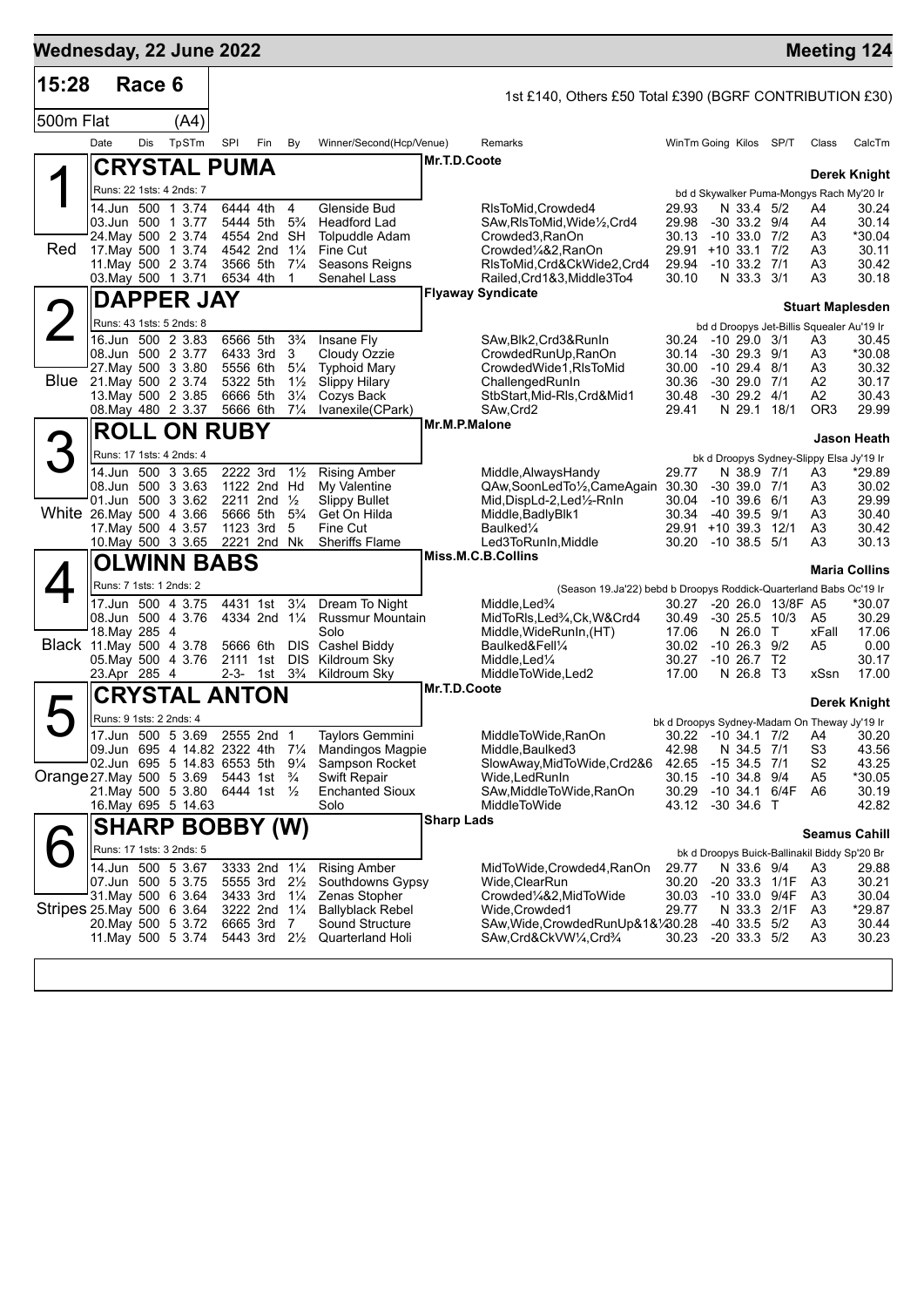| Wednesday, 22 June 2022   |                  |        |                                         |                   |                                                    |                                      |                                            |                        |                                                                                                |                              |                                       |                       | <b>Meeting 124</b>                                       |                    |
|---------------------------|------------------|--------|-----------------------------------------|-------------------|----------------------------------------------------|--------------------------------------|--------------------------------------------|------------------------|------------------------------------------------------------------------------------------------|------------------------------|---------------------------------------|-----------------------|----------------------------------------------------------|--------------------|
| 15:48                     |                  | Race 7 |                                         |                   |                                                    |                                      |                                            |                        | 1st £135, Others £45 Total £360 (BGRF CONTRIBUTION £30)                                        |                              |                                       |                       |                                                          |                    |
| 500m Flat                 |                  |        | (A5)                                    |                   |                                                    |                                      |                                            |                        |                                                                                                |                              |                                       |                       |                                                          |                    |
|                           | Date             | Dis    | TpSTm                                   | SPI               | Fin                                                | By                                   | Winner/Second(Hcp/Venue)                   |                        | Remarks                                                                                        | WinTm Going Kilos SP/T       |                                       |                       | Class                                                    | CalcTm             |
|                           |                  |        | <b>INSANE WORLD</b>                     |                   |                                                    |                                      |                                            |                        | The Chip Leaders                                                                               |                              |                                       |                       | <b>George Andreas</b>                                    |                    |
|                           |                  |        | Runs: 55 1sts: 7 2nds: 6                |                   |                                                    |                                      |                                            |                        |                                                                                                |                              |                                       |                       | wbk d Superior Product-Sliabh Bui Turbo Ja'18 Ir         |                    |
|                           |                  |        | 14.Jun 500 1 3.76                       |                   | 4444 6th                                           | $7\frac{1}{4}$                       | <b>Birdsofafeather</b>                     |                        | Railed, ClearRun                                                                               | $30.02 + 10.33.0$ 9/2        |                                       |                       | A5                                                       | 30.70              |
|                           | 20. May 500 5 R2 |        | 28. May 500 1 3.77                      |                   | 6444 4th<br>4566 5th                               | $3\frac{3}{4}$<br>$5\frac{1}{4}$     | <b>Touchdown Trudy</b><br>Farloe Eden(R11) |                        | SAw, Railed, Crowded2<br>CrowdedRunUp&1/4,Baulked1                                             | 29.81 +20 33.2 8/1<br>31.11  | $-60$ 33.9 $5/1$                      |                       | A4<br>Hcp                                                | 30.31<br>31.09     |
| Red                       | 14. May 500 5 R1 |        |                                         |                   | 4444 2nd 3 <sup>3</sup> / <sub>4</sub>             |                                      | Seamless Move(R7)                          |                        | RailsToMiddle,ClearRun                                                                         | 30.05                        | N 33.7 9/1                            |                       | Hcp                                                      | 30.44              |
|                           |                  |        | 07. May 500 1 3.70<br>06.Apr 500 1 3.76 |                   | 4445 5th 81/2<br>5444 5th                          | $5\frac{1}{4}$                       | Fearsome Poppy<br>Shaneboy Angie           |                        | Railed, Crowded <sup>1/4</sup><br>Railed, ClearRun                                             | 29.85<br>30.08               | N 33.5 9/1<br>$-20$ 33.3 $7/1$        |                       | A4<br>A4                                                 | 30.54<br>*30.30    |
|                           |                  |        | <b>BALLYPHILIP FAB</b>                  |                   |                                                    |                                      |                                            |                        | Mr.R.P.Crockford, Mr.A.C. Taylor                                                               |                              |                                       |                       |                                                          |                    |
|                           |                  |        | Runs: 30 1sts: 4 2nds: 9                |                   |                                                    |                                      |                                            |                        |                                                                                                |                              |                                       |                       |                                                          | <b>Tony Taylor</b> |
|                           |                  |        | 17.Jun 500 1 3.77                       |                   | 6444 3rd                                           | $\overline{4}$                       | Usetheforce Luke                           |                        | RIsToMid, Crowded 3&4                                                                          | 30.02 -10 32.5 9/1           |                                       |                       | bk d Skywalker Farloe-Ballyphilip Ace Jn'19 Ir<br>A5     | 30.25              |
|                           |                  |        | 10.Jun 500 1 3.76                       |                   | 3444 1st                                           | $\frac{3}{4}$                        | Luminous Lad                               |                        | RailsToMiddle, RanOn                                                                           | 30.63                        |                                       | -30 32.1 15/8F A5     |                                                          | 30.33              |
| Blue                      | 27. May 500 5 R2 |        | 01.Jun 500 5 Scr                        |                   | 6666 3rd<br>5655 4th                               | $7\frac{1}{2}$<br>$6\frac{3}{4}$     | Kentucky Tiger(R12)<br>Slippy Bullet(Scr)  |                        | CrdStt&1/ <sub>4</sub> , RIsToMid<br>Crowded1                                                  | 29.78<br>30.21               | N 32.1 4/1                            | $-10$ 32.2 $10/3$     | Hcp<br>Hcp                                               | 30.39<br>30.82     |
|                           | 19. May 500 5 R2 |        |                                         |                   | 5553 1st                                           | $1\frac{1}{4}$                       | Insane Sienna(R7)                          |                        | Challenged4, LedRunIn                                                                          | 30.71                        |                                       | -20 31.6 2/1F         | Hcp                                                      | 30.67              |
|                           |                  |        | 30.Apr 500 6 Scr                        |                   | 5554 2nd 1 <sup>3</sup> / <sub>4</sub>             |                                      | Salvo Strange(R2)                          |                        | RailsToMiddle, RanOn                                                                           | 29.93 +10 31.5 9/2           |                                       |                       | Hcp                                                      | $*30.17$           |
|                           |                  |        | <b>LUMINOUS LAD</b>                     |                   |                                                    |                                      |                                            | Mr.L.R.Wiffen          |                                                                                                |                              |                                       |                       | <b>Richard Rees</b>                                      |                    |
| 3                         |                  |        | Runs: 39 1sts: 6 2nds: 6                |                   |                                                    |                                      |                                            |                        |                                                                                                |                              |                                       |                       | bk d Express Master-Rowington Pixie My'19 Br             |                    |
|                           |                  |        | 15.Jun 500 3 3.74                       |                   | 6554 4th                                           | $3\frac{1}{4}$                       | <b>Birthday Treat</b>                      |                        | SAw, MidToRIs, Crd1                                                                            | $30.12 + 10.34.8$ 7/2        |                                       |                       | A5                                                       | 30.47              |
|                           |                  |        | 10.Jun 500 3 3.76<br>25. May 500 3 3.72 |                   | 6332 2nd <sup>3</sup> / <sub>4</sub><br>5222 3rd   | 3                                    | <b>Ballyphilip Fab</b><br>Enchantress      |                        | MidToRIs, Crd1, Led4ToRunIn<br>SAw, MidToRIs, Crowded 1/4                                      | 30.63<br>30.34               | $-30$ 34.6 $7/2$<br>$-20$ 34.7 $5/1$  |                       | A5<br>A5                                                 | 30.39<br>30.38     |
| White 18. May 500 3 3.75  |                  |        |                                         |                   | 5655 5th                                           | $7\frac{1}{2}$                       | <b>Charter Party</b>                       |                        | SAw, Mid, Crd&HitRIs1, Crd4                                                                    | 29.91                        | N 34.4                                | 9/4J                  | A5                                                       | 30.50              |
|                           |                  |        | 13. May 500 4 3.75<br>30.Apr 500 3 3.64 |                   | 5111 1st<br>1122 2nd 1 <sup>3</sup> / <sub>4</sub> | $2\frac{1}{4}$                       | Clairkeith Kayla<br><b>Wheres Speedy</b>   |                        | SAw, Crd Run Up, RIs & Led 1                                                                   | 30.58<br>29.94 +10 34.8      |                                       | -30 34.8 1/1F<br>10/3 | A6<br>A <sub>6</sub>                                     | 30.28<br>*30.19    |
|                           |                  |        | <b>COMPLETELY CLEO</b>                  |                   |                                                    |                                      |                                            |                        | QAw,Middle,LedTo¼,Crd<br>Mr.R.S.Crabtree, Mr.S.Maplesden                                       |                              |                                       |                       |                                                          |                    |
|                           |                  |        | Runs: 17 1sts: 4 2nds: 1                |                   |                                                    |                                      |                                            |                        |                                                                                                |                              |                                       |                       | <b>Stuart Maplesden</b>                                  |                    |
|                           |                  |        | 17.Jun 500 3 3.65                       |                   | 1123 3rd                                           | $3\frac{1}{2}$                       | Olwinn Babs                                |                        | (Season 11.De'21) bk b Farloe Rumble-Glenside Product Jy'20 Ir<br>EP, Middle, Led To 1/2, Blk4 | 30.27                        | $-20$ 26.5 $5/2$                      |                       | A5                                                       | 30.35              |
|                           |                  |        | 11.Jun 500 4 3.65                       |                   | 2344 2nd 2 <sup>3</sup> / <sub>4</sub>             |                                      | Galaxyfarfaraway                           |                        | Middle, ClearRun                                                                               | 30.31                        | $-20$ 26.1 $5/1$                      |                       | A5                                                       | 30.34              |
|                           |                  |        | 02.Jun 500 2 3.72                       |                   | 2444 4th                                           | 7                                    | Punk Rock Idol                             |                        | Mid&CrdRnUp, BadlyBlk1&2                                                                       | 30.38                        | $-10266$ 5/2                          |                       | A5                                                       | 30.84              |
| Black 28. May 500 2 3.73  |                  |        | 21. May 500 2 3.70                      |                   | 4554 1st<br>2666 5th                               | <b>SH</b><br>$3\frac{3}{4}$          | <b>Enchanted Sioux</b><br>Crystal Anton    |                        | Middle, RanOn<br>Crowded&CheckedWide1                                                          | 30.17 +10 26.3 10/3<br>30.29 | $-10$ 26.1 $4/1$                      |                       | A6<br>A6                                                 | 30.27<br>30.50     |
|                           |                  |        | 16.Apr 500 2 3.67                       |                   | 2111 1st                                           | $5\frac{1}{4}$                       | <b>Wonky Wally</b>                         |                        | EarlyPace, Middle, Led1                                                                        | 30.13 +10 26.4 11/8F A10     |                                       |                       |                                                          | *30.23             |
|                           |                  |        | ICAALS SOPHIE (W)                       |                   |                                                    |                                      |                                            | <b>ICAAL Syndicate</b> |                                                                                                |                              |                                       |                       | <b>Belinda Green</b>                                     |                    |
|                           |                  |        | Runs: 38 1sts: 5 2nds: 6                |                   |                                                    |                                      |                                            |                        |                                                                                                |                              |                                       |                       | (Ssn Suppressed) bk b Droopys Jet-Sidarian Fern Oc'19 Ir |                    |
|                           |                  |        | 17.Jun 500 5 3.66                       |                   | 5665 4th                                           | 5                                    | Usetheforce Luke                           |                        | MidToWide, Blk1&2, Crowded 3 30.02 -10 27.6 7/1                                                |                              |                                       |                       | <b>A5</b>                                                | 30.32              |
|                           |                  |        | 10.Jun 500 6 3.71<br>01.Jun 500 6 3.65  |                   | 5222 2nd SH<br>1665 5th                            | $4\frac{1}{2}$                       | Luscious Lucy<br><b>Bambis Hero</b>        |                        | MiddleToWide, RanOn<br>MiddleToWide,Baulked%                                                   | 30.64<br>30.50               | $-30$ 27.8 $5/2$<br>$-10$ 28.2 $3/1$  |                       | A4<br>A4                                                 | 30.35<br>30.76     |
| Orange 25. May 500 6 3.68 |                  |        |                                         |                   | 4443 3rd                                           | -4                                   | <b>Betsys Bullet</b>                       |                        | MiddleToWide,Baulked1                                                                          | 29.93                        | $-20$ 28.2 $8/1$                      |                       | A4                                                       | 30.06              |
|                           |                  |        | 19. May 500 6 3.67                      |                   | 2334 4th 41/2                                      |                                      | Crossfield Mya                             |                        | Wide,Crowded2&3                                                                                | 30.03                        | $-10$ 27.6 $9/2$                      |                       | A4                                                       | 30.28              |
|                           |                  |        | 13.Apr 500 5 3.64                       |                   | 2222 1st DH                                        |                                      | Rogue Venom                                |                        | MiddleToWide, RanOn<br>Mr.E.J.Hall, Mr.G.B.Smith                                               | 29.93                        | N 27.2 9/2                            |                       | A <sub>5</sub>                                           | *29.93             |
|                           |                  |        |                                         |                   |                                                    |                                      | COME ON YOU KNOW (W)                       |                        |                                                                                                |                              |                                       |                       | <b>Richard Rees</b>                                      |                    |
|                           |                  |        | Runs: 22 1sts: 5 2nds: 4                |                   |                                                    |                                      |                                            |                        |                                                                                                |                              |                                       |                       | (Season 02.Jy'21) f b Black Zack-Ace Queen Au'19 Br      |                    |
|                           | 02.Jun 285 6     |        | 13.Jun 500 6 3.69                       | 1111<br>$1 - 3 -$ | 1st                                                | $4\frac{1}{4}$<br>3rd $8\frac{1}{4}$ | Mossvale Gem<br>Lenson On Ice              |                        | EP, MidToW, ALed<br>MiddleToWide,ClearRun                                                      | 30.63<br>16.26               | $-30$ 30.2 T3<br>$-530.1$ T3          |                       |                                                          | *30.33<br>16.87    |
|                           | 26. May 285 5    |        |                                         | $1 - 2 -$         | 2nd 5                                              |                                      | Bambis Magic                               |                        | Wide,ClearRun                                                                                  | 16.60                        | -25 29.8 T2                           |                       | xLame                                                    | 16.75              |
| Stripes 25.Mar 500 5 3.69 |                  |        |                                         |                   | 2333 3rd                                           | $5\frac{1}{4}$                       | <b>Footfield Ruby</b>                      |                        | Wide, ClearRun                                                                                 | 30.14                        | $-20$ 29.5 $8/1$                      |                       | A4                                                       | 30.36              |
|                           |                  |        | 15.Mar 500 5 3.68<br>08. Mar 500 5 3.67 |                   | 4455 5th<br>3234 5th                               | 7<br>$4\frac{3}{4}$                  | Olive Tree<br>Coonough Nora                |                        | CrowdedRunUp,Crd&Wide1<br>MidToW, Blk&Ck3                                                      | 30.09<br>30.36               | $-10$ 30.0 $7/2$<br>$-20$ 30.2 $5/2J$ |                       | A4<br>A4                                                 | 30.55<br>30.54     |
|                           |                  |        |                                         |                   |                                                    |                                      |                                            |                        |                                                                                                |                              |                                       |                       |                                                          |                    |
|                           |                  |        |                                         |                   |                                                    |                                      |                                            |                        |                                                                                                |                              |                                       |                       |                                                          |                    |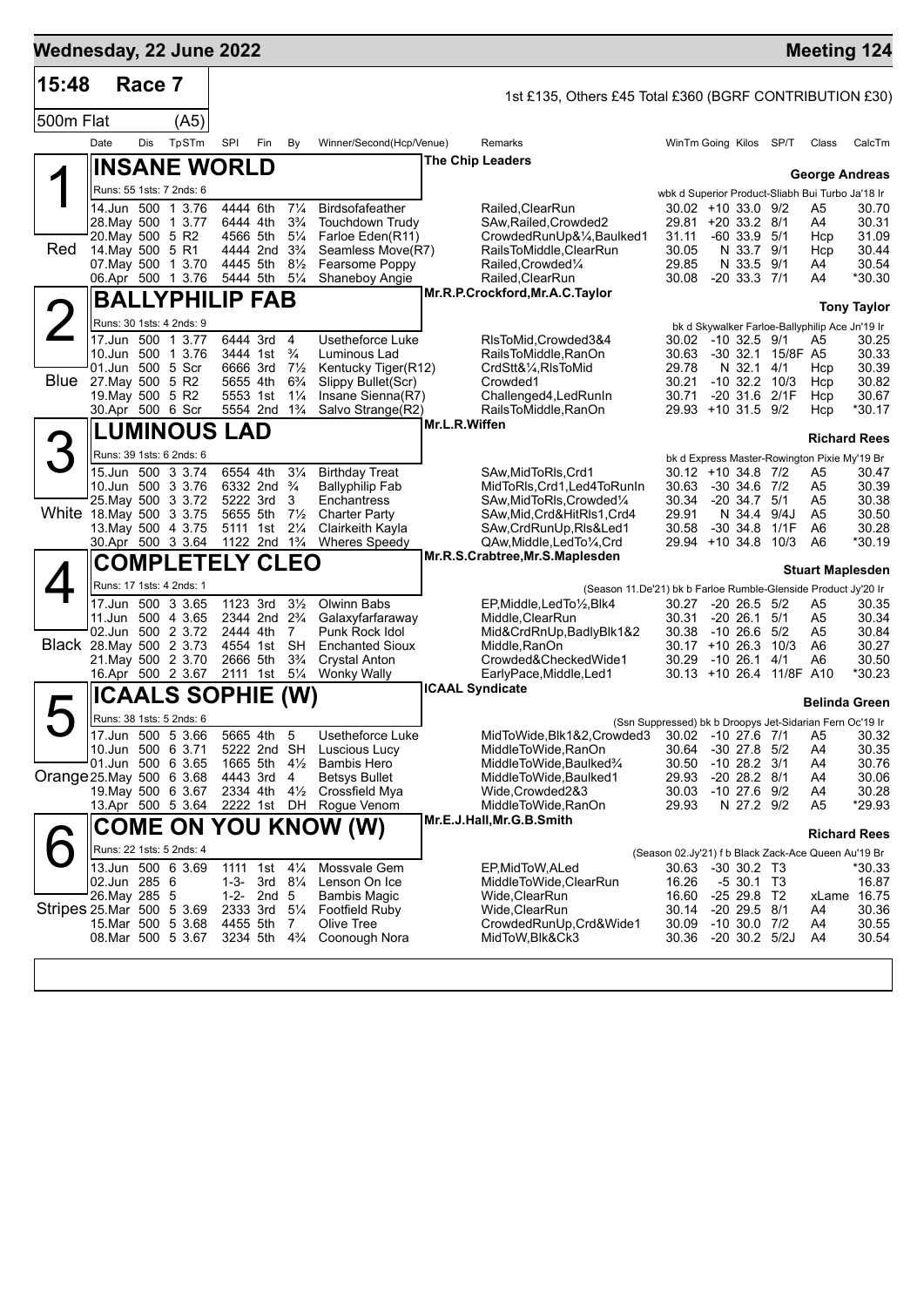| Wednesday, 22 June 2022   |                                            |        |                                        |                                                    |                                        |                                  |                                               |            |                                                                                 |                                                                  |                                         |      | <b>Meeting 124</b>                           |                       |
|---------------------------|--------------------------------------------|--------|----------------------------------------|----------------------------------------------------|----------------------------------------|----------------------------------|-----------------------------------------------|------------|---------------------------------------------------------------------------------|------------------------------------------------------------------|-----------------------------------------|------|----------------------------------------------|-----------------------|
| 16:08                     |                                            | Race 8 |                                        |                                                    |                                        |                                  |                                               |            | 1st £120, Others £45 Total £345 (BGRF CONTRIBUTION £30)                         |                                                                  |                                         |      |                                              |                       |
| 500m Flat                 |                                            |        | (A8)                                   |                                                    |                                        |                                  |                                               |            |                                                                                 |                                                                  |                                         |      |                                              |                       |
|                           | Date                                       | Dis    | TpSTm                                  | SPI                                                | Fin                                    | By                               | Winner/Second(Hcp/Venue)                      |            | Remarks                                                                         | WinTm Going Kilos SP/T                                           |                                         |      | Class                                        | CalcTm                |
|                           |                                            |        | TAY MCGINTY                            |                                                    |                                        |                                  |                                               |            | Mr.J.N.Allen, Mr.P.S. Wardle                                                    |                                                                  |                                         |      |                                              |                       |
|                           |                                            |        | Runs: 99 1sts: 13 2nds: 30             |                                                    |                                        |                                  |                                               |            |                                                                                 | (Season 31.Ja'20) be b Taylors Sky-Gizmo Bluebell Oc'17 Ir       |                                         |      | <b>Stuart Maplesden</b>                      |                       |
|                           |                                            |        | 11.Jun 500 1 3.73                      |                                                    |                                        |                                  | Solo                                          |            | Railed                                                                          | 31.14                                                            | -30 26.3 T                              |      |                                              | 30.84                 |
|                           | 06.Jun 500 1 3.77<br>30. May 285 1         |        |                                        |                                                    | 3222 3rd 6 <sup>3</sup> / <sub>4</sub> |                                  | <b>Dinner Nigodimos</b><br>Solo               |            | Railed, ClearRun<br>Railed                                                      | 30.75<br>17.10                                                   | $-40$ 26.7 T <sub>3</sub><br>$-526.5$ T |      |                                              | 30.88<br>xLame 17.05  |
| Red                       | 26.Apr 500 1 3.64                          |        |                                        |                                                    | 1135 5th 41/4                          |                                  | <b>Flyaway Connie</b>                         |            | QAw, Railed, Led To2                                                            | 30.53                                                            | N 26.2 5/1                              |      | A6                                           | 30.87                 |
|                           |                                            |        | 19.Apr 500 1 3.68<br>13.Apr 500 1 3.67 |                                                    | 3223 5th<br>3122 2nd 21/4              | $2\frac{3}{4}$                   | Well Funded<br>Punk Rock Idol                 |            | EarlyPace, Railed<br>EP, Railed, Led 1/4 To 1/2                                 | 30.70<br>30.26                                                   | -40 26.4<br>N 26.5 9/2                  | 10/3 | A6<br>A6                                     | 30.51<br>*30.45       |
|                           |                                            |        | <b>ROGUE STINGRAY</b>                  |                                                    |                                        |                                  |                                               |            | Rogue Racing                                                                    |                                                                  |                                         |      |                                              |                       |
|                           |                                            |        |                                        |                                                    |                                        |                                  |                                               |            |                                                                                 |                                                                  |                                         |      | <b>Belinda Green</b>                         |                       |
|                           | Runs: 42 1sts: 6 2nds: 9                   |        | 15.Jun 500 1 3.74                      | 3344 5th                                           |                                        | $5\frac{1}{2}$                   | Yassoo Brother                                |            | (Ssn Suppressed) bk b Ballymac Eske-Rogue Calypso Oc'18 Br<br>Railed, Clear Run | 30.34                                                            | N 26.1 7/1                              |      | A8                                           | 30.75                 |
|                           |                                            |        | 10.Jun 500 1 3.79                      | 4446 6th                                           |                                        | $5\frac{1}{2}$                   | Ascot Zoev                                    |            | Railed, Crowded 3/4                                                             | 30.87                                                            | $-30$ 26.0 $9/4J$                       |      | A8                                           | 31.00                 |
|                           | 03.Jun 500 1 3.73<br>Blue 25. May 500 3 R5 |        |                                        | 3222 1st<br>3346 6th                               |                                        | SH<br>$5\frac{1}{2}$             | <b>Sid Aint Vicious</b><br>Harry Kilmore(Scr) |            | Railed, LedNearLine<br>Railed, Crowded4                                         | 30.70<br>30.52                                                   | $-20\,25.9$<br>$-20$ 26.1 $7/2$         | 9/2  | A9<br>Hcp                                    | 30.50<br>31.16        |
|                           | 20. May 500 1 3.76                         |        |                                        | 4211 3rd                                           |                                        | $\frac{1}{2}$                    | Imalrightdottie                               |            | $Led\frac{1}{2}$ -3, DispLd3-NrLn                                               | 31.22                                                            | $-6025.7$                               | 9/4F | A9                                           | 30.66                 |
|                           |                                            |        | 13.Apr 500 1 3.73                      | 5322 2nd 2 <sup>3</sup> / <sub>4</sub>             |                                        |                                  | Roll On Ruby                                  |            | Railed, MiddleRunIn, CIrRun<br>Mr.C.R.Crockford, Mr.A.C. Taylor                 | 30.23                                                            | N 25.4 7/2                              |      | A8                                           | *30.46                |
|                           |                                            |        | <b>HOWAREYABEBE</b>                    |                                                    |                                        |                                  |                                               |            |                                                                                 |                                                                  |                                         |      |                                              | <b>Tony Taylor</b>    |
| З                         |                                            |        | Runs: 10 1sts: 0 2nds: 2               |                                                    |                                        |                                  |                                               |            | (Season 27.Sp'21) bk b Confident Rankin-How Ya Creator Ap'19 Ir                 |                                                                  |                                         |      |                                              |                       |
|                           | 16.Jun 500 4 3.81                          |        | 10.Jun 500 3 3.79                      | 4665 4th                                           | 3554 2nd Nk                            | $7\frac{3}{4}$                   | Sly Girl<br>Ascot Zoey                        |            | Middle, Crd& Wide4& RunIn<br>Mid, W& Crd Run In, Ran On                         | 30.52<br>30.87                                                   | $-20$ 26.8 $11/2$<br>$-30$ 26.4 $4/1$   |      | A8<br>A8                                     | 30.94<br>30.60        |
|                           | 03.Jun 500 3 3.78                          |        |                                        | 3655 5th                                           |                                        | $2\frac{1}{2}$                   | Sportmans Best                                |            | MidToRIs, Crowded4, WRunIn                                                      | 30.63                                                            | $-20$ 26.6 12/1                         |      | A8                                           | 30.62                 |
| White 26. May 500 3 3.82  |                                            |        | 19 May 500 3 3 74                      | 4666 5th<br>3334 5th                               |                                        | $4\frac{1}{4}$<br>$9\frac{3}{4}$ | <b>Fooling Boy</b><br>Killeacle Ava           |            | Crowded1&2<br>Crowded1, Baulked4                                                | 30.96<br>30.53                                                   | $-50$ 26.5 $9/2$<br>N 26.6 2/1F         |      | A7<br>A7                                     | 30.80<br>31.31        |
|                           |                                            |        | 10. May 500 3 3.76                     | 5666 3rd                                           |                                        | $3\frac{1}{2}$                   | Insane Barney                                 |            | Middle,Crowded2,RanOn                                                           | 30.27                                                            | $-10$ 26.8 $5/1$                        |      | A7                                           | *30.46                |
|                           |                                            |        | <b>WHITE ONE</b>                       |                                                    |                                        |                                  |                                               | Mr.M.White |                                                                                 |                                                                  |                                         |      |                                              | <b>Richard Rees</b>   |
|                           | Runs: 7 1sts: 2 2nds: 0                    |        |                                        |                                                    |                                        |                                  |                                               |            |                                                                                 |                                                                  |                                         |      | bk d Portmageewiseguy-Garfiney Bolt My'20 Br |                       |
|                           |                                            |        | 15.Jun 500 3 3.71                      | 4111 1st                                           |                                        | $1\frac{1}{4}$                   | <b>Feeling Lucky</b>                          |            | EP, Middle, LedRunUp                                                            | 30.51                                                            | N 32.9 7/1                              |      | A9                                           | 30.51                 |
|                           | 25. May 500 3 3.71                         |        | 10.Jun 500 3 3.83                      | 5555 6th                                           | 3234 5th 91/4                          | 7                                | Cloheena Miley<br><b>Ballyblack Queen</b>     |            | Middle, Baulked1<br>Middle, Crowded&Ck1, Crd1/2                                 | 30.82<br>30.31                                                   | $-30$ 32.7 $3/1$<br>N 32.1 7/1          |      | A9<br>A8                                     | 31.06<br>31.04        |
| Black 10. May 500 4 3.71  |                                            |        |                                        | 5432 6th                                           |                                        | $5\frac{3}{4}$                   | Yassoo Laney                                  |            | CrowdedWide1, BaulkedRunIn                                                      | 30.61                                                            | $-10, 32.1$                             | 9/2  | A8                                           | 30.96                 |
|                           | 04. May 500 4 3.71<br>28.Apr 500 4 3.75    |        |                                        | 3221 1st<br>6222 3rd                               |                                        | $\mathbf{1}$<br>-5               | Night Tango<br>Insane Wildcat                 |            | Middle, Led <sup>3</sup> /4<br>Middle, Wide 2, Clear Run                        | 30.60<br>$30.38 + 20.31.5$                                       | $-10$ 31.8 $9/4J$                       | 10/3 | A10<br>A <sub>10</sub>                       | *30.50<br>30.99       |
|                           |                                            |        | <b>BONANZAS BULLET</b>                 |                                                    |                                        |                                  | (W)                                           |            | Mr.L.E.Annand, Mr.R.P.Crockford, Mr.A.J.Taylor                                  |                                                                  |                                         |      |                                              |                       |
|                           |                                            |        | Runs: 76 1sts: 9 2nds: 9               |                                                    |                                        |                                  |                                               |            | (Season 15.Au'20) bk b Bruisers Bullet-Droopys Achieve Sp'18 Ir                 |                                                                  |                                         |      |                                              | <b>Tony Taylor</b>    |
|                           |                                            |        | 16.Jun 500 6 3.71                      | 2456 5th                                           |                                        | 9                                | Sly Girl                                      |            | Wide, CrdStart, Crd&Ck3                                                         |                                                                  |                                         |      | 30.52 -20 29.6 8/1 A8                        | 31.04                 |
|                           | 09.Jun 500 6 3.73<br>29.Apr 500 5 3.77     |        |                                        |                                                    | 1222 2nd 1<br>5455 6th 81/2            |                                  | Scarlet<br><b>Completely Cleo</b>             |            | Wide, ClearRun<br>SAw, CrdRunUp&3, Crd&Stb2                                     | 30.53<br>30.63                                                   | $-1029.9$ T2<br>$-20$ 30.8 12/1         |      | A7                                           | xLame *30.52<br>31.11 |
| Orange 23.Apr 500 5 3.74  |                                            |        |                                        | 4456 6th                                           |                                        | $6\frac{1}{2}$                   | Insane Kiwi                                   |            | Wide, Crowded Run In                                                            | 30.13 +10 30.0 8/1                                               |                                         |      | A7                                           | 30.76                 |
|                           | 13.Apr 500 5 3.71<br>08.Apr 500 5 3.78     |        |                                        | 5666 6th<br>6544 3rd 4 <sup>3</sup> / <sub>4</sub> |                                        | - 6                              | <b>Wellott Empress</b><br>Rough Wildfire      |            | SAw,Crowded&VW1,Crd3<br>SlowAway, Wide, RanOn                                   | 30.34<br>30.50                                                   | N 30.2 9/2<br>$-10$ 30.5 $7/2$          |      | A7<br>A6                                     | 30.80<br>30.78        |
|                           |                                            |        |                                        |                                                    |                                        |                                  |                                               |            | Mr.M.J.Hughes                                                                   |                                                                  |                                         |      |                                              |                       |
|                           |                                            |        | TYRAP BOBBI (W)                        |                                                    |                                        |                                  |                                               |            |                                                                                 |                                                                  |                                         |      |                                              | Jason Heath           |
|                           | 11.Jun 500 6 3.75                          |        | Runs: 72 1sts: 9 2nds: 11              |                                                    | 1222 2nd 51/2                          |                                  | <b>Hollyhill Beanie</b>                       |            | QuickAway, Wide, Crowded1                                                       | (Season 15.Jy'20) bk b Droopys Cain-Varra Bawn Jy'18 Ir<br>30.71 | $-20$ 28.8 $14/1$                       |      | A8                                           | 30.95                 |
|                           | 04.Jun 500 5 3.66                          |        |                                        | 1544 3rd                                           |                                        | -1                               | Sheriff Mac                                   |            | QuickAway, Wide, RanOn                                                          | 31.20                                                            | -30 28.9 12/1                           |      | A8                                           | 30.98                 |
| Stripes 19 May 500 6 3.78 | 25. May 500 6 3.80                         |        |                                        | 6666 4th<br>5665 3rd                               |                                        | $7\frac{3}{4}$<br>6              | <b>Ballyblack Queen</b><br>Killeacle Ava      |            | SAw, Middle To Wide, Crowded1<br>SAw,CrdVeryWide2,Crd4                          | 30.31<br>30.53                                                   | N 28.6 12/1<br>N 28.8 8/1               |      | A8<br>A7                                     | 30.93<br>31.02        |
|                           | 13. May 500 6 3.73                         |        |                                        | 3445 6th                                           |                                        |                                  | 101/2 Brannock Tiger                          |            | MidToWide,CrdRunUp&RunIn                                                        | 30.54                                                            | $-20$ 28.9 12/1                         |      | A7                                           | 31.16                 |
|                           | 27.Apr 500 6 3.73                          |        |                                        | 5666 5th                                           |                                        | $3\frac{3}{4}$                   | Hurry Up Harry                                |            | Wide, ClearRun                                                                  | 30.40                                                            | N 28.2 8/1                              |      | A7                                           | *30.69                |
|                           |                                            |        |                                        |                                                    |                                        |                                  |                                               |            |                                                                                 |                                                                  |                                         |      |                                              |                       |
|                           |                                            |        |                                        |                                                    |                                        |                                  |                                               |            |                                                                                 |                                                                  |                                         |      |                                              |                       |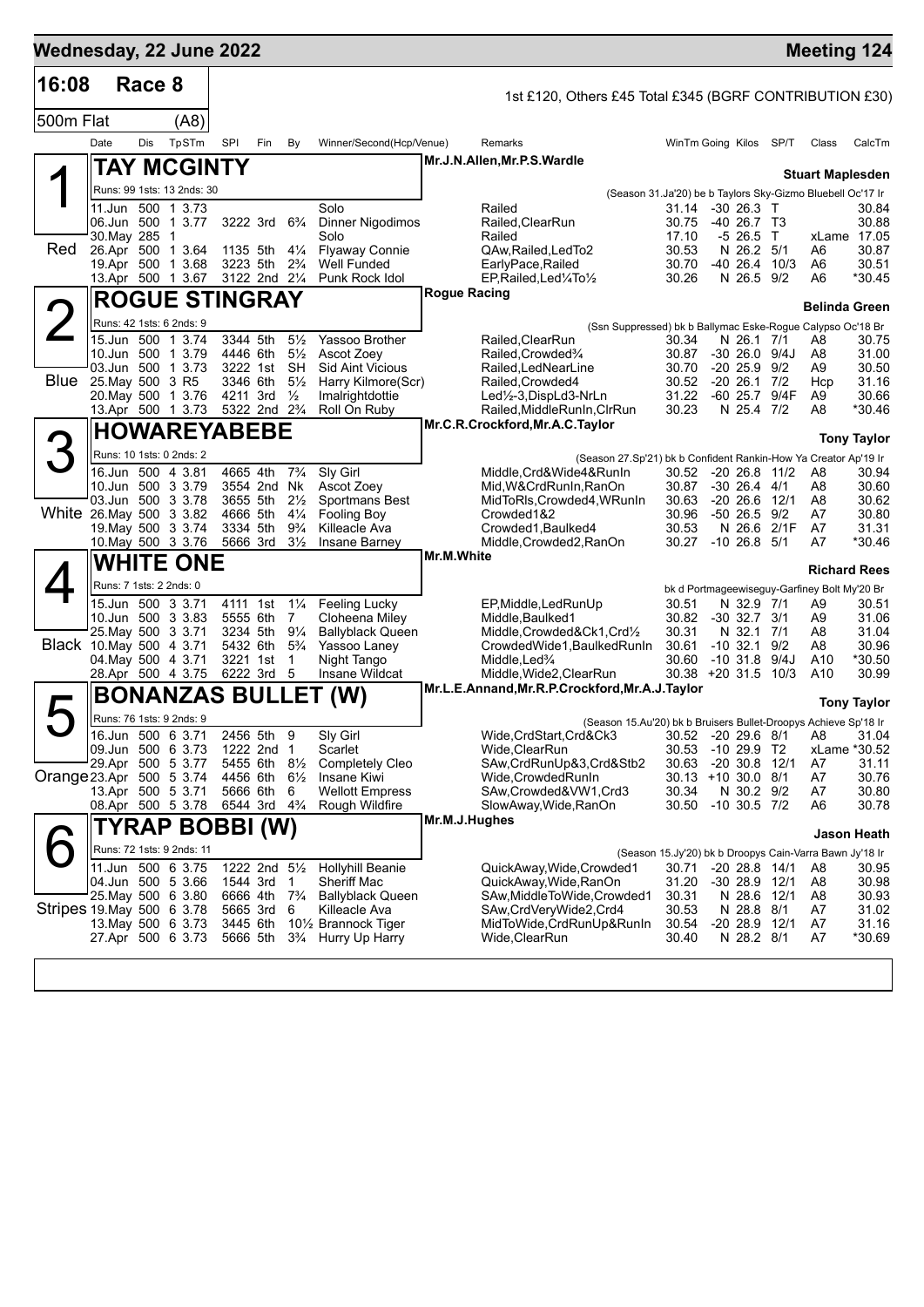| 16:28<br>Race 9<br>500m Flat<br>(A5)<br>TpSTm<br>Date<br>Dis<br><b>MINSTRELS TWELVE</b><br>Runs: 1 1sts: 1 2nds: 0<br>24.Feb<br>14.Jun 500 1 3.62<br>07.Jun 500 1 3.82<br>Red<br>02.Jun 500 1 3.70<br>23. May 500 1 3.71<br>16. May 285 1<br><b>PUNK ROCK RAMONE</b><br>Runs: 58 1sts: 9 2nds: 19<br>14.Jun 500 2 3.63<br>25. May 500 2 3.65<br>18. May 500 2 3.63<br>Blue<br>11. May 500 2 3.70<br>04. May 500 2 3.70<br>26.Apr 500 2 3.61<br><b>CRYSTAL POWER</b><br>Runs: 2 1sts: 0 2nds: 2<br>$13$ . May<br>17.Jun 500 4 3.67<br>10.Jun 500 3 3.72<br>White 30. May 500 3 3.77<br>23. May 500 3 3.83<br>16. May 500 3 3.84<br><b>GLENGAR HOLLY</b><br>Runs: 9 1sts: 1 2nds: 1<br>14.Jun 500 4 3.59<br>09.Jun 500 3 3.73<br>31. May 500 3 3.68<br>Black 25. May 500 4 3.75<br>16. May 500 4 3.72<br>09. May 285 4<br>OLWINN ELLA (W)<br>Runs: 19 1sts: 5 2nds: 0<br>17.Jun 500 6 3.63<br>13.Jun 500 6 3.63<br>06.Jun 285 6<br>04.Mar 500 6 3.71 | SPI<br>Fin<br>By<br>Winner/Second(Hcp/Venue)<br>NAME CHANGED from<br>2111 1st 1 <sup>3</sup> / <sub>4</sub><br>Chunky But Funky<br>Solo<br>2111 1st 21/ <sub>2</sub><br><b>Ellie Choice</b><br>2111 2nd $\frac{1}{2}$<br>Pilgrim Hill<br>1-1- 1st $5\frac{1}{4}$<br>Jumping Joy<br>3333 2nd 3<br>Glenside Bud<br>2222 2nd 1 <sup>3</sup> / <sub>4</sub><br><b>Betsys Bullet</b><br>2332 2nd 2 <sup>3</sup> / <sub>4</sub><br>Insane Jagger<br>4544 5th<br>$4\frac{3}{4}$<br>Cooly Oyster<br>4343 3rd<br>Emlagh Eileen<br>$1\frac{1}{4}$<br>1112 3rd<br>$6\frac{1}{4}$<br>Glengar Bomber | 1st £135, Others £45 Total £360 (BGRF CONTRIBUTION £30)<br>Remarks<br>WinTm Going Kilos SP/T<br>CalcTm<br>Class<br>Bassett Boys<br>Jason Heath<br>(Season Unknown) wbd b Droopys Sydney-Ballymac Razzler Jn'20 Ir<br>Seomra Bo<br>Railed, EP, Led Run Up<br>30.10 +10 24.9 13/8F A7<br>*30.20<br>SlowAway, Railed<br>31.10 -50 25.0 T<br>30.60<br>Rails, Led1<br>30.57 -10 24.4 T3<br>30.47<br>EP, RIs, Led Run Up To Rn In<br>30.79<br>-40 24.8 T3<br>30.44<br>Railed, AlwaysLed<br>16.83 -10 25.0 T2<br>xWtVr 16.73<br>Mr.M.B.Christelow, Mr.A.E.O'Shaughnessy<br><b>Stuart Maplesden</b><br>be d Iso Octane-Coolemount Bally Mr'19 Ir<br>30.18<br>RIsToMid, Challenged 3To 3/4<br>29.93<br>N 34.0 5/4F<br>A4<br>RailsToMiddle, Crowded1<br>29.93<br>-20 34.0 5/4F<br>*29.88<br>A4<br>RIsToMid.Crd&Stumbled2<br>29.90<br>N 34.4 15/8<br>30.12<br>- A4<br>30.34<br>RIsToMid, Crowded1<br>30.07<br>-10 34.4 13/8F A4<br>30.02<br>30.11<br>CrowdedRunUp&3/4<br>N 34.4 11/4J A4<br>29.84<br>30.33<br>QAw,LedTo3<br>N 34.4 6/5F<br>- A4<br>Mr.T.D.Coote |
|----------------------------------------------------------------------------------------------------------------------------------------------------------------------------------------------------------------------------------------------------------------------------------------------------------------------------------------------------------------------------------------------------------------------------------------------------------------------------------------------------------------------------------------------------------------------------------------------------------------------------------------------------------------------------------------------------------------------------------------------------------------------------------------------------------------------------------------------------------------------------------------------------------------------------------------------------|-----------------------------------------------------------------------------------------------------------------------------------------------------------------------------------------------------------------------------------------------------------------------------------------------------------------------------------------------------------------------------------------------------------------------------------------------------------------------------------------------------------------------------------------------------------------------------------------|------------------------------------------------------------------------------------------------------------------------------------------------------------------------------------------------------------------------------------------------------------------------------------------------------------------------------------------------------------------------------------------------------------------------------------------------------------------------------------------------------------------------------------------------------------------------------------------------------------------------------------------------------------------------------------------------------------------------------------------------------------------------------------------------------------------------------------------------------------------------------------------------------------------------------------------------------------------------------------------------------------------------------------------------------|
|                                                                                                                                                                                                                                                                                                                                                                                                                                                                                                                                                                                                                                                                                                                                                                                                                                                                                                                                                    |                                                                                                                                                                                                                                                                                                                                                                                                                                                                                                                                                                                         |                                                                                                                                                                                                                                                                                                                                                                                                                                                                                                                                                                                                                                                                                                                                                                                                                                                                                                                                                                                                                                                      |
|                                                                                                                                                                                                                                                                                                                                                                                                                                                                                                                                                                                                                                                                                                                                                                                                                                                                                                                                                    |                                                                                                                                                                                                                                                                                                                                                                                                                                                                                                                                                                                         |                                                                                                                                                                                                                                                                                                                                                                                                                                                                                                                                                                                                                                                                                                                                                                                                                                                                                                                                                                                                                                                      |
|                                                                                                                                                                                                                                                                                                                                                                                                                                                                                                                                                                                                                                                                                                                                                                                                                                                                                                                                                    |                                                                                                                                                                                                                                                                                                                                                                                                                                                                                                                                                                                         |                                                                                                                                                                                                                                                                                                                                                                                                                                                                                                                                                                                                                                                                                                                                                                                                                                                                                                                                                                                                                                                      |
|                                                                                                                                                                                                                                                                                                                                                                                                                                                                                                                                                                                                                                                                                                                                                                                                                                                                                                                                                    |                                                                                                                                                                                                                                                                                                                                                                                                                                                                                                                                                                                         |                                                                                                                                                                                                                                                                                                                                                                                                                                                                                                                                                                                                                                                                                                                                                                                                                                                                                                                                                                                                                                                      |
|                                                                                                                                                                                                                                                                                                                                                                                                                                                                                                                                                                                                                                                                                                                                                                                                                                                                                                                                                    |                                                                                                                                                                                                                                                                                                                                                                                                                                                                                                                                                                                         |                                                                                                                                                                                                                                                                                                                                                                                                                                                                                                                                                                                                                                                                                                                                                                                                                                                                                                                                                                                                                                                      |
|                                                                                                                                                                                                                                                                                                                                                                                                                                                                                                                                                                                                                                                                                                                                                                                                                                                                                                                                                    |                                                                                                                                                                                                                                                                                                                                                                                                                                                                                                                                                                                         |                                                                                                                                                                                                                                                                                                                                                                                                                                                                                                                                                                                                                                                                                                                                                                                                                                                                                                                                                                                                                                                      |
|                                                                                                                                                                                                                                                                                                                                                                                                                                                                                                                                                                                                                                                                                                                                                                                                                                                                                                                                                    |                                                                                                                                                                                                                                                                                                                                                                                                                                                                                                                                                                                         |                                                                                                                                                                                                                                                                                                                                                                                                                                                                                                                                                                                                                                                                                                                                                                                                                                                                                                                                                                                                                                                      |
|                                                                                                                                                                                                                                                                                                                                                                                                                                                                                                                                                                                                                                                                                                                                                                                                                                                                                                                                                    |                                                                                                                                                                                                                                                                                                                                                                                                                                                                                                                                                                                         |                                                                                                                                                                                                                                                                                                                                                                                                                                                                                                                                                                                                                                                                                                                                                                                                                                                                                                                                                                                                                                                      |
|                                                                                                                                                                                                                                                                                                                                                                                                                                                                                                                                                                                                                                                                                                                                                                                                                                                                                                                                                    |                                                                                                                                                                                                                                                                                                                                                                                                                                                                                                                                                                                         |                                                                                                                                                                                                                                                                                                                                                                                                                                                                                                                                                                                                                                                                                                                                                                                                                                                                                                                                                                                                                                                      |
|                                                                                                                                                                                                                                                                                                                                                                                                                                                                                                                                                                                                                                                                                                                                                                                                                                                                                                                                                    |                                                                                                                                                                                                                                                                                                                                                                                                                                                                                                                                                                                         |                                                                                                                                                                                                                                                                                                                                                                                                                                                                                                                                                                                                                                                                                                                                                                                                                                                                                                                                                                                                                                                      |
| Orange 09.Mar 500 6 3.69                                                                                                                                                                                                                                                                                                                                                                                                                                                                                                                                                                                                                                                                                                                                                                                                                                                                                                                           |                                                                                                                                                                                                                                                                                                                                                                                                                                                                                                                                                                                         |                                                                                                                                                                                                                                                                                                                                                                                                                                                                                                                                                                                                                                                                                                                                                                                                                                                                                                                                                                                                                                                      |
|                                                                                                                                                                                                                                                                                                                                                                                                                                                                                                                                                                                                                                                                                                                                                                                                                                                                                                                                                    |                                                                                                                                                                                                                                                                                                                                                                                                                                                                                                                                                                                         | Derek Knight                                                                                                                                                                                                                                                                                                                                                                                                                                                                                                                                                                                                                                                                                                                                                                                                                                                                                                                                                                                                                                         |
|                                                                                                                                                                                                                                                                                                                                                                                                                                                                                                                                                                                                                                                                                                                                                                                                                                                                                                                                                    | NAME CHANGED from                                                                                                                                                                                                                                                                                                                                                                                                                                                                                                                                                                       | bk d Droopys Cain-Melodys Shiny Nv'20 Ir<br><b>Melodys Power</b>                                                                                                                                                                                                                                                                                                                                                                                                                                                                                                                                                                                                                                                                                                                                                                                                                                                                                                                                                                                     |
|                                                                                                                                                                                                                                                                                                                                                                                                                                                                                                                                                                                                                                                                                                                                                                                                                                                                                                                                                    | 4322 2nd 11/4<br>Usetheforce Luke<br>3222 2nd $\frac{1}{2}$<br><b>Brewery Time</b><br>1111 1st 5 <sup>3</sup> / <sub>4</sub><br>Lolas Legacy<br>2211 1st $4\frac{1}{2}$<br>Lolas Legacy<br>Solo                                                                                                                                                                                                                                                                                                                                                                                         | *30.03<br>Middle, Baulked 1/4, Handy 4<br>30.02<br>-10 29.8 11/4<br>A5<br>30.46<br>$-30$ 29.7 $10/1$<br>A <sub>5</sub><br>30.20<br>Middle,Led4ToRunIn<br>30.33<br>$-1029.3$<br>30.23<br>Middle, ALed<br>- ТЗ<br>-40 28.8 T3<br>31.14<br>30.74<br>SAw, Middle, Led <sup>1</sup> / <sub>2</sub><br>-20 29.3 T<br>30.59<br>SlowAway, MiddleToRails<br>30.79                                                                                                                                                                                                                                                                                                                                                                                                                                                                                                                                                                                                                                                                                             |
|                                                                                                                                                                                                                                                                                                                                                                                                                                                                                                                                                                                                                                                                                                                                                                                                                                                                                                                                                    |                                                                                                                                                                                                                                                                                                                                                                                                                                                                                                                                                                                         | Mr.J.P.Etherington, Miss.S.L.Napper<br><b>Stuart Maplesden</b>                                                                                                                                                                                                                                                                                                                                                                                                                                                                                                                                                                                                                                                                                                                                                                                                                                                                                                                                                                                       |
|                                                                                                                                                                                                                                                                                                                                                                                                                                                                                                                                                                                                                                                                                                                                                                                                                                                                                                                                                    | 1122 2nd 1<br><b>Birdsofafeather</b><br>2444 1st SH<br>Senahel Crockett<br>2244 3rd 4<br>Grandsons Spirit<br>2556 6th 41/2<br><b>Quarterland Zara</b><br>1331 1st 4 <sup>3</sup> / <sub>4</sub><br><b>Enchanted Sioux</b><br>1-1- 1st 4<br><b>Enchanted Sioux</b>                                                                                                                                                                                                                                                                                                                       | (Season 11.De'21) bk b Droopys Jet-Burgess Dancer Mr'19 Ir<br>QAw,SoonLedTo2,Middle<br>30.02 +10 29.4 15/8F A5<br>*30.20<br>Mid, Crd1&4, WRunIn, LdNrLn<br>30.63 -10 29.4 8/11F A6<br>30.53<br>CrowdedW1, Blk2, RanOn<br>30.10 -10 29.3 3/1<br>30.32<br>A6<br>30.59<br>$-20$ 29.5 $3/1$<br>30.74<br>Middle,Crowded1&1⁄4&3<br>A6<br>$-20, 28.6$ T3<br>30.20<br>Middle, Led%<br>30.40<br>16.71<br>$-10$ 29.4 T2<br>xLame 16.61<br>QAw, Middle, ALed, WRunIn                                                                                                                                                                                                                                                                                                                                                                                                                                                                                                                                                                                            |
|                                                                                                                                                                                                                                                                                                                                                                                                                                                                                                                                                                                                                                                                                                                                                                                                                                                                                                                                                    |                                                                                                                                                                                                                                                                                                                                                                                                                                                                                                                                                                                         | Miss.M.C.B.Collins                                                                                                                                                                                                                                                                                                                                                                                                                                                                                                                                                                                                                                                                                                                                                                                                                                                                                                                                                                                                                                   |
|                                                                                                                                                                                                                                                                                                                                                                                                                                                                                                                                                                                                                                                                                                                                                                                                                                                                                                                                                    |                                                                                                                                                                                                                                                                                                                                                                                                                                                                                                                                                                                         | <b>Maria Collins</b><br>(Season 12.Mr'22) bk b Droopys Cain-Quarterland Ella Oc'19 Ir                                                                                                                                                                                                                                                                                                                                                                                                                                                                                                                                                                                                                                                                                                                                                                                                                                                                                                                                                                |
| 25. Feb 500 5 3.71                                                                                                                                                                                                                                                                                                                                                                                                                                                                                                                                                                                                                                                                                                                                                                                                                                                                                                                                 | 3111 1st 2 <sup>3</sup> / <sub>4</sub><br><b>Wheres Speedy</b><br>1111 1st 81/4<br>Olwinn Jess<br>$1\frac{3}{4}$<br><b>Millies Diamond</b><br>$1 - 1 -$<br>1st<br>3434 4th<br>$6\frac{1}{2}$<br>Jeremiah<br>4555 4th<br>$6\frac{1}{4}$<br><b>Glory Poppy</b><br>2665 4th<br>$4\frac{1}{2}$<br>Enchantress                                                                                                                                                                                                                                                                               | EP, MidToWide, SoonLed<br>30.43 -10 28.2 9/2<br>30.33<br>A6<br>EP, MidToW, ALed<br>$-20$ 28.5 T3<br>*30.20<br>30.40<br>-20 28.7 T2<br>16.97<br>Wide, ALed<br>17.17<br>xSsn<br>30.28<br>$-1027.9$<br>11/2<br>A <sub>5</sub><br>30.71<br>Wide, ClearRun<br>30.30<br>$-10$ 27.8 $9/2$<br>30.70<br>Crowded <sup>1</sup> / <sub>2</sub> &4<br>A5<br>30.42 -30 27.9 4/1<br>A <sub>5</sub><br>30.47<br>Crowded1&4&RunIn, Blk2                                                                                                                                                                                                                                                                                                                                                                                                                                                                                                                                                                                                                               |
| <b>SHARP JOE (W)</b>                                                                                                                                                                                                                                                                                                                                                                                                                                                                                                                                                                                                                                                                                                                                                                                                                                                                                                                               |                                                                                                                                                                                                                                                                                                                                                                                                                                                                                                                                                                                         | <b>Sharp Lads</b><br><b>Seamus Cahill</b>                                                                                                                                                                                                                                                                                                                                                                                                                                                                                                                                                                                                                                                                                                                                                                                                                                                                                                                                                                                                            |
| Runs: 16 1sts: 3 2nds: 3<br>15.Jun 500 6 3.67<br>08.Jun 500 6 3.76<br>31. May 500 6 3.68<br>Stripes 24 May 500 6 3 71                                                                                                                                                                                                                                                                                                                                                                                                                                                                                                                                                                                                                                                                                                                                                                                                                              | 2411 1st<br>$6\frac{1}{2}$<br>Glassmoss Jude<br>4444 3rd<br>$2\frac{1}{4}$<br>Ballyblack Bella                                                                                                                                                                                                                                                                                                                                                                                                                                                                                          | bk d Droopys Buick-Ballinakil Biddy Sp'20 Br<br>Wide, Led <sup>1</sup> / <sub>2</sub><br>N 33.6 9/4<br>30.23<br>30.23<br>A6<br>30.61<br>$-30$ 33.4 $2/1$<br>30.48<br>Wide,RanOn<br>A6<br>$-10$ 33.2 $4/1$<br>*30.09<br>Wide, Crd1, Chl&CrdRunIn<br>30.10<br>A6<br>30.21<br>$-10$ 33.4 $7/1$<br>30.68<br>Baulked1⁄4, Crowded2&4<br>A5                                                                                                                                                                                                                                                                                                                                                                                                                                                                                                                                                                                                                                                                                                                 |
| 18. May 500 6 3.73<br>6444 5th<br>11 May 500 6 3.75<br>1555 5th                                                                                                                                                                                                                                                                                                                                                                                                                                                                                                                                                                                                                                                                                                                                                                                                                                                                                    | 6432 2nd<br>$\overline{\mathbf{1}}$<br>Grandsons Spirit<br>6666 5th<br>Rough Wildfire<br>-7                                                                                                                                                                                                                                                                                                                                                                                                                                                                                             | 29.92<br>N 33.3 7/1<br>30.59<br><b>Touchdown Cammy</b><br>Wide,Crowded2<br>A5<br>30.02<br>$-10$ 33.3 $11/4$<br>A <sub>5</sub><br>31.00<br>Wide, Blk V Wide <sup>1</sup> / <sub>4</sub>                                                                                                                                                                                                                                                                                                                                                                                                                                                                                                                                                                                                                                                                                                                                                                                                                                                               |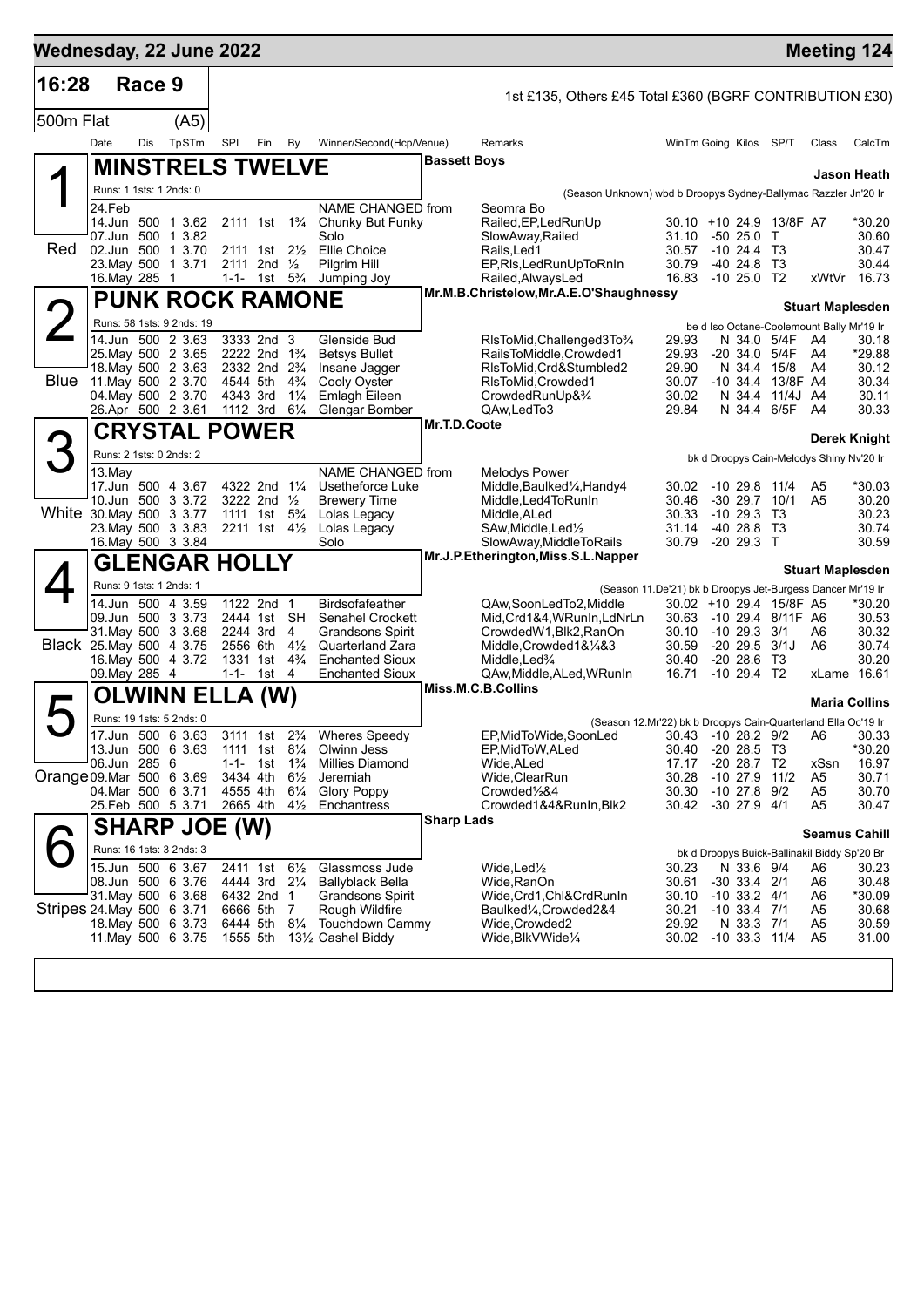| Wednesday, 22 June 2022  |                                |     |                                              |                        |                                                    |                                  |                                                                            |                 |                                                                           |                |                                                          |          |                                  | <b>Meeting 124</b>   |
|--------------------------|--------------------------------|-----|----------------------------------------------|------------------------|----------------------------------------------------|----------------------------------|----------------------------------------------------------------------------|-----------------|---------------------------------------------------------------------------|----------------|----------------------------------------------------------|----------|----------------------------------|----------------------|
| 16:48 Race 10            |                                |     |                                              |                        |                                                    |                                  |                                                                            |                 | 1st £100, Others £40 Total £300 (BGRF CONTRIBUTION £30)                   |                |                                                          |          |                                  |                      |
| 285m Flat                |                                |     | (D3)                                         |                        |                                                    |                                  |                                                                            |                 |                                                                           |                |                                                          |          |                                  |                      |
|                          | Date                           | Dis | TpSTm                                        | SPI                    | Fin                                                | By                               | Winner/Second(Hcp/Venue)                                                   |                 | Remarks                                                                   |                | WinTm Going Kilos SP/T                                   |          | Class                            | CalcTm               |
|                          |                                |     | DUNBAR ALPHA                                 |                        |                                                    |                                  |                                                                            |                 | Miss.M.C.B.Collins                                                        |                |                                                          |          |                                  |                      |
|                          |                                |     | Runs: 25 1sts: 3 2nds: 5                     |                        |                                                    |                                  |                                                                            |                 |                                                                           |                | bk d Droopys Buick-Slaneyside Mandy Au'18 Ir             |          |                                  | <b>Maria Collins</b> |
|                          | 13.Jun 285 1                   |     |                                              |                        | $1-1-1$ st                                         | $3\frac{1}{4}$                   | <b>Nissels Surprise</b>                                                    |                 | Railed, ALed                                                              | 16.95          | $-20, 34.3, T2$                                          |          |                                  | xLame *16.75         |
|                          | 20.Apr 285 1                   |     |                                              | 3-6-                   | 6th                                                |                                  | 10 <sup>3</sup> / <sub>4</sub> Insane Joe                                  |                 | BadlyBaulked1                                                             | 16.42<br>16.82 | $+5$ 34.0 6/1                                            |          | D <sub>2</sub>                   | 17.34                |
| Red                      | 15.Apr 285 1<br>05.Apr 285 1   |     |                                              | 5-5-<br>$5 - 5 -$      | 5th<br>5th                                         | $3\frac{3}{4}$<br>2              | <b>White Edition</b><br><b>Nunhead Shiv</b>                                |                 | SlowAway, Railed<br>Railed, Crowded <sup>1/2</sup>                        | 16.70          | $-10, 34.8$<br>N 35.0 6/1                                | 11/2     | D <sub>2</sub><br>D <sub>2</sub> | 17.01<br>16.85       |
|                          | 29. Mar 285 1                  |     |                                              | $5 - 5 -$              | 5th                                                | $2\frac{3}{4}$                   | Fearsome Charlie                                                           |                 | Crowded1                                                                  | 16.64          | N 34.5                                                   | 7/2      | D <sub>2</sub>                   | 16.85                |
|                          | 23. Mar 285 2                  |     |                                              |                        | 5-6- 6th                                           | $5\frac{1}{4}$                   | <b>Skyblues Best</b>                                                       |                 | Baulked&CheckedMiddle1<br><b>Check Your Cholesterol Syndicate</b>         | 16.68          | N 34.6 11/4J D2                                          |          |                                  | 17.11                |
|                          |                                |     | <b>TRI DEAG BILLIUN</b>                      |                        |                                                    |                                  |                                                                            |                 |                                                                           |                |                                                          |          | <b>Seamus Cahill</b>             |                      |
|                          |                                |     | Runs: 12 1sts: 3 2nds: 3                     |                        |                                                    |                                  |                                                                            |                 |                                                                           |                | (Season 25.Mr'22) bk b Confident Rankin-Tibet Ja'20 Ir   |          |                                  |                      |
|                          | 17.Jun 285 2<br>10.Jun 285 2   |     |                                              |                        | 2-6- 5th<br>2-1- 1st 2 <sup>3</sup> / <sub>4</sub> | $4\frac{1}{4}$                   | Coys<br>Jeremiah                                                           |                 | RIsToMid, Crowded 1&1/2<br>RIsToMid, DispLeadTo1/2, Led2                  | 16.98          | 16.82 -10 26.3 9/2<br>$-1526.3$ T2                       |          | D3                               | 17.05<br>$*16.83$    |
|                          | 06.Jun 240 2                   |     |                                              |                        |                                                    |                                  | Solo                                                                       |                 | Railed                                                                    | 14.58          | $-20, 26.3$ T                                            |          | xSsn                             | 14.38                |
|                          |                                |     | Blue 16.Mar 500 2 3.68<br>05. Mar 500 1 3.59 |                        | 1226 6th<br>2111 2nd 2                             |                                  | 10 <sup>3</sup> / <sub>4</sub> Quarterland Holi<br><b>Mandingos Magpie</b> |                 | QAw, RIs To Mid, BBaulked 3<br>Middle&Led1To <sup>3</sup> /4              | 30.02<br>30.24 | N 27.2 5/1<br>$-20$ 26.3 T3                              |          | A3                               | 30.88<br>30.20       |
|                          | 22. Feb 285 2                  |     |                                              |                        | 2-1- 1st $4\frac{1}{4}$                            |                                  | Coolavanny Archy                                                           |                 | RIsToMid.Led1                                                             |                | 16.92 -10 26.2 T2                                        |          |                                  | 16.82                |
|                          |                                |     | <b>ROSES SPARKLE</b>                         |                        |                                                    |                                  |                                                                            |                 | Miss.M.L.Ansbro                                                           |                |                                                          |          |                                  | Derek Knight         |
|                          | Runs: 3 1sts: 0 2nds: 0        |     |                                              |                        |                                                    |                                  |                                                                            |                 | (Season Unknown) bk b Magical Bale-Droopys Oregon Nv'20 Ir                |                |                                                          |          |                                  |                      |
|                          | 17.Jun 285 3                   |     |                                              | 4-3-                   | 6th 5                                              |                                  | Coys                                                                       |                 | Middle, Baulked <sup>1</sup> / <sub>2</sub>                               | 16.82          | $-10$ 26.3 2/1J                                          |          | D <sub>3</sub>                   | 17.10                |
|                          | 11.Jun 285 4                   |     | 04.Jun 500 4 3.64                            |                        | 2111 6th 8                                         |                                  | Solo<br>Misfit Bijou                                                       |                 | Middle<br>EP,SoonLedToRunIn,Crd                                           | 30.96          | 16.87 -15 25.9<br>$-30$ 25.9 $4/1$                       | $\top$   | A10                              | $*16.72$<br>31.30    |
| White 28. May 500 4 3.68 |                                |     |                                              |                        | 2111 6th                                           | $8\frac{1}{4}$                   | Misfit Bijou                                                               |                 | EP, SnLedTo4, Blk, BlkRnIn                                                |                | 30.64 +20 26.2 4/1                                       |          | A10                              | 31.51                |
|                          |                                |     | 23. May 500 4 3.57                           | 1111                   | 2nd $\frac{3}{4}$                                  |                                  | Feeling Lucky<br>Solo                                                      |                 | QAw, Middle, Led To Near Line<br>Middle                                   | 31.17<br>16.97 | $-40, 26.5$ T <sub>3</sub><br>$-1026.6$ T                |          |                                  | 30.84<br>16.87       |
|                          | 16. May 285 5                  |     | <b>INSANE JOE</b>                            |                        |                                                    |                                  |                                                                            |                 | <b>The Chip Leaders</b>                                                   |                |                                                          |          |                                  |                      |
|                          |                                |     |                                              |                        |                                                    |                                  |                                                                            |                 |                                                                           |                |                                                          |          | George Andreas                   |                      |
|                          | 15.Jun 285 3                   |     | Runs: 26 1sts: 5 2nds: 5                     | $1 - 1 -$              | 2nd $\frac{1}{2}$                                  |                                  | <b>Walkaway Charlie</b>                                                    |                 | QAw, Mid, Led-2, BlkRnIn                                                  | 16.68          | bk d Lenson Panda-Pantone Minnie Au'19 Ir<br>+5 33.7 3/1 |          | D3                               | 16.77                |
|                          | 08.Jun 285 3                   |     |                                              | $2 - 4 -$              | 4th                                                | $1\frac{1}{2}$                   | Newinn Conrad                                                              |                 | MidToWide, ClearRun                                                       | 16.80          | $-10, 33.6, 4/1$                                         |          | D3                               | 16.83                |
| Black 20. May 285 4      | 27. May 285 3                  |     |                                              | 5-6-                   | 6-5- 5th<br>6th                                    | $5\frac{1}{2}$<br>$7\frac{1}{2}$ | Mineola Lion<br>Mineola Elegant                                            |                 | SAw, Crowded <sup>1</sup> / <sub>2</sub><br>Middle, Baulked Very Wide 1/2 | 16.56<br>16.93 | N 34.1 10/1<br>$-2534.07/1$                              |          | D <sub>2</sub><br>D <sub>2</sub> | 17.00<br>17.27       |
|                          | 14. May 285 4                  |     |                                              | $1 - 3 -$              | 5th                                                | $6\frac{1}{4}$                   | Icaal Eddie                                                                |                 | QAw, Middle, Wide Run In                                                  | 16.48          | N 33.1 11/4                                              |          | D <sub>2</sub>                   | 16.99                |
|                          | 20.Apr 285 4                   |     |                                              |                        | 2-1- 1st                                           | $3\frac{3}{4}$                   | <b>Blackmagic Girl</b>                                                     |                 | EP,SoonLed,MsdTrouble1st                                                  | 16.42          | +5 34.2 11/4                                             |          | D <sub>2</sub>                   | *16.47               |
|                          |                                |     | <b>MELBURY APOLLO</b>                        |                        |                                                    |                                  |                                                                            | Mr.P.R.Richards |                                                                           |                |                                                          |          |                                  | Jason Heath          |
|                          |                                |     | Runs: 45 1sts: 7 2nds: 5                     |                        |                                                    |                                  |                                                                            |                 |                                                                           |                | wbk d Taylors Sky-Curryhills Lmont Ap'19 Br              |          |                                  |                      |
|                          | 15.Jun 285 5<br>10.Jun 285 4   |     |                                              | $1 - 1 -$<br>$5 - 2 -$ | 1st<br>2nd $\frac{1}{2}$                           | $2\frac{1}{2}$                   | Insane Lena<br>Insane Rocky                                                |                 | QAw, MidToW, ALed<br>SAw, MidToWide, Chl&CrdRnIn                          | 16.77<br>17.08 | N 32.5 5/1<br>$-1532.6$                                  | 5/1      | D4<br>D <sub>4</sub>             | *16.77<br>16.97      |
|                          | 04.Jun 285 5                   |     |                                              | $5 - 3 -$              |                                                    | 3rd 21/4                         | Nissels Tornado                                                            |                 | Middle, Crowded1                                                          | 17.24          | $-15$ 32.6 $7/1$                                         |          | D4                               | 17.28                |
| Orange 31. May 285 4     |                                |     |                                              | 6-6-                   | 6th                                                | 8                                | Glengarlightning                                                           |                 | SAw,,Middle,BadlyBaulked1                                                 | 16.99          | $-5$ 32.4 $6/1$                                          |          | D4                               | 17.57                |
|                          | 24. May 285 4<br>18. May 285 4 |     |                                              | 3-4-<br>6-4-           | 5th<br>4th                                         | $1\frac{3}{4}$<br>4              | Ri Honcho<br>Lexis Lace                                                    |                 | MiddleToWide, Baulked1/2<br>SAw, MidToW, Crowded1                         | 17.13<br>16.91 | $-5$ 32.6 $9/2$<br>N 32.6 8/1                            |          | D4<br>D4                         | 17.22<br>17.24       |
|                          |                                |     | <b>HIS LORDSHIP (W)</b>                      |                        |                                                    |                                  |                                                                            | Mr.C.Mumford    |                                                                           |                |                                                          |          |                                  |                      |
|                          |                                |     | Runs: 11 1sts: 2 2nds: 0                     |                        |                                                    |                                  |                                                                            |                 |                                                                           |                |                                                          |          | <b>Jamie Kingsley</b>            |                      |
|                          | 15.Jun 285 6                   |     |                                              | $3 - 3 -$              | 3rd <sub>2</sub>                                   |                                  | <b>Walkaway Charlie</b>                                                    |                 | MiddleToWide,ClearRun                                                     | 16.68          | bd d Mottos Moon-Ace Queen Jn'20 Br<br>+5 33.1 7/2       |          | D <sub>3</sub>                   | 16.90                |
|                          | 07.Jun 285 6                   |     |                                              | $2 - 1 -$              | 1st                                                | $\frac{1}{2}$                    | Chadwell Havana                                                            |                 | EP, Wide, Led1                                                            | 16.84          | $-10, 33.0$                                              | 3/1      | D4                               | $*16.74$             |
| Stripes 26 May 285 4     | 31. May 285 5                  |     |                                              |                        | 5-5- 5th<br>3-3- 4th                               | $7\frac{1}{4}$<br>$1\frac{1}{2}$ | Glengarlightning<br><b>Final Sauce</b>                                     |                 | MidToWide, Badly Baulked1<br>MidToW,ClearRun                              | 16.99<br>17.04 | $-5$ 32.4<br>$-1532.98/1$                                | 15/8F D4 | D3                               | 17.50<br>17.01       |
|                          | 18. May 285 5                  |     |                                              | $5 - 4 -$              | 6th                                                | 6                                | <b>Newinn Conrad</b>                                                       |                 | SAw,Crowded2,MidRnIn                                                      | 16.72          | N 32.5 6/1                                               |          | D <sub>3</sub>                   | 17.21                |
|                          | 09. May 285 6                  |     |                                              |                        |                                                    |                                  | Solo                                                                       |                 | Middle, WideRunIn                                                         | 16.96          | $-10$ 32.6 T                                             |          |                                  | xLame 16.86          |
|                          |                                |     |                                              |                        |                                                    |                                  |                                                                            |                 |                                                                           |                |                                                          |          |                                  |                      |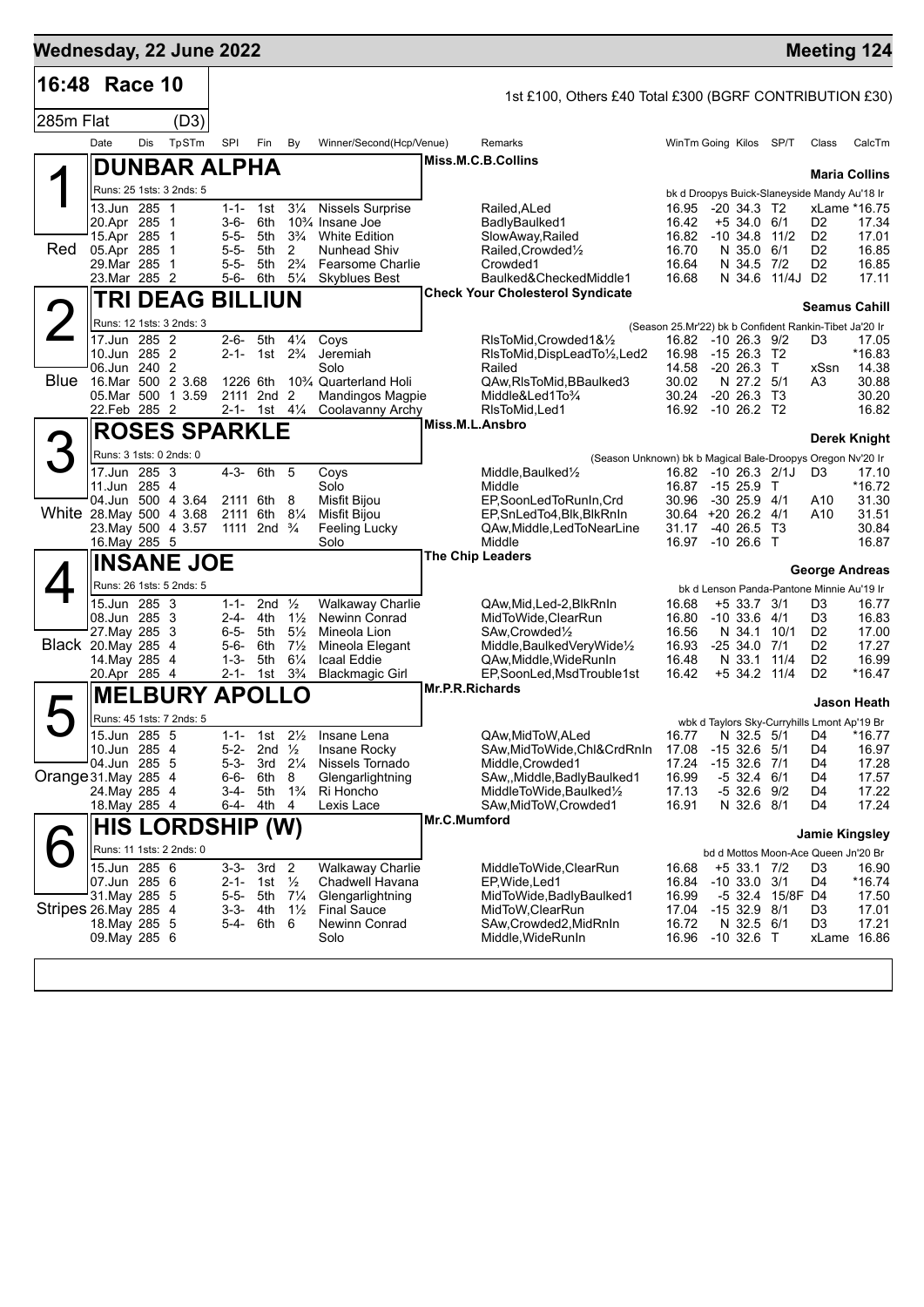| Wednesday, 22 June 2022             |                         |     |                                                     |            |                                                         |                                  |                                                |               |                                                                                     |                                                           |                                      |                   |                      | <b>Meeting 124</b>                                   |
|-------------------------------------|-------------------------|-----|-----------------------------------------------------|------------|---------------------------------------------------------|----------------------------------|------------------------------------------------|---------------|-------------------------------------------------------------------------------------|-----------------------------------------------------------|--------------------------------------|-------------------|----------------------|------------------------------------------------------|
| 17:08 Race 11                       |                         |     |                                                     |            |                                                         |                                  |                                                |               | 1st £150, Others £50 Total £400 (BGRF CONTRIBUTION £30)                             |                                                           |                                      |                   |                      |                                                      |
| 500m Flat                           |                         |     | (A3)                                                |            |                                                         |                                  |                                                |               |                                                                                     |                                                           |                                      |                   |                      |                                                      |
|                                     | Date                    | Dis | TpSTm                                               | <b>SPI</b> | Fin                                                     | By                               | Winner/Second(Hcp/Venue)                       |               | Remarks                                                                             | WinTm Going Kilos SP/T                                    |                                      |                   | Class                | CalcTm                                               |
|                                     |                         |     | <b>DALLAS DOLLY</b>                                 |            |                                                         |                                  |                                                |               | Mr.D.G.Mannings                                                                     |                                                           |                                      |                   |                      |                                                      |
|                                     |                         |     | Runs: 13 1sts: 4 2nds: 3                            |            |                                                         |                                  |                                                |               | (Season 04.Mr'22) bk b Droopys Jet-Rathronan Honey Au'19 Ir                         |                                                           |                                      |                   |                      | <b>Claude Gardiner</b>                               |
|                                     |                         |     | 14.Jun 500 1 3.68                                   |            | 4333 1st 1½                                             |                                  | Punkrock Rampage                               |               | Railed, Led Run In                                                                  | 30.08 +10 27.0 6/5F                                       |                                      |                   | - A4                 | 30.18                                                |
|                                     |                         |     | 04.Jun 500 1 3.73                                   |            | 3333 2nd 4                                              |                                  | <b>Indian Sunset</b>                           |               | Railed, ClearRun                                                                    | 30.19                                                     | -30 27.4 9/4                         |                   | A4                   | 30.22                                                |
| Red                                 |                         |     | 25. May 500 1 3.70<br>16. May 500 1 3.66            |            | 5334 4th 61/2<br>2222 2nd 41/4                          |                                  | <b>Betsys Bullet</b><br><b>Taylors Gemmini</b> |               | Railed, Baulked1<br>Railed, ClearRun                                                | 29.93<br>30.03                                            | $-20$ 27.6 $7/1$<br>-20 27.6 T2      |                   | A4                   | 30.26<br>*30.17                                      |
|                                     | 09. May 285 1           |     |                                                     |            |                                                         |                                  | Solo                                           |               | Railed                                                                              | 17.08                                                     | $-10$ 27.4 T                         |                   | xSsn                 | 16.98                                                |
|                                     |                         |     | 01.Mar 500 1 3.75 3222 2nd 3/4                      |            |                                                         |                                  | Cooly Oyster                                   |               | Railed, Crowded1, Chl&Crd4<br>Miss.B.S.Green, Mr.T.J.Rickeard                       | 30.37 -20 26.7 T3                                         |                                      |                   |                      | 30.24                                                |
|                                     |                         |     | LARAVOULTA SHOT                                     |            |                                                         |                                  |                                                |               |                                                                                     |                                                           |                                      |                   |                      | <b>Belinda Green</b>                                 |
| 2                                   |                         |     | Runs: 11 1sts: 3 2nds: 2                            |            |                                                         |                                  |                                                |               | (Season Unknown) wbebd d Sonic-Laravoulta Hawk Ap'20 Ir                             |                                                           |                                      |                   |                      |                                                      |
|                                     |                         |     | 15.Jun 500 1 3.68<br>04.Jun 500 2 3.69              | 4211 1st   | 4112 5th                                                | $1\frac{1}{4}$<br>$5\frac{1}{2}$ | <b>Whitings Ghost</b><br>Indian Sunset         |               | RIsToMid, Led2<br>EP, RIs To Mid, Led 1 To 3                                        | 30.13<br>30.19                                            | N 33.7 4/1                           | -30 33.8 2/1F A4  | A4                   | 30.13<br>30.31                                       |
|                                     |                         |     | 27. May 500 1 3.73                                  |            | 6322 2nd 2                                              |                                  | Imahappyladdie                                 |               | SAw,Crowded1,RanOn                                                                  | 29.98                                                     |                                      | N 33.8 11/4C A4   |                      | 30.14                                                |
| Blue                                |                         |     | 21. May 500 1 3.66                                  |            | 5222 3rd 1 <sup>3</sup> / <sub>4</sub><br>6433 2nd 41/4 |                                  | Insane Kiwi                                    |               | RailsToMiddle,ClearRun                                                              | 30.05                                                     | $-10$ 33.8 $3/1$                     |                   | A4                   | *30.09                                               |
|                                     |                         |     | 13. May 500 1 3.80<br>06. May 500 1 3.65 4111 3rd 1 |            |                                                         |                                  | Get On Hilda<br>Jofra                          |               | SAw, RIsToMid, Challenged 3<br>EP, RIsToMid, Led-RnIn, CrdW                         | 30.24<br>30.40                                            | $-20$ 33.3 10/3<br>$-20$ 33.2 $9/4$  |                   | A4<br>A4             | 30.39<br>30.27                                       |
|                                     |                         |     | <b>FLEMISH LYNDA</b>                                |            |                                                         |                                  |                                                |               | Miss.M.C.B.Collins                                                                  |                                                           |                                      |                   |                      |                                                      |
| З                                   |                         |     | Runs: 29 1sts: 4 2nds: 2                            |            |                                                         |                                  |                                                |               |                                                                                     |                                                           |                                      |                   |                      | <b>Maria Collins</b>                                 |
|                                     |                         |     | 15.Jun 500 4 3.74                                   |            | 6666 6th                                                | $8\frac{1}{2}$                   | <b>Touchdown Cammy</b>                         |               | (Season 05.Au'21) bk b Farloe Blitz-Mays Magician Jn'19 Ir<br>Middle, Crowded RunUp | 29.63 +10 30.0 7/1                                        |                                      |                   | A3                   | 30.41                                                |
|                                     |                         |     | 08.Jun 500 4 3.64                                   |            | 1555 4th                                                | $5\frac{3}{4}$                   | Cloudy Ozzie                                   |               | MidToWide, ClearRun                                                                 | 30.14 -30 30.1 11/4                                       |                                      |                   | A3                   | 30.30                                                |
| White 25. May 500 4 3.64            |                         |     | 31 May 500 4 3.68                                   |            | 5665 4th<br>3445 4th                                    | $3\frac{1}{2}$<br>$5\frac{3}{4}$ | Cooly Oyster<br>Zazzeras Turk                  |               | Crowded <sub>3</sub><br>Middle, Crowded 1&4                                         | 30.20<br>29.91                                            | $-20$ 30.2 $8/1$                     | -10 30.2 7/4F     | A3<br>A <sub>3</sub> | 30.38<br>30.18                                       |
|                                     |                         |     | 20. May 500 3 3.69                                  |            | 3222 2nd                                                | $\frac{3}{4}$                    | Sound Structure                                |               | Middle, Wide&ChlRnIn                                                                | 30.28                                                     | $-40$ 30.3 $5/1$                     |                   | A <sub>3</sub>       | 29.94                                                |
|                                     |                         |     | 11. May 500 4 3.63                                  | 2111 1st   |                                                         | $1\frac{1}{4}$                   | Insane Red Card                                |               | EP, Middle, SoonLed                                                                 | 30.01                                                     |                                      | -10 29.9 15/8F A4 |                      | *29.91                                               |
|                                     |                         |     | <b>OLIVE TREE</b>                                   |            |                                                         |                                  |                                                |               | Ms.S.A.M.Blackmore, Mrs.L.Groom, Mrs.A.J.Ingram, Mrs.P.J.Lloyd                      |                                                           |                                      |                   |                      | <b>Derek Knight</b>                                  |
|                                     |                         |     | Runs: 25 1sts: 5 2nds: 4                            |            |                                                         |                                  |                                                |               | (Ssn Suppressed) bk b Droopys Sydney-Leezie Dunbar Au'19 Ir                         |                                                           |                                      |                   |                      |                                                      |
|                                     |                         |     | 15.Jun 500 4 3.61                                   |            | 1111 1st SH                                             |                                  | Dinner Kyriagou                                |               | EP, Middle, ALed                                                                    | 30.00                                                     | N 29.4 7/4                           |                   | A4                   | $*30.00$                                             |
|                                     |                         |     | 07.Jun 500 4 3.59<br>01.Jun 500 4 3.66              |            | 1223 4th<br>3111 2nd Hd                                 | 6                                | <b>Freedom Mustang</b><br><b>Bambis Hero</b>   |               | Middle, Crowded2<br>Middle, Led2ToNearLine                                          | 29.96<br>30.50                                            | $-1029.351$<br>$-10$ 29.1 $4/1$      |                   | A4<br>A4             | 30.35<br>30.42                                       |
| Black 21. May 500 4 3.65            |                         |     |                                                     |            | 2344 3rd                                                | 5                                | <b>Crokers Velcro</b>                          |               | Middle, Crowded 1&2                                                                 | 30.27                                                     |                                      | -10 28.9 11/4J A4 |                      | 30.58                                                |
|                                     |                         |     | 13. May 500 4 3.63<br>29.Apr 500 4 3.72             | 3344 4th   | 5433 3rd                                                | 5<br>$5\frac{1}{4}$              | Get On Hilda<br>Sharp Butch                    |               | Middle,Crowded1/4&RunIn<br>Middle, Crowded RunUp                                    | 30.24<br>30.07                                            | $-20$ 29.6 $6/1$<br>$-20$ 29.9 $9/2$ |                   | A4<br>A3             | 30.44<br>30.29                                       |
|                                     |                         |     | <b>BAMBIS HERO</b>                                  |            |                                                         |                                  |                                                | Mr.A.B.Benson |                                                                                     |                                                           |                                      |                   |                      |                                                      |
|                                     |                         |     |                                                     |            |                                                         |                                  |                                                |               |                                                                                     |                                                           |                                      |                   |                      | <b>Richard Rees</b>                                  |
|                                     | Runs: 6 1sts: 2 2nds: 1 |     | 15.Jun 500 5 3.68                                   |            |                                                         |                                  | 4332 2nd 21/2 Watsons Avenue                   |               | MidToW, Baulked1                                                                    | 29.85                                                     |                                      | N 31.2 7/1 A3     |                      | bk d Candlelight King-Lemon Steff Jy'20 Ir<br>*30.06 |
|                                     |                         |     | 07.Jun 500 5 3.66                                   |            | 6645 6th                                                | $3\frac{3}{4}$                   | <b>Tolpuddle Adam</b>                          |               | CrowdedRunUp&4,MidToWide                                                            | 30.10                                                     | $-10, 30.9, 5/1$                     |                   | A <sub>3</sub>       | 30.31                                                |
|                                     |                         |     | 01.Jun 500 5 3.72                                   |            | 4322 1st Hd                                             |                                  | Olive Tree                                     |               | SAw, MidToWide, Crd1, RanOn                                                         | 30.50                                                     | $-10$ 30.9 $4/1$                     |                   | A4                   | 30.40                                                |
| Orange 25. May 500 4 3.74           |                         |     | 19. May 500 4 3.71                                  |            | 6555 5th<br>3311 1st 3 <sup>3</sup> / <sub>4</sub>      | $8\frac{1}{2}$                   | <b>Betsys Bullet</b><br>Glory Poppy            |               | Middle, Blk1, Crd1/4&4&RunIn<br>Middle, Led <sub>2</sub>                            | 29.93<br>30.26                                            | $-20$ 30.5 $7/1$                     | -10 29.8 6/5F     | A4<br>A <sub>5</sub> | 30.42<br>30.16                                       |
|                                     |                         |     | 13. May 500 4 3.71                                  |            | 4555 5th 71/4                                           |                                  | Indian Sunset                                  |               | Middle, Crowded Wide1To2                                                            | 30.13                                                     | $-20$ 29.9 $2/1$                     |                   | A <sub>5</sub>       | 30.51                                                |
|                                     |                         |     | DIEGOS MISTY (W)                                    |            |                                                         |                                  |                                                |               | Legacy Racing Syndicate                                                             |                                                           |                                      |                   |                      | <b>Richard Rees</b>                                  |
|                                     |                         |     | Runs: 25 1sts: 5 2nds: 2                            |            |                                                         |                                  |                                                |               |                                                                                     | (Season 02.Jy'21) bd b Droopys Jet-Sidarian Fern Oc'19 Ir |                                      |                   |                      |                                                      |
|                                     |                         |     | 28. May 500 5 3.73                                  | 5666 5th   |                                                         | $7\frac{1}{4}$                   | Icaal Eddie                                    |               | MidToW, ClearRun                                                                    | 29.48 +20 27.1 14/1                                       |                                      |                   | A3                   | 30.25                                                |
|                                     |                         |     | 21. May 500 5 3.69<br>14. May 695 5 14.76 6666 6th  | 3665 4th   |                                                         | $1\frac{1}{4}$<br>$9\frac{3}{4}$ | <b>Slippy Hilary</b><br>Slippery Maia          |               | MiddleToWide, RanOnLate<br>SlowAway, Blk&CkWide1                                    | 30.36<br>42.67                                            | $-30$ 27.0 $5/1$<br>N 27.1           | 18/1              | A2<br>S <sub>2</sub> | 30.15<br>43.45                                       |
| Stripes 05 May 695 5 14.56 2124 6th |                         |     |                                                     |            |                                                         | $8\frac{1}{4}$                   | Offyourhighorse                                |               | Led2To4                                                                             | 42.86                                                     | N 26.6                               | 10/1              | S <sub>1</sub>       | 43.53                                                |
|                                     |                         |     | 28.Apr 695 4 14.47 4113 5th                         |            |                                                         | $7\frac{1}{4}$                   | Seasons Stealth                                |               | Crowded&Led2To1/2,BadlyBlk6                                                         | 42.93 +30 26.9                                            |                                      | 10/3              | S1                   | 43.80                                                |
|                                     |                         |     | 22.Apr 500 5 3.67                                   | 4322 1st   |                                                         | $1\frac{1}{2}$                   | <b>Skyblues Best</b>                           |               | Blk1,MidToWide,LedRunIn                                                             | 30.38                                                     | $-30$ 26.9 $8/1$                     |                   | A <sub>3</sub>       | *30.08                                               |
|                                     |                         |     |                                                     |            |                                                         |                                  |                                                |               |                                                                                     |                                                           |                                      |                   |                      |                                                      |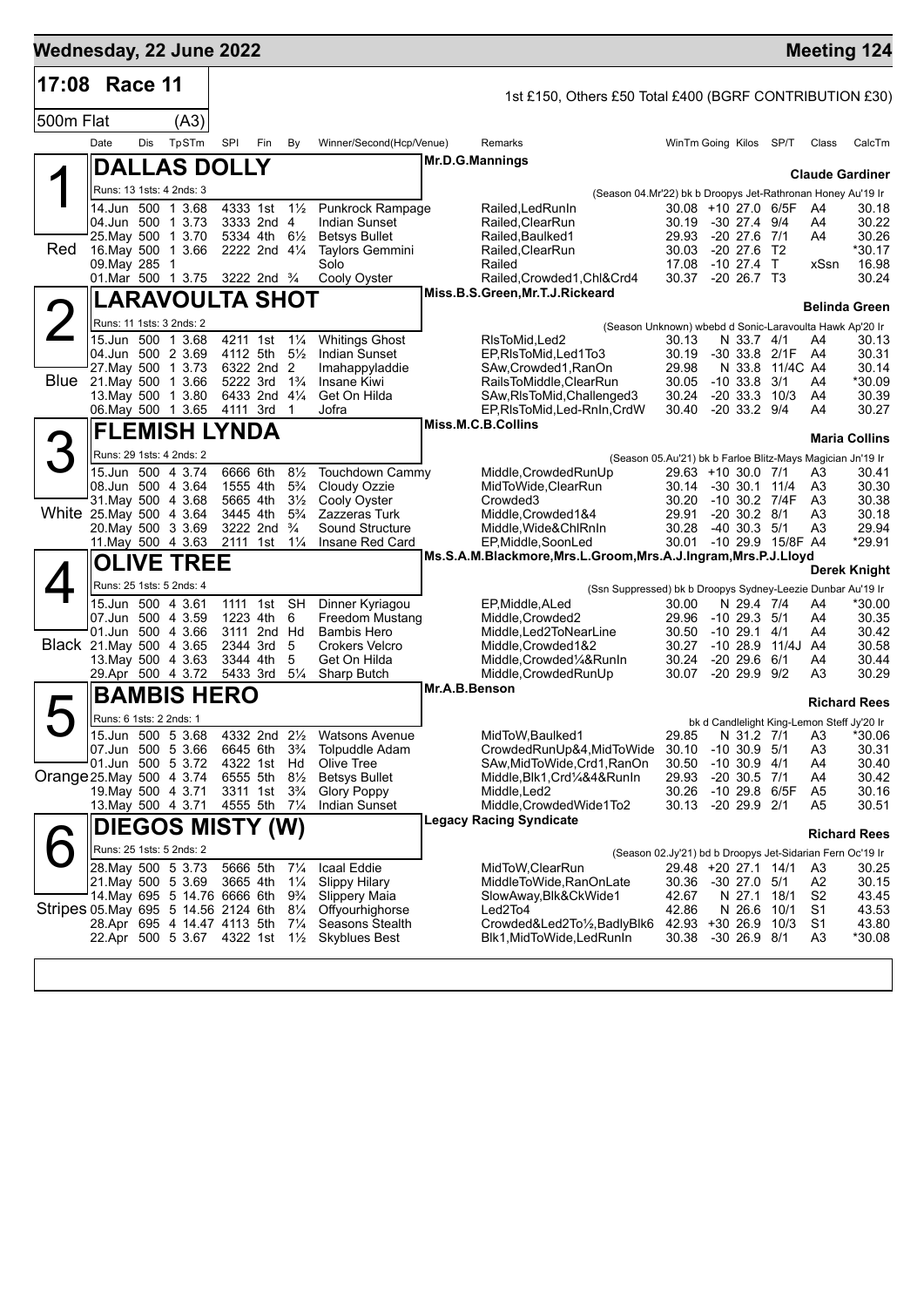| 17:28 Race 12<br>1st £160, Others £55 Total £435 (BGRF CONTRIBUTION £30)<br>500m Flat<br>(A2)<br>Date<br>Dis<br>TpSTm<br>SPI<br>Fin<br>Winner/Second(Hcp/Venue)<br>By<br>Remarks<br>WinTm Going Kilos SP/T<br>Class<br>CalcTm<br>ICAAL Syndicate<br><b>ICAAL EDDIE</b><br><b>Belinda Green</b><br>Runs: 14 1sts: 3 2nds: 0<br>bk d Droopys Sydney-Quivers Wings Jn'20 Ir<br>4323 4th<br>$1\frac{1}{2}$<br>16.Jun 500 2 3.68<br>Seasons Reigns<br>30.14 -10 33.4 8/15F A2<br>30.16<br>EarlyPace,Rails,ClearRun<br>09.Jun 500 2 3.60<br>3222 3rd<br>-2<br><b>Headford Lad</b><br>Rails, Challenged 3<br>29.69<br>$-10$ 33.5 $10/3$<br>29.75<br>A <sub>2</sub><br>04.Jun 500 1 3.66<br>3236 6th<br>- 13<br>Ragtime Charley<br>EP, Railed, Baulked 2&3<br>30.31<br>$-30$ 33.5 $5/4F$<br>A2<br>31.05<br>Red<br>28. May 500 1 3.51<br>1111 1st<br>$\overline{1}$<br>Clongeel Ozzie<br>VQAw, Railed, ALed<br>29.48<br>$+20$ 33.7 3/1<br>A3<br>*29.68<br>$8\frac{3}{4}$<br>19. May 500 1 3.62<br>1111 1st<br><b>Hollyhill Beanie</b><br>Rails, AlwaysLed, Clear2<br>30.36<br>$-2033.4$ T2<br>30.16<br>$3\frac{1}{4}$<br><b>Tunnelroad Star</b><br>EP, Railed, SoonLed<br>16.48<br>N 33.2 5/2F<br>16.48<br>14. May 285 1<br>2-1- 1st<br>D <sub>2</sub><br>Ms.S.A.M.Blackmore, Miss.N.Bursig, Mrs.L.Groom<br><b>RISING AMBER</b><br>Derek Knight<br>Runs: 9 1sts: 4 2nds: 2<br>(Season Unknown) bkw b Burgess Bucks-Rising Blondie Jy'20 Ir<br>14.Jun 500 2 3.62<br>1111 1st<br>$1\frac{1}{4}$<br>Sharp Bobby<br>N 24.6 2/1F<br>*29.77<br>QAw,RIsToMid,AlwaysLed<br>29.77<br>A3<br>07.Jun 500 2 3.62<br>2111 2nd $\frac{1}{2}$<br><b>Tolpuddle Adam</b><br>EP,LedRunUpToRunIn<br>30.10<br>-10 25.0 9/4F<br>A3<br>30.04<br>28. May 500 2 3.63<br>2111 1st $\frac{1}{2}$<br>Agreeable<br>EP, MidToRIs, Led1<br>30.00 +20 24.2 7/2<br>30.20<br>A4<br>Blue 21. May 500 2 3.65<br>2111 1st 61/4<br>Russmur Mountain<br>EP, MidToRails, SnLed, Clr2<br>30.08<br>-10 24.4 4/5F<br>A6<br>29.98<br>13. May 500 2 3.63<br>$-20$ 24.9 $9/1$<br>29.94<br>2111 2nd<br>SH<br><b>Indian Sunset</b><br>EP, MidToRIs, LedRnUpToNrLn<br>30.13<br>A5<br>05. May 500 2 3.70 4213 6th<br>30.41<br>30.81<br>$6\frac{1}{2}$<br><b>Charter Party</b><br>Crowded1,Led2To3,Crd&Ck3/4<br>$-10$ 24.7 $9/4$<br>A5<br><b>The Chip Leaders</b><br><b>INSANE CHEF</b><br><b>George Andreas</b><br>Runs: 37 1sts: 6 2nds: 6<br>bk d Belles Direction-Tommys Inluck Mr'19 Ir<br>16.Jun 515 2 4.52<br>5655 5th<br>$5\frac{1}{2}$<br>Lasair Breno<br>Middle&CrowdedRunUp&1<br>$-20, 36.3, 50/1$<br>OR <sub>3</sub><br>30.75<br>30.51<br>09.Jun 515 2 4.59<br>$3\frac{3}{4}$<br>4544 3rd<br>Lasair Breno<br>BlkRunUp, Crd1&RunIn<br>30.59<br>N 36.1<br>33/1<br>OR <sub>3</sub><br>30.89<br>04.Jun 500 4 3.81<br>5664 2nd 2 <sup>3</sup> / <sub>4</sub><br>Ragtime Charley<br>$-30$ 35.7 $7/1$<br>A2<br>30.24<br>SAw,WideRunIn,RanOn<br>30.31<br>White 28. May 500 3 3.66<br>3422 1st<br>$\frac{3}{4}$<br>$+20.35.1$<br>Icaal Frankie<br>29.59<br>11/2<br>A2<br>*29.79<br>Middle, Led Run In<br>-10 35.1 7/4F<br>30.43<br>24 May 500 4 3.75<br>6665 5th<br>$6\frac{1}{2}$<br>Pennys Cuisle<br>30.02<br>A2<br>Crowded1&3, Wide4<br>29.77 +10 34.9 8/1<br>29.91<br>17. May 500 3 3.75<br>6333 2nd 1/2<br>Killeacle Amelia<br>A2<br>Crowded¼&2,RanOn<br><b>The Golden Girls Syndicate</b><br><b>LEXIS LACE</b><br><b>Norah McEllistrim</b><br>Runs: 29 1sts: 9 2nds: 5<br>(Season 26.Ja'22) bk b Laughil Blake-Confey Lace Mr'19 Ir<br>1222 1st<br>$\frac{3}{4}$<br>14.Jun 500 3 3.64<br><b>Freedom Mustang</b><br>Middle, Led RunIn<br>29.81<br>N 23.6 6/1<br>*29.81<br>A3<br>1111 1st 41/4<br>08.Jun 500 3 3.54<br>Rogue Venom<br>VQAw, Mid, ALed, DrewClear<br>29.92<br>$-1023.610/3$<br>29.82<br>A4<br>03.Jun 500 3 3.70<br>2333 3rd<br>-5<br>Headford Lad<br>MidToRIs, Crowded4<br>29.98<br>$-30$ 23.7 $8/1$<br>30.08<br>A4<br>Black 30. May 500 3 3.60<br>1222 1st 21/2<br>Wonky Winola<br>Middle,Crd1,RanOn<br>30.18<br>$-1023.4$ T3<br>30.08<br>$5 - 5 -$<br>5th<br><b>Final Sauce</b><br>$-1523.79/2$<br>26. May 285 3<br>$2\frac{1}{2}$<br>RIsToMid, ClearRun<br>17.04<br>D3<br>17.08<br>3-3-<br>1st $\frac{1}{2}$<br>Road To Success<br>16.91<br>N 23.8<br>D4<br>16.91<br>18. May 285 3<br>Middle,Crd1,RanOn<br>9/4F<br><b>The Kempton Boys</b><br><b>ZAZZERAS TURK (W)</b><br><b>David Dark</b><br>Runs: 17 1sts: 4 2nds: 6<br>bk d Droopys Noah-Droopys Coast My'20 Ir<br>16.Jun 515 5 4.53<br>6555 4th<br>$9\frac{3}{4}$<br>SAw, Baulked& Wide 1, Crd4<br>30.38 -20 32.2 14/1 OR<br>Ninja Kerry<br>30.97<br>10.Jun 500 6 3.74<br>Wide, RanOn<br>5442 2nd 1/2<br>Can We Pretend<br>-30 32.4 11/8F A2<br>29.70<br>29.95<br>31. May 500 6 3.77<br>6665 5th 4<br>$-10$ 32.3<br>6/5F<br>A <sub>2</sub><br>30.10<br>Goldies Linekar<br>SlowAway, Wide<br>29.87<br>Orange 25 May 500 6 3.62<br>1232 1st 1 <sup>3</sup> / <sub>4</sub><br>29.91<br>$-2032.0$<br>29.71<br>Insane Jagger<br>MidToWide,Baulked¼,RanOn<br>5/6F<br>A3<br>18. May 500 6 3.64<br>5543 2nd 4<br>29.29<br>N 32.4 7/4F<br>- A2<br>29.62<br>Seomra Syd<br>MidToW, RanOnLate<br>31.Mar 500 5 3.72<br>MiddleToWide,LedNearLine<br>29.81<br>$-20$ 32.0 T3<br>*29.61<br>3322 1st Hd<br>Ragtime Arthur<br>Mr.N.Bunn<br><b>SADIE GIRL (W)</b><br><b>Seamus Cahill</b><br>Runs: 35 1sts: 8 2nds: 7<br>(FalseHt 20.Ap'22) bk b Ballymac Best-Droopys Smasher Ap'20 Ir<br>17.Jun 500 6 3.63<br>2566 5th<br>Rathcoole Rocco<br>30.26<br>$-20$ 28.1 $4/1$<br>5<br>MiddleToWide,Crowded4<br>A1<br>30.46<br>11.Jun 500 6 3.64<br>6665 4th<br>$6\frac{1}{2}$<br>29.67<br>-20 27.9 10/1<br>30.00<br>Carols Legacy<br>Wide, Crowded RunUp<br>A1<br>07.Jun 500 6 3.63<br>1344 5th<br>Soul Intention<br>29.78<br>$-10$ 27.9 $9/2$<br>30.08<br>5<br>MiddleToWide,ClearRun<br>A1<br>Stripes 31. May 500 6 3.50<br>1112 2nd 31/2<br>29.88<br>$-10$ 27.8 $6/1$<br>30.06<br>Springside Annie<br>QAw,Wide,LedTo3<br>A1<br>24. May 500 5 3.54<br>1111 1st 21/4<br>29.94<br>$-10$ 27.2 $8/1$<br>A <sub>2</sub><br>29.84<br>Nandad<br>QAw, MidToWide, Always Led<br>*29.81<br>31.Mar 500 5 3.57<br>1111 1st 2 <sup>3</sup> / <sub>4</sub><br><b>Billis Bouncer</b><br>VeryQAw,MidToWide,ALed<br>29.81<br>A <sub>3</sub><br>N 27.7 2/1J | Wednesday, 22 June 2022 |  |  |  |  |  |  |  | <b>Meeting 124</b> |
|-------------------------------------------------------------------------------------------------------------------------------------------------------------------------------------------------------------------------------------------------------------------------------------------------------------------------------------------------------------------------------------------------------------------------------------------------------------------------------------------------------------------------------------------------------------------------------------------------------------------------------------------------------------------------------------------------------------------------------------------------------------------------------------------------------------------------------------------------------------------------------------------------------------------------------------------------------------------------------------------------------------------------------------------------------------------------------------------------------------------------------------------------------------------------------------------------------------------------------------------------------------------------------------------------------------------------------------------------------------------------------------------------------------------------------------------------------------------------------------------------------------------------------------------------------------------------------------------------------------------------------------------------------------------------------------------------------------------------------------------------------------------------------------------------------------------------------------------------------------------------------------------------------------------------------------------------------------------------------------------------------------------------------------------------------------------------------------------------------------------------------------------------------------------------------------------------------------------------------------------------------------------------------------------------------------------------------------------------------------------------------------------------------------------------------------------------------------------------------------------------------------------------------------------------------------------------------------------------------------------------------------------------------------------------------------------------------------------------------------------------------------------------------------------------------------------------------------------------------------------------------------------------------------------------------------------------------------------------------------------------------------------------------------------------------------------------------------------------------------------------------------------------------------------------------------------------------------------------------------------------------------------------------------------------------------------------------------------------------------------------------------------------------------------------------------------------------------------------------------------------------------------------------------------------------------------------------------------------------------------------------------------------------------------------------------------------------------------------------------------------------------------------------------------------------------------------------------------------------------------------------------------------------------------------------------------------------------------------------------------------------------------------------------------------------------------------------------------------------------------------------------------------------------------------------------------------------------------------------------------------------------------------------------------------------------------------------------------------------------------------------------------------------------------------------------------------------------------------------------------------------------------------------------------------------------------------------------------------------------------------------------------------------------------------------------------------------------------------------------------------------------------------------------------------------------------------------------------------------------------------------------------------------------------------------------------------------------------------------------------------------------------------------------------------------------------------------------------------------------------------------------------------------------------------------------------------------------------------------------------------------------------------------------------------------------------------------------------------------------------------------------------------------------------------------------------------------------------------------------------------------------------------------------------------------------------------------------------------------------------------------------------------------------------------------------------------------------------------------------------------------------------------------------------------------------------------------------------------------------------------------------------------------------------------------------------------------------------------------------------------------------------------------------------------------------------------------------------------------------------------------------------------------------------------------------------------------------------------------------|-------------------------|--|--|--|--|--|--|--|--------------------|
|                                                                                                                                                                                                                                                                                                                                                                                                                                                                                                                                                                                                                                                                                                                                                                                                                                                                                                                                                                                                                                                                                                                                                                                                                                                                                                                                                                                                                                                                                                                                                                                                                                                                                                                                                                                                                                                                                                                                                                                                                                                                                                                                                                                                                                                                                                                                                                                                                                                                                                                                                                                                                                                                                                                                                                                                                                                                                                                                                                                                                                                                                                                                                                                                                                                                                                                                                                                                                                                                                                                                                                                                                                                                                                                                                                                                                                                                                                                                                                                                                                                                                                                                                                                                                                                                                                                                                                                                                                                                                                                                                                                                                                                                                                                                                                                                                                                                                                                                                                                                                                                                                                                                                                                                                                                                                                                                                                                                                                                                                                                                                                                                                                                                                                                                                                                                                                                                                                                                                                                                                                                                                                                                                                                                                                     |                         |  |  |  |  |  |  |  |                    |
|                                                                                                                                                                                                                                                                                                                                                                                                                                                                                                                                                                                                                                                                                                                                                                                                                                                                                                                                                                                                                                                                                                                                                                                                                                                                                                                                                                                                                                                                                                                                                                                                                                                                                                                                                                                                                                                                                                                                                                                                                                                                                                                                                                                                                                                                                                                                                                                                                                                                                                                                                                                                                                                                                                                                                                                                                                                                                                                                                                                                                                                                                                                                                                                                                                                                                                                                                                                                                                                                                                                                                                                                                                                                                                                                                                                                                                                                                                                                                                                                                                                                                                                                                                                                                                                                                                                                                                                                                                                                                                                                                                                                                                                                                                                                                                                                                                                                                                                                                                                                                                                                                                                                                                                                                                                                                                                                                                                                                                                                                                                                                                                                                                                                                                                                                                                                                                                                                                                                                                                                                                                                                                                                                                                                                                     |                         |  |  |  |  |  |  |  |                    |
|                                                                                                                                                                                                                                                                                                                                                                                                                                                                                                                                                                                                                                                                                                                                                                                                                                                                                                                                                                                                                                                                                                                                                                                                                                                                                                                                                                                                                                                                                                                                                                                                                                                                                                                                                                                                                                                                                                                                                                                                                                                                                                                                                                                                                                                                                                                                                                                                                                                                                                                                                                                                                                                                                                                                                                                                                                                                                                                                                                                                                                                                                                                                                                                                                                                                                                                                                                                                                                                                                                                                                                                                                                                                                                                                                                                                                                                                                                                                                                                                                                                                                                                                                                                                                                                                                                                                                                                                                                                                                                                                                                                                                                                                                                                                                                                                                                                                                                                                                                                                                                                                                                                                                                                                                                                                                                                                                                                                                                                                                                                                                                                                                                                                                                                                                                                                                                                                                                                                                                                                                                                                                                                                                                                                                                     |                         |  |  |  |  |  |  |  |                    |
|                                                                                                                                                                                                                                                                                                                                                                                                                                                                                                                                                                                                                                                                                                                                                                                                                                                                                                                                                                                                                                                                                                                                                                                                                                                                                                                                                                                                                                                                                                                                                                                                                                                                                                                                                                                                                                                                                                                                                                                                                                                                                                                                                                                                                                                                                                                                                                                                                                                                                                                                                                                                                                                                                                                                                                                                                                                                                                                                                                                                                                                                                                                                                                                                                                                                                                                                                                                                                                                                                                                                                                                                                                                                                                                                                                                                                                                                                                                                                                                                                                                                                                                                                                                                                                                                                                                                                                                                                                                                                                                                                                                                                                                                                                                                                                                                                                                                                                                                                                                                                                                                                                                                                                                                                                                                                                                                                                                                                                                                                                                                                                                                                                                                                                                                                                                                                                                                                                                                                                                                                                                                                                                                                                                                                                     |                         |  |  |  |  |  |  |  |                    |
|                                                                                                                                                                                                                                                                                                                                                                                                                                                                                                                                                                                                                                                                                                                                                                                                                                                                                                                                                                                                                                                                                                                                                                                                                                                                                                                                                                                                                                                                                                                                                                                                                                                                                                                                                                                                                                                                                                                                                                                                                                                                                                                                                                                                                                                                                                                                                                                                                                                                                                                                                                                                                                                                                                                                                                                                                                                                                                                                                                                                                                                                                                                                                                                                                                                                                                                                                                                                                                                                                                                                                                                                                                                                                                                                                                                                                                                                                                                                                                                                                                                                                                                                                                                                                                                                                                                                                                                                                                                                                                                                                                                                                                                                                                                                                                                                                                                                                                                                                                                                                                                                                                                                                                                                                                                                                                                                                                                                                                                                                                                                                                                                                                                                                                                                                                                                                                                                                                                                                                                                                                                                                                                                                                                                                                     |                         |  |  |  |  |  |  |  |                    |
|                                                                                                                                                                                                                                                                                                                                                                                                                                                                                                                                                                                                                                                                                                                                                                                                                                                                                                                                                                                                                                                                                                                                                                                                                                                                                                                                                                                                                                                                                                                                                                                                                                                                                                                                                                                                                                                                                                                                                                                                                                                                                                                                                                                                                                                                                                                                                                                                                                                                                                                                                                                                                                                                                                                                                                                                                                                                                                                                                                                                                                                                                                                                                                                                                                                                                                                                                                                                                                                                                                                                                                                                                                                                                                                                                                                                                                                                                                                                                                                                                                                                                                                                                                                                                                                                                                                                                                                                                                                                                                                                                                                                                                                                                                                                                                                                                                                                                                                                                                                                                                                                                                                                                                                                                                                                                                                                                                                                                                                                                                                                                                                                                                                                                                                                                                                                                                                                                                                                                                                                                                                                                                                                                                                                                                     |                         |  |  |  |  |  |  |  |                    |
|                                                                                                                                                                                                                                                                                                                                                                                                                                                                                                                                                                                                                                                                                                                                                                                                                                                                                                                                                                                                                                                                                                                                                                                                                                                                                                                                                                                                                                                                                                                                                                                                                                                                                                                                                                                                                                                                                                                                                                                                                                                                                                                                                                                                                                                                                                                                                                                                                                                                                                                                                                                                                                                                                                                                                                                                                                                                                                                                                                                                                                                                                                                                                                                                                                                                                                                                                                                                                                                                                                                                                                                                                                                                                                                                                                                                                                                                                                                                                                                                                                                                                                                                                                                                                                                                                                                                                                                                                                                                                                                                                                                                                                                                                                                                                                                                                                                                                                                                                                                                                                                                                                                                                                                                                                                                                                                                                                                                                                                                                                                                                                                                                                                                                                                                                                                                                                                                                                                                                                                                                                                                                                                                                                                                                                     |                         |  |  |  |  |  |  |  |                    |
|                                                                                                                                                                                                                                                                                                                                                                                                                                                                                                                                                                                                                                                                                                                                                                                                                                                                                                                                                                                                                                                                                                                                                                                                                                                                                                                                                                                                                                                                                                                                                                                                                                                                                                                                                                                                                                                                                                                                                                                                                                                                                                                                                                                                                                                                                                                                                                                                                                                                                                                                                                                                                                                                                                                                                                                                                                                                                                                                                                                                                                                                                                                                                                                                                                                                                                                                                                                                                                                                                                                                                                                                                                                                                                                                                                                                                                                                                                                                                                                                                                                                                                                                                                                                                                                                                                                                                                                                                                                                                                                                                                                                                                                                                                                                                                                                                                                                                                                                                                                                                                                                                                                                                                                                                                                                                                                                                                                                                                                                                                                                                                                                                                                                                                                                                                                                                                                                                                                                                                                                                                                                                                                                                                                                                                     |                         |  |  |  |  |  |  |  |                    |
|                                                                                                                                                                                                                                                                                                                                                                                                                                                                                                                                                                                                                                                                                                                                                                                                                                                                                                                                                                                                                                                                                                                                                                                                                                                                                                                                                                                                                                                                                                                                                                                                                                                                                                                                                                                                                                                                                                                                                                                                                                                                                                                                                                                                                                                                                                                                                                                                                                                                                                                                                                                                                                                                                                                                                                                                                                                                                                                                                                                                                                                                                                                                                                                                                                                                                                                                                                                                                                                                                                                                                                                                                                                                                                                                                                                                                                                                                                                                                                                                                                                                                                                                                                                                                                                                                                                                                                                                                                                                                                                                                                                                                                                                                                                                                                                                                                                                                                                                                                                                                                                                                                                                                                                                                                                                                                                                                                                                                                                                                                                                                                                                                                                                                                                                                                                                                                                                                                                                                                                                                                                                                                                                                                                                                                     |                         |  |  |  |  |  |  |  |                    |
|                                                                                                                                                                                                                                                                                                                                                                                                                                                                                                                                                                                                                                                                                                                                                                                                                                                                                                                                                                                                                                                                                                                                                                                                                                                                                                                                                                                                                                                                                                                                                                                                                                                                                                                                                                                                                                                                                                                                                                                                                                                                                                                                                                                                                                                                                                                                                                                                                                                                                                                                                                                                                                                                                                                                                                                                                                                                                                                                                                                                                                                                                                                                                                                                                                                                                                                                                                                                                                                                                                                                                                                                                                                                                                                                                                                                                                                                                                                                                                                                                                                                                                                                                                                                                                                                                                                                                                                                                                                                                                                                                                                                                                                                                                                                                                                                                                                                                                                                                                                                                                                                                                                                                                                                                                                                                                                                                                                                                                                                                                                                                                                                                                                                                                                                                                                                                                                                                                                                                                                                                                                                                                                                                                                                                                     |                         |  |  |  |  |  |  |  |                    |
|                                                                                                                                                                                                                                                                                                                                                                                                                                                                                                                                                                                                                                                                                                                                                                                                                                                                                                                                                                                                                                                                                                                                                                                                                                                                                                                                                                                                                                                                                                                                                                                                                                                                                                                                                                                                                                                                                                                                                                                                                                                                                                                                                                                                                                                                                                                                                                                                                                                                                                                                                                                                                                                                                                                                                                                                                                                                                                                                                                                                                                                                                                                                                                                                                                                                                                                                                                                                                                                                                                                                                                                                                                                                                                                                                                                                                                                                                                                                                                                                                                                                                                                                                                                                                                                                                                                                                                                                                                                                                                                                                                                                                                                                                                                                                                                                                                                                                                                                                                                                                                                                                                                                                                                                                                                                                                                                                                                                                                                                                                                                                                                                                                                                                                                                                                                                                                                                                                                                                                                                                                                                                                                                                                                                                                     |                         |  |  |  |  |  |  |  |                    |
|                                                                                                                                                                                                                                                                                                                                                                                                                                                                                                                                                                                                                                                                                                                                                                                                                                                                                                                                                                                                                                                                                                                                                                                                                                                                                                                                                                                                                                                                                                                                                                                                                                                                                                                                                                                                                                                                                                                                                                                                                                                                                                                                                                                                                                                                                                                                                                                                                                                                                                                                                                                                                                                                                                                                                                                                                                                                                                                                                                                                                                                                                                                                                                                                                                                                                                                                                                                                                                                                                                                                                                                                                                                                                                                                                                                                                                                                                                                                                                                                                                                                                                                                                                                                                                                                                                                                                                                                                                                                                                                                                                                                                                                                                                                                                                                                                                                                                                                                                                                                                                                                                                                                                                                                                                                                                                                                                                                                                                                                                                                                                                                                                                                                                                                                                                                                                                                                                                                                                                                                                                                                                                                                                                                                                                     |                         |  |  |  |  |  |  |  |                    |
|                                                                                                                                                                                                                                                                                                                                                                                                                                                                                                                                                                                                                                                                                                                                                                                                                                                                                                                                                                                                                                                                                                                                                                                                                                                                                                                                                                                                                                                                                                                                                                                                                                                                                                                                                                                                                                                                                                                                                                                                                                                                                                                                                                                                                                                                                                                                                                                                                                                                                                                                                                                                                                                                                                                                                                                                                                                                                                                                                                                                                                                                                                                                                                                                                                                                                                                                                                                                                                                                                                                                                                                                                                                                                                                                                                                                                                                                                                                                                                                                                                                                                                                                                                                                                                                                                                                                                                                                                                                                                                                                                                                                                                                                                                                                                                                                                                                                                                                                                                                                                                                                                                                                                                                                                                                                                                                                                                                                                                                                                                                                                                                                                                                                                                                                                                                                                                                                                                                                                                                                                                                                                                                                                                                                                                     |                         |  |  |  |  |  |  |  |                    |
|                                                                                                                                                                                                                                                                                                                                                                                                                                                                                                                                                                                                                                                                                                                                                                                                                                                                                                                                                                                                                                                                                                                                                                                                                                                                                                                                                                                                                                                                                                                                                                                                                                                                                                                                                                                                                                                                                                                                                                                                                                                                                                                                                                                                                                                                                                                                                                                                                                                                                                                                                                                                                                                                                                                                                                                                                                                                                                                                                                                                                                                                                                                                                                                                                                                                                                                                                                                                                                                                                                                                                                                                                                                                                                                                                                                                                                                                                                                                                                                                                                                                                                                                                                                                                                                                                                                                                                                                                                                                                                                                                                                                                                                                                                                                                                                                                                                                                                                                                                                                                                                                                                                                                                                                                                                                                                                                                                                                                                                                                                                                                                                                                                                                                                                                                                                                                                                                                                                                                                                                                                                                                                                                                                                                                                     |                         |  |  |  |  |  |  |  |                    |
|                                                                                                                                                                                                                                                                                                                                                                                                                                                                                                                                                                                                                                                                                                                                                                                                                                                                                                                                                                                                                                                                                                                                                                                                                                                                                                                                                                                                                                                                                                                                                                                                                                                                                                                                                                                                                                                                                                                                                                                                                                                                                                                                                                                                                                                                                                                                                                                                                                                                                                                                                                                                                                                                                                                                                                                                                                                                                                                                                                                                                                                                                                                                                                                                                                                                                                                                                                                                                                                                                                                                                                                                                                                                                                                                                                                                                                                                                                                                                                                                                                                                                                                                                                                                                                                                                                                                                                                                                                                                                                                                                                                                                                                                                                                                                                                                                                                                                                                                                                                                                                                                                                                                                                                                                                                                                                                                                                                                                                                                                                                                                                                                                                                                                                                                                                                                                                                                                                                                                                                                                                                                                                                                                                                                                                     |                         |  |  |  |  |  |  |  |                    |
|                                                                                                                                                                                                                                                                                                                                                                                                                                                                                                                                                                                                                                                                                                                                                                                                                                                                                                                                                                                                                                                                                                                                                                                                                                                                                                                                                                                                                                                                                                                                                                                                                                                                                                                                                                                                                                                                                                                                                                                                                                                                                                                                                                                                                                                                                                                                                                                                                                                                                                                                                                                                                                                                                                                                                                                                                                                                                                                                                                                                                                                                                                                                                                                                                                                                                                                                                                                                                                                                                                                                                                                                                                                                                                                                                                                                                                                                                                                                                                                                                                                                                                                                                                                                                                                                                                                                                                                                                                                                                                                                                                                                                                                                                                                                                                                                                                                                                                                                                                                                                                                                                                                                                                                                                                                                                                                                                                                                                                                                                                                                                                                                                                                                                                                                                                                                                                                                                                                                                                                                                                                                                                                                                                                                                                     |                         |  |  |  |  |  |  |  |                    |
|                                                                                                                                                                                                                                                                                                                                                                                                                                                                                                                                                                                                                                                                                                                                                                                                                                                                                                                                                                                                                                                                                                                                                                                                                                                                                                                                                                                                                                                                                                                                                                                                                                                                                                                                                                                                                                                                                                                                                                                                                                                                                                                                                                                                                                                                                                                                                                                                                                                                                                                                                                                                                                                                                                                                                                                                                                                                                                                                                                                                                                                                                                                                                                                                                                                                                                                                                                                                                                                                                                                                                                                                                                                                                                                                                                                                                                                                                                                                                                                                                                                                                                                                                                                                                                                                                                                                                                                                                                                                                                                                                                                                                                                                                                                                                                                                                                                                                                                                                                                                                                                                                                                                                                                                                                                                                                                                                                                                                                                                                                                                                                                                                                                                                                                                                                                                                                                                                                                                                                                                                                                                                                                                                                                                                                     |                         |  |  |  |  |  |  |  |                    |
|                                                                                                                                                                                                                                                                                                                                                                                                                                                                                                                                                                                                                                                                                                                                                                                                                                                                                                                                                                                                                                                                                                                                                                                                                                                                                                                                                                                                                                                                                                                                                                                                                                                                                                                                                                                                                                                                                                                                                                                                                                                                                                                                                                                                                                                                                                                                                                                                                                                                                                                                                                                                                                                                                                                                                                                                                                                                                                                                                                                                                                                                                                                                                                                                                                                                                                                                                                                                                                                                                                                                                                                                                                                                                                                                                                                                                                                                                                                                                                                                                                                                                                                                                                                                                                                                                                                                                                                                                                                                                                                                                                                                                                                                                                                                                                                                                                                                                                                                                                                                                                                                                                                                                                                                                                                                                                                                                                                                                                                                                                                                                                                                                                                                                                                                                                                                                                                                                                                                                                                                                                                                                                                                                                                                                                     |                         |  |  |  |  |  |  |  |                    |
|                                                                                                                                                                                                                                                                                                                                                                                                                                                                                                                                                                                                                                                                                                                                                                                                                                                                                                                                                                                                                                                                                                                                                                                                                                                                                                                                                                                                                                                                                                                                                                                                                                                                                                                                                                                                                                                                                                                                                                                                                                                                                                                                                                                                                                                                                                                                                                                                                                                                                                                                                                                                                                                                                                                                                                                                                                                                                                                                                                                                                                                                                                                                                                                                                                                                                                                                                                                                                                                                                                                                                                                                                                                                                                                                                                                                                                                                                                                                                                                                                                                                                                                                                                                                                                                                                                                                                                                                                                                                                                                                                                                                                                                                                                                                                                                                                                                                                                                                                                                                                                                                                                                                                                                                                                                                                                                                                                                                                                                                                                                                                                                                                                                                                                                                                                                                                                                                                                                                                                                                                                                                                                                                                                                                                                     |                         |  |  |  |  |  |  |  |                    |
|                                                                                                                                                                                                                                                                                                                                                                                                                                                                                                                                                                                                                                                                                                                                                                                                                                                                                                                                                                                                                                                                                                                                                                                                                                                                                                                                                                                                                                                                                                                                                                                                                                                                                                                                                                                                                                                                                                                                                                                                                                                                                                                                                                                                                                                                                                                                                                                                                                                                                                                                                                                                                                                                                                                                                                                                                                                                                                                                                                                                                                                                                                                                                                                                                                                                                                                                                                                                                                                                                                                                                                                                                                                                                                                                                                                                                                                                                                                                                                                                                                                                                                                                                                                                                                                                                                                                                                                                                                                                                                                                                                                                                                                                                                                                                                                                                                                                                                                                                                                                                                                                                                                                                                                                                                                                                                                                                                                                                                                                                                                                                                                                                                                                                                                                                                                                                                                                                                                                                                                                                                                                                                                                                                                                                                     |                         |  |  |  |  |  |  |  |                    |
|                                                                                                                                                                                                                                                                                                                                                                                                                                                                                                                                                                                                                                                                                                                                                                                                                                                                                                                                                                                                                                                                                                                                                                                                                                                                                                                                                                                                                                                                                                                                                                                                                                                                                                                                                                                                                                                                                                                                                                                                                                                                                                                                                                                                                                                                                                                                                                                                                                                                                                                                                                                                                                                                                                                                                                                                                                                                                                                                                                                                                                                                                                                                                                                                                                                                                                                                                                                                                                                                                                                                                                                                                                                                                                                                                                                                                                                                                                                                                                                                                                                                                                                                                                                                                                                                                                                                                                                                                                                                                                                                                                                                                                                                                                                                                                                                                                                                                                                                                                                                                                                                                                                                                                                                                                                                                                                                                                                                                                                                                                                                                                                                                                                                                                                                                                                                                                                                                                                                                                                                                                                                                                                                                                                                                                     |                         |  |  |  |  |  |  |  |                    |
|                                                                                                                                                                                                                                                                                                                                                                                                                                                                                                                                                                                                                                                                                                                                                                                                                                                                                                                                                                                                                                                                                                                                                                                                                                                                                                                                                                                                                                                                                                                                                                                                                                                                                                                                                                                                                                                                                                                                                                                                                                                                                                                                                                                                                                                                                                                                                                                                                                                                                                                                                                                                                                                                                                                                                                                                                                                                                                                                                                                                                                                                                                                                                                                                                                                                                                                                                                                                                                                                                                                                                                                                                                                                                                                                                                                                                                                                                                                                                                                                                                                                                                                                                                                                                                                                                                                                                                                                                                                                                                                                                                                                                                                                                                                                                                                                                                                                                                                                                                                                                                                                                                                                                                                                                                                                                                                                                                                                                                                                                                                                                                                                                                                                                                                                                                                                                                                                                                                                                                                                                                                                                                                                                                                                                                     |                         |  |  |  |  |  |  |  |                    |
|                                                                                                                                                                                                                                                                                                                                                                                                                                                                                                                                                                                                                                                                                                                                                                                                                                                                                                                                                                                                                                                                                                                                                                                                                                                                                                                                                                                                                                                                                                                                                                                                                                                                                                                                                                                                                                                                                                                                                                                                                                                                                                                                                                                                                                                                                                                                                                                                                                                                                                                                                                                                                                                                                                                                                                                                                                                                                                                                                                                                                                                                                                                                                                                                                                                                                                                                                                                                                                                                                                                                                                                                                                                                                                                                                                                                                                                                                                                                                                                                                                                                                                                                                                                                                                                                                                                                                                                                                                                                                                                                                                                                                                                                                                                                                                                                                                                                                                                                                                                                                                                                                                                                                                                                                                                                                                                                                                                                                                                                                                                                                                                                                                                                                                                                                                                                                                                                                                                                                                                                                                                                                                                                                                                                                                     |                         |  |  |  |  |  |  |  |                    |
|                                                                                                                                                                                                                                                                                                                                                                                                                                                                                                                                                                                                                                                                                                                                                                                                                                                                                                                                                                                                                                                                                                                                                                                                                                                                                                                                                                                                                                                                                                                                                                                                                                                                                                                                                                                                                                                                                                                                                                                                                                                                                                                                                                                                                                                                                                                                                                                                                                                                                                                                                                                                                                                                                                                                                                                                                                                                                                                                                                                                                                                                                                                                                                                                                                                                                                                                                                                                                                                                                                                                                                                                                                                                                                                                                                                                                                                                                                                                                                                                                                                                                                                                                                                                                                                                                                                                                                                                                                                                                                                                                                                                                                                                                                                                                                                                                                                                                                                                                                                                                                                                                                                                                                                                                                                                                                                                                                                                                                                                                                                                                                                                                                                                                                                                                                                                                                                                                                                                                                                                                                                                                                                                                                                                                                     |                         |  |  |  |  |  |  |  |                    |
|                                                                                                                                                                                                                                                                                                                                                                                                                                                                                                                                                                                                                                                                                                                                                                                                                                                                                                                                                                                                                                                                                                                                                                                                                                                                                                                                                                                                                                                                                                                                                                                                                                                                                                                                                                                                                                                                                                                                                                                                                                                                                                                                                                                                                                                                                                                                                                                                                                                                                                                                                                                                                                                                                                                                                                                                                                                                                                                                                                                                                                                                                                                                                                                                                                                                                                                                                                                                                                                                                                                                                                                                                                                                                                                                                                                                                                                                                                                                                                                                                                                                                                                                                                                                                                                                                                                                                                                                                                                                                                                                                                                                                                                                                                                                                                                                                                                                                                                                                                                                                                                                                                                                                                                                                                                                                                                                                                                                                                                                                                                                                                                                                                                                                                                                                                                                                                                                                                                                                                                                                                                                                                                                                                                                                                     |                         |  |  |  |  |  |  |  |                    |
|                                                                                                                                                                                                                                                                                                                                                                                                                                                                                                                                                                                                                                                                                                                                                                                                                                                                                                                                                                                                                                                                                                                                                                                                                                                                                                                                                                                                                                                                                                                                                                                                                                                                                                                                                                                                                                                                                                                                                                                                                                                                                                                                                                                                                                                                                                                                                                                                                                                                                                                                                                                                                                                                                                                                                                                                                                                                                                                                                                                                                                                                                                                                                                                                                                                                                                                                                                                                                                                                                                                                                                                                                                                                                                                                                                                                                                                                                                                                                                                                                                                                                                                                                                                                                                                                                                                                                                                                                                                                                                                                                                                                                                                                                                                                                                                                                                                                                                                                                                                                                                                                                                                                                                                                                                                                                                                                                                                                                                                                                                                                                                                                                                                                                                                                                                                                                                                                                                                                                                                                                                                                                                                                                                                                                                     |                         |  |  |  |  |  |  |  |                    |
|                                                                                                                                                                                                                                                                                                                                                                                                                                                                                                                                                                                                                                                                                                                                                                                                                                                                                                                                                                                                                                                                                                                                                                                                                                                                                                                                                                                                                                                                                                                                                                                                                                                                                                                                                                                                                                                                                                                                                                                                                                                                                                                                                                                                                                                                                                                                                                                                                                                                                                                                                                                                                                                                                                                                                                                                                                                                                                                                                                                                                                                                                                                                                                                                                                                                                                                                                                                                                                                                                                                                                                                                                                                                                                                                                                                                                                                                                                                                                                                                                                                                                                                                                                                                                                                                                                                                                                                                                                                                                                                                                                                                                                                                                                                                                                                                                                                                                                                                                                                                                                                                                                                                                                                                                                                                                                                                                                                                                                                                                                                                                                                                                                                                                                                                                                                                                                                                                                                                                                                                                                                                                                                                                                                                                                     |                         |  |  |  |  |  |  |  |                    |
|                                                                                                                                                                                                                                                                                                                                                                                                                                                                                                                                                                                                                                                                                                                                                                                                                                                                                                                                                                                                                                                                                                                                                                                                                                                                                                                                                                                                                                                                                                                                                                                                                                                                                                                                                                                                                                                                                                                                                                                                                                                                                                                                                                                                                                                                                                                                                                                                                                                                                                                                                                                                                                                                                                                                                                                                                                                                                                                                                                                                                                                                                                                                                                                                                                                                                                                                                                                                                                                                                                                                                                                                                                                                                                                                                                                                                                                                                                                                                                                                                                                                                                                                                                                                                                                                                                                                                                                                                                                                                                                                                                                                                                                                                                                                                                                                                                                                                                                                                                                                                                                                                                                                                                                                                                                                                                                                                                                                                                                                                                                                                                                                                                                                                                                                                                                                                                                                                                                                                                                                                                                                                                                                                                                                                                     |                         |  |  |  |  |  |  |  |                    |
|                                                                                                                                                                                                                                                                                                                                                                                                                                                                                                                                                                                                                                                                                                                                                                                                                                                                                                                                                                                                                                                                                                                                                                                                                                                                                                                                                                                                                                                                                                                                                                                                                                                                                                                                                                                                                                                                                                                                                                                                                                                                                                                                                                                                                                                                                                                                                                                                                                                                                                                                                                                                                                                                                                                                                                                                                                                                                                                                                                                                                                                                                                                                                                                                                                                                                                                                                                                                                                                                                                                                                                                                                                                                                                                                                                                                                                                                                                                                                                                                                                                                                                                                                                                                                                                                                                                                                                                                                                                                                                                                                                                                                                                                                                                                                                                                                                                                                                                                                                                                                                                                                                                                                                                                                                                                                                                                                                                                                                                                                                                                                                                                                                                                                                                                                                                                                                                                                                                                                                                                                                                                                                                                                                                                                                     |                         |  |  |  |  |  |  |  |                    |
|                                                                                                                                                                                                                                                                                                                                                                                                                                                                                                                                                                                                                                                                                                                                                                                                                                                                                                                                                                                                                                                                                                                                                                                                                                                                                                                                                                                                                                                                                                                                                                                                                                                                                                                                                                                                                                                                                                                                                                                                                                                                                                                                                                                                                                                                                                                                                                                                                                                                                                                                                                                                                                                                                                                                                                                                                                                                                                                                                                                                                                                                                                                                                                                                                                                                                                                                                                                                                                                                                                                                                                                                                                                                                                                                                                                                                                                                                                                                                                                                                                                                                                                                                                                                                                                                                                                                                                                                                                                                                                                                                                                                                                                                                                                                                                                                                                                                                                                                                                                                                                                                                                                                                                                                                                                                                                                                                                                                                                                                                                                                                                                                                                                                                                                                                                                                                                                                                                                                                                                                                                                                                                                                                                                                                                     |                         |  |  |  |  |  |  |  |                    |
|                                                                                                                                                                                                                                                                                                                                                                                                                                                                                                                                                                                                                                                                                                                                                                                                                                                                                                                                                                                                                                                                                                                                                                                                                                                                                                                                                                                                                                                                                                                                                                                                                                                                                                                                                                                                                                                                                                                                                                                                                                                                                                                                                                                                                                                                                                                                                                                                                                                                                                                                                                                                                                                                                                                                                                                                                                                                                                                                                                                                                                                                                                                                                                                                                                                                                                                                                                                                                                                                                                                                                                                                                                                                                                                                                                                                                                                                                                                                                                                                                                                                                                                                                                                                                                                                                                                                                                                                                                                                                                                                                                                                                                                                                                                                                                                                                                                                                                                                                                                                                                                                                                                                                                                                                                                                                                                                                                                                                                                                                                                                                                                                                                                                                                                                                                                                                                                                                                                                                                                                                                                                                                                                                                                                                                     |                         |  |  |  |  |  |  |  |                    |
|                                                                                                                                                                                                                                                                                                                                                                                                                                                                                                                                                                                                                                                                                                                                                                                                                                                                                                                                                                                                                                                                                                                                                                                                                                                                                                                                                                                                                                                                                                                                                                                                                                                                                                                                                                                                                                                                                                                                                                                                                                                                                                                                                                                                                                                                                                                                                                                                                                                                                                                                                                                                                                                                                                                                                                                                                                                                                                                                                                                                                                                                                                                                                                                                                                                                                                                                                                                                                                                                                                                                                                                                                                                                                                                                                                                                                                                                                                                                                                                                                                                                                                                                                                                                                                                                                                                                                                                                                                                                                                                                                                                                                                                                                                                                                                                                                                                                                                                                                                                                                                                                                                                                                                                                                                                                                                                                                                                                                                                                                                                                                                                                                                                                                                                                                                                                                                                                                                                                                                                                                                                                                                                                                                                                                                     |                         |  |  |  |  |  |  |  |                    |
|                                                                                                                                                                                                                                                                                                                                                                                                                                                                                                                                                                                                                                                                                                                                                                                                                                                                                                                                                                                                                                                                                                                                                                                                                                                                                                                                                                                                                                                                                                                                                                                                                                                                                                                                                                                                                                                                                                                                                                                                                                                                                                                                                                                                                                                                                                                                                                                                                                                                                                                                                                                                                                                                                                                                                                                                                                                                                                                                                                                                                                                                                                                                                                                                                                                                                                                                                                                                                                                                                                                                                                                                                                                                                                                                                                                                                                                                                                                                                                                                                                                                                                                                                                                                                                                                                                                                                                                                                                                                                                                                                                                                                                                                                                                                                                                                                                                                                                                                                                                                                                                                                                                                                                                                                                                                                                                                                                                                                                                                                                                                                                                                                                                                                                                                                                                                                                                                                                                                                                                                                                                                                                                                                                                                                                     |                         |  |  |  |  |  |  |  |                    |
|                                                                                                                                                                                                                                                                                                                                                                                                                                                                                                                                                                                                                                                                                                                                                                                                                                                                                                                                                                                                                                                                                                                                                                                                                                                                                                                                                                                                                                                                                                                                                                                                                                                                                                                                                                                                                                                                                                                                                                                                                                                                                                                                                                                                                                                                                                                                                                                                                                                                                                                                                                                                                                                                                                                                                                                                                                                                                                                                                                                                                                                                                                                                                                                                                                                                                                                                                                                                                                                                                                                                                                                                                                                                                                                                                                                                                                                                                                                                                                                                                                                                                                                                                                                                                                                                                                                                                                                                                                                                                                                                                                                                                                                                                                                                                                                                                                                                                                                                                                                                                                                                                                                                                                                                                                                                                                                                                                                                                                                                                                                                                                                                                                                                                                                                                                                                                                                                                                                                                                                                                                                                                                                                                                                                                                     |                         |  |  |  |  |  |  |  |                    |
|                                                                                                                                                                                                                                                                                                                                                                                                                                                                                                                                                                                                                                                                                                                                                                                                                                                                                                                                                                                                                                                                                                                                                                                                                                                                                                                                                                                                                                                                                                                                                                                                                                                                                                                                                                                                                                                                                                                                                                                                                                                                                                                                                                                                                                                                                                                                                                                                                                                                                                                                                                                                                                                                                                                                                                                                                                                                                                                                                                                                                                                                                                                                                                                                                                                                                                                                                                                                                                                                                                                                                                                                                                                                                                                                                                                                                                                                                                                                                                                                                                                                                                                                                                                                                                                                                                                                                                                                                                                                                                                                                                                                                                                                                                                                                                                                                                                                                                                                                                                                                                                                                                                                                                                                                                                                                                                                                                                                                                                                                                                                                                                                                                                                                                                                                                                                                                                                                                                                                                                                                                                                                                                                                                                                                                     |                         |  |  |  |  |  |  |  |                    |
|                                                                                                                                                                                                                                                                                                                                                                                                                                                                                                                                                                                                                                                                                                                                                                                                                                                                                                                                                                                                                                                                                                                                                                                                                                                                                                                                                                                                                                                                                                                                                                                                                                                                                                                                                                                                                                                                                                                                                                                                                                                                                                                                                                                                                                                                                                                                                                                                                                                                                                                                                                                                                                                                                                                                                                                                                                                                                                                                                                                                                                                                                                                                                                                                                                                                                                                                                                                                                                                                                                                                                                                                                                                                                                                                                                                                                                                                                                                                                                                                                                                                                                                                                                                                                                                                                                                                                                                                                                                                                                                                                                                                                                                                                                                                                                                                                                                                                                                                                                                                                                                                                                                                                                                                                                                                                                                                                                                                                                                                                                                                                                                                                                                                                                                                                                                                                                                                                                                                                                                                                                                                                                                                                                                                                                     |                         |  |  |  |  |  |  |  |                    |
|                                                                                                                                                                                                                                                                                                                                                                                                                                                                                                                                                                                                                                                                                                                                                                                                                                                                                                                                                                                                                                                                                                                                                                                                                                                                                                                                                                                                                                                                                                                                                                                                                                                                                                                                                                                                                                                                                                                                                                                                                                                                                                                                                                                                                                                                                                                                                                                                                                                                                                                                                                                                                                                                                                                                                                                                                                                                                                                                                                                                                                                                                                                                                                                                                                                                                                                                                                                                                                                                                                                                                                                                                                                                                                                                                                                                                                                                                                                                                                                                                                                                                                                                                                                                                                                                                                                                                                                                                                                                                                                                                                                                                                                                                                                                                                                                                                                                                                                                                                                                                                                                                                                                                                                                                                                                                                                                                                                                                                                                                                                                                                                                                                                                                                                                                                                                                                                                                                                                                                                                                                                                                                                                                                                                                                     |                         |  |  |  |  |  |  |  |                    |
|                                                                                                                                                                                                                                                                                                                                                                                                                                                                                                                                                                                                                                                                                                                                                                                                                                                                                                                                                                                                                                                                                                                                                                                                                                                                                                                                                                                                                                                                                                                                                                                                                                                                                                                                                                                                                                                                                                                                                                                                                                                                                                                                                                                                                                                                                                                                                                                                                                                                                                                                                                                                                                                                                                                                                                                                                                                                                                                                                                                                                                                                                                                                                                                                                                                                                                                                                                                                                                                                                                                                                                                                                                                                                                                                                                                                                                                                                                                                                                                                                                                                                                                                                                                                                                                                                                                                                                                                                                                                                                                                                                                                                                                                                                                                                                                                                                                                                                                                                                                                                                                                                                                                                                                                                                                                                                                                                                                                                                                                                                                                                                                                                                                                                                                                                                                                                                                                                                                                                                                                                                                                                                                                                                                                                                     |                         |  |  |  |  |  |  |  |                    |
|                                                                                                                                                                                                                                                                                                                                                                                                                                                                                                                                                                                                                                                                                                                                                                                                                                                                                                                                                                                                                                                                                                                                                                                                                                                                                                                                                                                                                                                                                                                                                                                                                                                                                                                                                                                                                                                                                                                                                                                                                                                                                                                                                                                                                                                                                                                                                                                                                                                                                                                                                                                                                                                                                                                                                                                                                                                                                                                                                                                                                                                                                                                                                                                                                                                                                                                                                                                                                                                                                                                                                                                                                                                                                                                                                                                                                                                                                                                                                                                                                                                                                                                                                                                                                                                                                                                                                                                                                                                                                                                                                                                                                                                                                                                                                                                                                                                                                                                                                                                                                                                                                                                                                                                                                                                                                                                                                                                                                                                                                                                                                                                                                                                                                                                                                                                                                                                                                                                                                                                                                                                                                                                                                                                                                                     |                         |  |  |  |  |  |  |  |                    |
|                                                                                                                                                                                                                                                                                                                                                                                                                                                                                                                                                                                                                                                                                                                                                                                                                                                                                                                                                                                                                                                                                                                                                                                                                                                                                                                                                                                                                                                                                                                                                                                                                                                                                                                                                                                                                                                                                                                                                                                                                                                                                                                                                                                                                                                                                                                                                                                                                                                                                                                                                                                                                                                                                                                                                                                                                                                                                                                                                                                                                                                                                                                                                                                                                                                                                                                                                                                                                                                                                                                                                                                                                                                                                                                                                                                                                                                                                                                                                                                                                                                                                                                                                                                                                                                                                                                                                                                                                                                                                                                                                                                                                                                                                                                                                                                                                                                                                                                                                                                                                                                                                                                                                                                                                                                                                                                                                                                                                                                                                                                                                                                                                                                                                                                                                                                                                                                                                                                                                                                                                                                                                                                                                                                                                                     |                         |  |  |  |  |  |  |  |                    |
|                                                                                                                                                                                                                                                                                                                                                                                                                                                                                                                                                                                                                                                                                                                                                                                                                                                                                                                                                                                                                                                                                                                                                                                                                                                                                                                                                                                                                                                                                                                                                                                                                                                                                                                                                                                                                                                                                                                                                                                                                                                                                                                                                                                                                                                                                                                                                                                                                                                                                                                                                                                                                                                                                                                                                                                                                                                                                                                                                                                                                                                                                                                                                                                                                                                                                                                                                                                                                                                                                                                                                                                                                                                                                                                                                                                                                                                                                                                                                                                                                                                                                                                                                                                                                                                                                                                                                                                                                                                                                                                                                                                                                                                                                                                                                                                                                                                                                                                                                                                                                                                                                                                                                                                                                                                                                                                                                                                                                                                                                                                                                                                                                                                                                                                                                                                                                                                                                                                                                                                                                                                                                                                                                                                                                                     |                         |  |  |  |  |  |  |  |                    |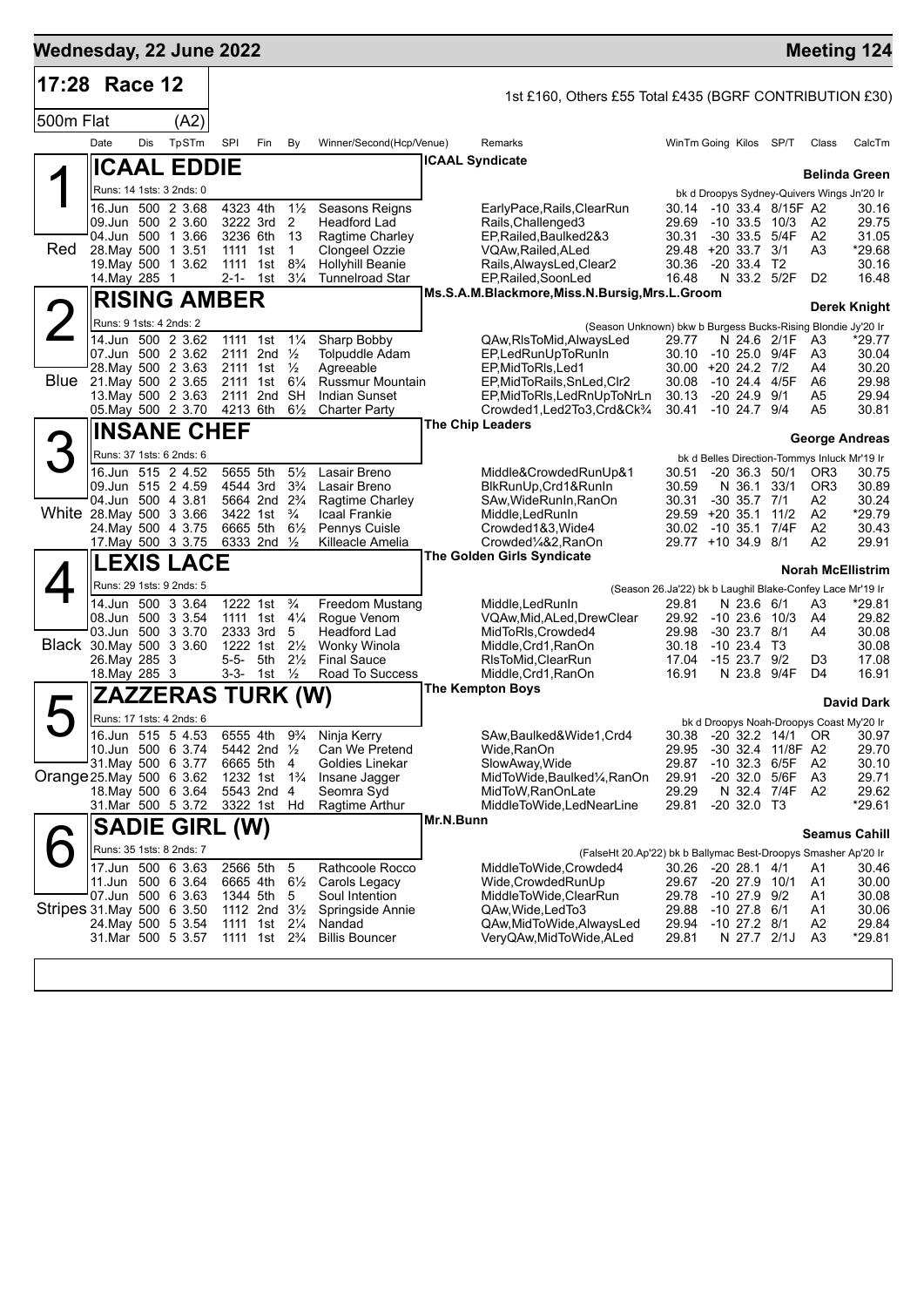|                           | 17:44 Race 13                           |     |                                          |          |                                                        |                      |                                                                     |               | 1st £140, Others £50 Total £390 (BGRF CONTRIBUTION £30) |                                                             |                         |                   |                                                 |                      |
|---------------------------|-----------------------------------------|-----|------------------------------------------|----------|--------------------------------------------------------|----------------------|---------------------------------------------------------------------|---------------|---------------------------------------------------------|-------------------------------------------------------------|-------------------------|-------------------|-------------------------------------------------|----------------------|
| 500m Flat                 |                                         |     | (A4)                                     |          |                                                        |                      |                                                                     |               |                                                         |                                                             |                         |                   |                                                 |                      |
|                           | Date                                    | Dis | TpSTm                                    | SPI      | Fin                                                    | By                   | Winner/Second(Hcp/Venue)                                            |               | Remarks                                                 | WinTm Going Kilos SP/T                                      |                         |                   | Class                                           | CalcTm               |
|                           |                                         |     | <b>CHANCEME PANCY</b>                    |          |                                                        |                      |                                                                     | Mr.E.D.Dark   |                                                         |                                                             |                         |                   |                                                 | <b>David Dark</b>    |
|                           |                                         |     | Runs: 55 1sts: 10 2nds: 14               |          |                                                        |                      |                                                                     |               |                                                         |                                                             |                         |                   | bk d Head Bound-Kingsmill Jane Jy'17 Ir         |                      |
|                           |                                         |     | 04.Jun 500 1 3.78                        |          | 5433 1st 11/4                                          |                      | Glenduff Savvi                                                      |               | SAw, Railed, Led Run In                                 | 30.40                                                       | $-30, 34.7, 4/1$        |                   | A5                                              | *30.10               |
|                           | 25. May 500 1 3.74                      |     | 17 May 500 1 3.75                        |          | 3443 2nd 2 <sup>3</sup> / <sub>4</sub><br>3444 4th     | $3\frac{3}{4}$       | Enchantress<br>Mandingos Flyer                                      |               | Railed.Crowded1<br>RailsToMiddle,ClearRun               | 30.34<br>$30.03 + 10.34.6$ 8/1                              | $-20, 34.5, 7/1$        |                   | A5<br>A4                                        | 30.37<br>30.42       |
| Red                       |                                         |     | 10. May 500 1 3.77                       | 6444 4th |                                                        | $9\frac{1}{4}$       | Rogue Venom                                                         |               | SlowAway, Crowded1                                      | 30.06                                                       | -10 34.7 6/1            |                   | A4                                              | 30.70                |
|                           | 26.Apr 500 1 3.74                       |     | 02. May 500 1 3.75                       |          | 2233 3rd $2\frac{1}{2}$                                |                      | Doonanes Cocoon<br>Solo                                             |               | Railed, ClearRun<br>Railed                              | 30.16<br>30.41                                              | -10 34.3 T3<br>N 34.6 T |                   |                                                 | 30.26<br>30.41       |
|                           |                                         |     | <b>FINAL BLAKE</b>                       |          |                                                        |                      |                                                                     | Mr.N.Friar    |                                                         |                                                             |                         |                   |                                                 |                      |
|                           |                                         |     | Runs: 83 1sts: 18 2nds: 8                |          |                                                        |                      |                                                                     |               |                                                         |                                                             |                         |                   |                                                 | <b>Tony Taylor</b>   |
|                           |                                         |     | 10.Jun 500 1 3.69                        | 3222 4th |                                                        | $3\frac{1}{2}$       | Rockmount Paul                                                      |               | Railed, Handy To4                                       | 30.41                                                       | $-30$ 30.9 $7/1$        |                   | bk d Laughil Blake-Final Mermaid Nv'17 Ir<br>A4 | 30.40                |
|                           |                                         |     | 01.Jun 500 1 3.67                        | 2233 4th |                                                        | 5                    | <b>Touchdown Cammy</b>                                              |               | Railed, ClearRun                                        | 30.12 -10 30.8 12/1                                         |                         |                   | A4                                              | 30.42                |
|                           | Blue 17 May 500 1 3.69                  |     | 24. May 500 1 3.67                       | 4323 5th | 3222 2nd 51/4                                          |                      | Oilean Rona                                                         |               | Railed, ClearRun                                        | 29.92<br>29.75 +10 30.7 10/1                                | $-10, 30.7, 7/1$        |                   | A3                                              | 30.25                |
|                           |                                         |     | 10. May 500 1 3.65                       | 3114 5th |                                                        | 7                    | 10 <sup>1</sup> / <sub>2</sub> Ragtime Bex<br><b>Sheriffs Flame</b> |               | Railed, Crowded2<br>Railed, Led Run Up To 3             | 30.20                                                       | $-10, 30.4, 6/1$        |                   | A3<br>A3                                        | 30.69<br>30.65       |
|                           |                                         |     | 05.Apr 500 1 3.65                        |          | 2222 4th 41/4                                          |                      | Sovereign Boy                                                       |               | Railed, ClearRun                                        | 29.64                                                       | N 30.4 14/1             |                   | A <sub>2</sub>                                  | *29.98               |
|                           |                                         |     | <b>CITIZEN CAOIMHE</b>                   |          |                                                        |                      |                                                                     | Mr.L.B.Pearce |                                                         |                                                             |                         |                   |                                                 | <b>Maria Collins</b> |
|                           |                                         |     | Runs: 38 1sts: 6 2nds: 4                 |          |                                                        |                      |                                                                     |               |                                                         | (Season 05.Mr'22) bdw b Droopys Sydney-Shale Sally Au'18 Ir |                         |                   |                                                 |                      |
|                           |                                         |     | 14.Jun 500 3 3.59                        | 1112 4th |                                                        | $4\frac{3}{4}$       | Dallas Dolly                                                        |               | QAw, Middle, Led To 3                                   | 30.08 +10 30.8 7/1                                          |                         |                   | A4                                              | 30.57                |
|                           | 04.Jun 500 4 3.64<br>28. May 500 4 3.51 |     |                                          |          | 2444 6th<br>1111 2nd SH                                | 9                    | <b>Wellott Tommy</b><br>Old Fort Katie                              |               | Middle.ClearRun<br>QAw, Middle, Led To Nr Line          | 30.38<br>30.31                                              | N 30.7 T2               | -30 30.7 12/1     | A3                                              | 30.78<br>*30.32      |
|                           | White 19 May 500 5 3.60                 |     |                                          |          | 1111 2nd $\frac{1}{2}$                                 |                      | Soap Addict                                                         |               | Middle, LedToNearLine                                   | 31.16                                                       | $-20$ 30.5 T3           |                   |                                                 | 31.01                |
|                           | 11.May 285 3                            |     |                                          |          |                                                        |                      | Solo                                                                |               | StumbledStart, Middle                                   | 17.32                                                       | $-10$ 30.4 T            |                   | xSsn                                            | 17.22                |
|                           |                                         |     | 04.Mar 500 4 3.58<br><b>BREWERY TIME</b> | 1111 5th |                                                        | $5\frac{1}{2}$       | <b>Kilgraney Pat</b>                                                |               | EP,LedTo4,Baulked<br><b>Montpelier Girls</b>            | 29.85                                                       | -10 30.0 5/1            |                   | A2                                              | 30.18                |
|                           |                                         |     | Runs: 33 1sts: 4 2nds: 8                 |          |                                                        |                      |                                                                     |               |                                                         |                                                             |                         |                   | <b>Claude Gardiner</b>                          |                      |
|                           |                                         |     | 10.Jun 500 4 3.76                        |          | 6433 1st                                               | $\frac{1}{2}$        | <b>Crystal Power</b>                                                |               | Middle, Blk3, Crd4, RanOn                               | 30.46                                                       | $-30$ 32.2 $3/1$        |                   | bk d Kinloch Brae-Boom Time Jn'19 Ir<br>A5      | 30.16                |
|                           |                                         |     | 02.Jun 500 4 3.80                        |          | 5555 5th 8½                                            |                      | Punk Rock Idol                                                      |               | BadlyBlkWide1, BadlyBlk2                                | 30.38                                                       |                         | $-10$ 32.2 $1/1F$ | A <sub>5</sub>                                  | 30.96                |
|                           | 24. May 500 3 3.66                      |     |                                          |          | 2332 2nd $\frac{3}{4}$                                 |                      | <b>Watsons Avenue</b>                                               |               | Middle, Crowded 2, RanOn                                | 30.23                                                       | $-10$ 32.4 $5/2$        |                   | A4                                              | 30.20                |
|                           | Black 17 May 500 4 3.70                 |     | 11. May 500 4 3.80                       |          | 2554 3rd<br>6556 3rd                                   | $3\frac{1}{4}$<br>Hd | Boom Jet<br><b>Drumcrow Spice</b>                                   |               | Crowded1&1/4&2, RanOn<br>SAw, Mid, Crd1, ChlRunIn       | 29.76 +10 32.6 9/4J<br>30.28                                |                         | N 32.5 11/2       | A4<br>A4                                        | 30.12<br>30.30       |
|                           |                                         |     | 31 Mar 500 3 3.59                        |          | 1223 2nd 11/4                                          |                      | Droopys Comaneci                                                    |               | QuickAway,Middle,RanOn                                  | 29.87                                                       | N 32.3 7/1              |                   | A3                                              | *29.97               |
|                           |                                         |     | <b>AGREEABLE</b>                         |          | (W)                                                    |                      |                                                                     | Mr.S.A.Cahill |                                                         |                                                             |                         |                   | <b>Seamus Cahill</b>                            |                      |
|                           |                                         |     | Runs: 65 1sts: 11 2nds: 9                |          |                                                        |                      |                                                                     |               |                                                         |                                                             |                         |                   | f d Ballymac Sexton-Ballymac Galtee Au'19 Ir    |                      |
|                           |                                         |     | 17.Jun 500 6 3.67                        |          | 3566 6th                                               |                      | 10 <sup>1</sup> / <sub>2</sub> Murlens Radar                        |               | SAw, Crowded 1, Very Wide 4                             |                                                             |                         |                   | 29.77 -10 33.4 9/2 A4                           | 30.51                |
|                           | 28. May 500 5 3.72                      |     | 13.Jun 500 5 3.63                        |          | 1112 2nd 4 <sup>3</sup> / <sub>4</sub><br>5322 2nd 1/2 |                      | <b>Barnfield Rising</b><br><b>Rising Amber</b>                      |               | QAw, Wide, Led To 3<br>MidToW, ClearRun                 | 30.22<br>30.00 +20 33.1 11/2                                | -20 33.1 T2             |                   | xOffC<br>A4                                     | 30.40<br>30.25       |
| Orange 24. May 500 6 3.70 |                                         |     |                                          |          | 6555 5th 51/2                                          |                      | Insane Tyson                                                        |               | SlowAway, Crowded 1&3                                   | 30.12                                                       | $-10$ 33.8 $5/1$        |                   | A <sub>3</sub>                                  | 30.44                |
|                           | 17 May 500 5 3.58                       |     |                                          |          | 2334 4th 7                                             |                      | Fine Cut                                                            |               | Baulked¼                                                | 29.91 +10 34.1 5/1                                          |                         |                   | A <sub>3</sub>                                  | 30.57                |
|                           |                                         |     | 31.Mar 500 5 3.55                        |          | 2222 2nd 1 <sup>3</sup> / <sub>4</sub>                 |                      | <b>Freeky Nala</b>                                                  |               | EarlyPace, MiddleToWide<br>Mr.P.Osborne, Mr.A.J.Taylor  | 29.79                                                       | N 33.4 7/1              |                   | A <sub>2</sub>                                  | $*29.94$             |
|                           | <b>OI</b>                               |     | OI OSSIE (W)                             |          |                                                        |                      |                                                                     |               |                                                         |                                                             |                         |                   |                                                 | <b>Tony Taylor</b>   |
|                           | 07.Jun 500 6 3.71                       |     | Runs: 29 1sts: 5 2nds: 3                 | 3356 6th |                                                        | $7\frac{3}{4}$       |                                                                     |               |                                                         | 30.24                                                       | $-20$ 33.1 $5/1$        |                   | bkw d Droopys Jet-Blastoff Annie Fb'19 Ir<br>A4 |                      |
|                           | 01.Jun 500 6 3.75                       |     |                                          |          | 3666 6th                                               | $6\frac{3}{4}$       | <b>Anvic Lively</b><br>Touchdown Cammy                              |               | Wide, Checked 3<br>Wide, Clear Run                      | 30.12                                                       | $-10$ 32.7 $14/1$       |                   | A4                                              | 30.66<br>30.55       |
|                           | 26. May 500 6 3.62                      |     |                                          |          | 1111 1st                                               | - 3                  | Da Power                                                            |               | QAw, Wide, ALed, Clear 2                                | 30.50                                                       | -50 32.8                | 5/2F              | A5                                              | *30.00               |
| Stripes 19 May 500 6 3 81 | 13 May 500 6 3.78                       |     |                                          | 5534 4th | 6666 6th                                               | 5<br>$8\frac{3}{4}$  | Bambis Hero<br>Indian Sunset                                        |               | SlowAway, Wide<br>SlowAway, Wide                        | 30.26<br>30.13                                              | $-10$ 33.1 $4/1$        | $-20$ 33.5 10/1   | A5<br>A5                                        | 30.55<br>30.63       |
|                           |                                         |     | 07 May 500 6 3.65                        |          | 4333 1st                                               | -4                   | Freeky Mac                                                          |               | Wide, Led4                                              | 30.31                                                       | N 33.5 5/2              |                   | A6                                              | 30.31                |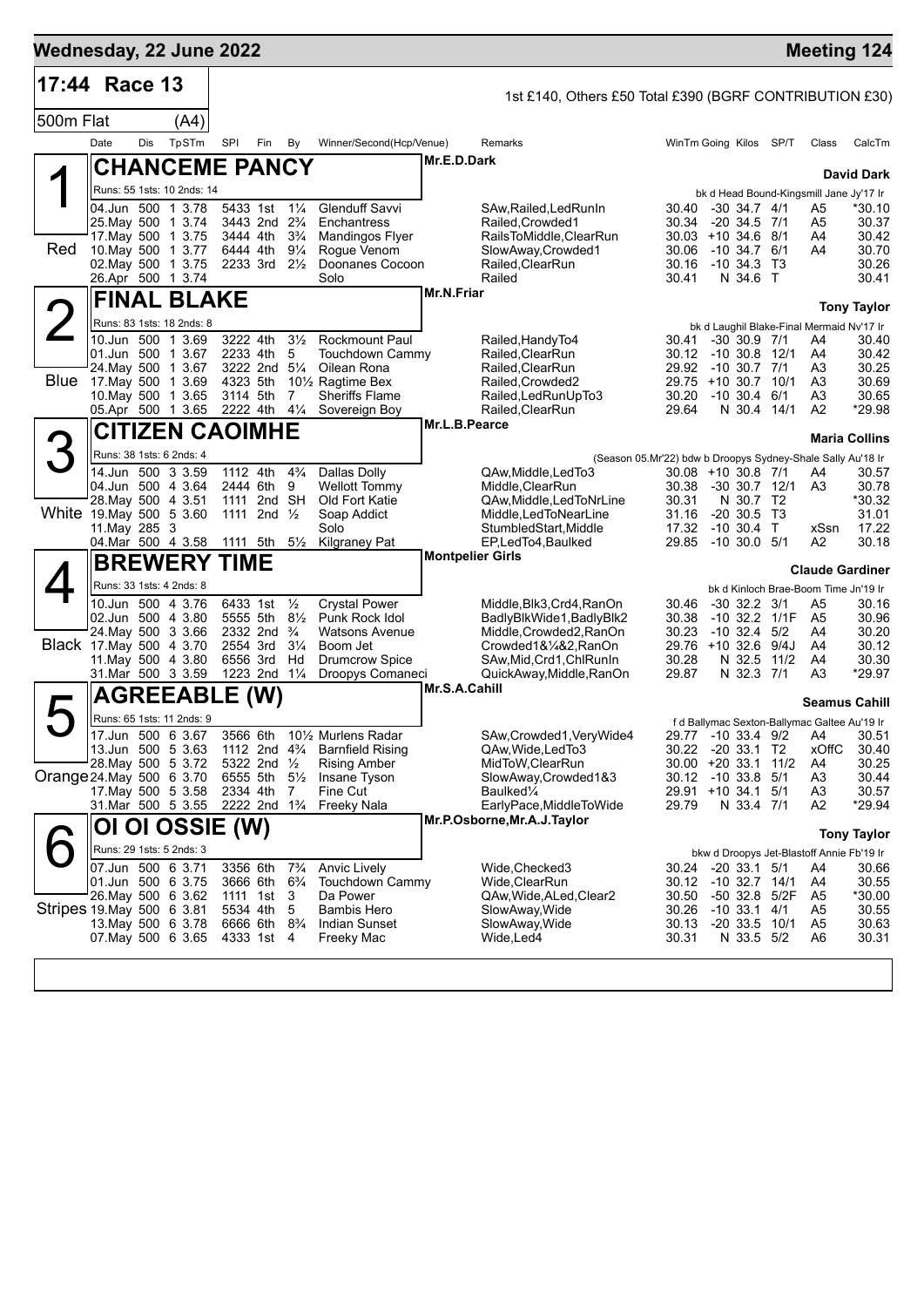| Wednesday, 22 June 2022    |                                                |     |                            |                                        |                                        |                             |                                                      |                     |                                                                                      |                                                    |                                            |     |                        | <b>Meeting 124</b>                          |
|----------------------------|------------------------------------------------|-----|----------------------------|----------------------------------------|----------------------------------------|-----------------------------|------------------------------------------------------|---------------------|--------------------------------------------------------------------------------------|----------------------------------------------------|--------------------------------------------|-----|------------------------|---------------------------------------------|
| 18:02 Race 14              |                                                |     |                            |                                        |                                        |                             |                                                      |                     | 1st £100, Others £40 Total £300 (BGRF CONTRIBUTION £30)                              |                                                    |                                            |     |                        |                                             |
| 500m Flat                  |                                                |     | (A10)                      |                                        |                                        |                             |                                                      |                     |                                                                                      |                                                    |                                            |     |                        |                                             |
|                            | Date                                           | Dis | TpSTm                      | SPI                                    | Fin                                    | By                          | Winner/Second(Hcp/Venue)                             |                     | Remarks                                                                              | WinTm Going Kilos SP/T                             |                                            |     | Class                  | CalcTm                                      |
|                            |                                                |     | <b>TOUCHDOWN THEO</b>      |                                        |                                        |                             |                                                      |                     | <b>Touchdown Racing</b>                                                              |                                                    |                                            |     |                        |                                             |
|                            | Runs: 3 1sts: 0 2nds: 1                        |     |                            |                                        |                                        |                             |                                                      |                     |                                                                                      |                                                    |                                            |     |                        | <b>Belinda Green</b>                        |
|                            | 22.Apr                                         |     |                            |                                        |                                        |                             | NAME CHANGED from                                    |                     | Cronody Theo                                                                         |                                                    |                                            |     |                        | bk d Magical Bale-Cronody Sophie Au'20 Ir   |
|                            | 11.Jun 500 2 3.82                              |     |                            |                                        | 5222 2nd $\frac{1}{2}$                 |                             | Kentucky Tiger                                       |                     | SAw, EP, Chl&Crd4, CmAg                                                              | 31.31                                              | $-20$ 35.2 $4/1$                           |     | A10                    | 31.16                                       |
| Red                        | 04.Jun 500 2 3.76<br>28. May 500 2 3.85        |     |                            | 5222 3rd 41/4<br>6666 5th              |                                        | $6\frac{1}{2}$              | Misfit Bijou<br><b>Misfit Bijou</b>                  |                     | RIsToMid, ClearRun<br>SAw, Baulked <sup>1</sup> / <sub>4</sub> , Crd3                | 30.96<br>30.64 +20 35.2 6/1                        | $-30$ 35.3 $7/1$                           |     | A10<br>A10             | 31.00<br>31.37                              |
|                            | 23. May 500 3 3.82                             |     |                            |                                        | 1222 2nd $4\frac{1}{2}$                |                             | Genie Norma                                          |                     | RailsToMiddle, CrdRnUp                                                               | 30.92                                              | $-40$ 35.1 T <sub>2</sub>                  |     |                        | *30.89                                      |
|                            | 16. May 500 4 3.80                             |     |                            | 1333 3rd                               |                                        | - 10                        | Glenduff Savvi                                       |                     | CrdRunUp, HitRIs1, MidToRIs<br>Miss.T.L.Thomson                                      | 30.71                                              | $-20, 34.9, 73$                            |     |                        | 31.32                                       |
|                            |                                                |     | <b>KATA MILLIE</b>         |                                        |                                        |                             |                                                      |                     |                                                                                      |                                                    |                                            |     |                        | <b>Jason Heath</b>                          |
|                            | Runs: 15 1sts: 3 2nds: 3                       |     |                            |                                        |                                        |                             |                                                      |                     | (Season Unknown) bk b Portmageewiseguy-Garfiney Bolt My'20 Br                        |                                                    |                                            |     |                        |                                             |
|                            | 14.Jun 500 2 3.69<br>08.Jun 500 1 3.81         |     |                            | 3211 1st                               | 4444 4th                               | <b>SH</b><br>$2\frac{1}{4}$ | Roses Rachel<br>Insane Pair                          |                     | EP, RIsToMid, Led2, ImpRunIn<br>RIsToMid, Crowded2                                   | 30.92<br>31.39                                     | N 27.1 9/1<br>-20 26.8 9/4F                |     | A11<br>A11             | *30.92<br>31.37                             |
|                            | 03.Jun 500 1 3.81                              |     |                            | 6333 2nd 3 <sup>3</sup> / <sub>4</sub> |                                        |                             | Go On Larry                                          |                     | Railed, ClearRun                                                                     | 30.81                                              | $-20, 26.9, 6/1$                           |     | A11                    | 30.92                                       |
|                            | Blue 27. May 500 2 3.70<br>18. May 500 2 3.70  |     |                            | 4355 6th<br>4666 4th                   |                                        | $7\frac{1}{4}$              | 12 <sup>3</sup> / <sub>4</sub> Shady Alf<br>Text Tom |                     | Baulked1&4<br>RIsToMid, Badly Baulked1                                               | 31.00<br>31.04                                     | $-10$ 26.9 $12/1$<br>N 26.7                | 9/2 | A <sub>10</sub><br>A10 | 31.92<br>31.62                              |
|                            | 11. May 500 3 3.77                             |     |                            | 2566 6th                               |                                        | - 8                         | Night Tango                                          |                     | RailsToMiddle,Crowded1                                                               | 30.68                                              | N 26.5 7/1                                 |     | A10                    | 31.32                                       |
|                            |                                                |     | <b>LANDERS REACH</b>       |                                        |                                        |                             |                                                      |                     | Mr.P.R.Attwater, Ms.S.S.Attwater                                                     |                                                    |                                            |     |                        |                                             |
|                            | Runs: 2 1sts: 0 2nds: 0                        |     |                            |                                        |                                        |                             |                                                      |                     |                                                                                      |                                                    |                                            |     |                        | Derek Knight                                |
|                            | 10.Jun 500 2 3.69                              |     |                            | 2233 6th                               |                                        |                             | 101/4 Punk Rock Hobbit                               |                     | (Season Unknown) wbe b Droopys Gold-Westmead Lola Ja'21 Br<br>MiddleToRails.Crowded2 | 30.73                                              | $-30$ 24.8 $6/1$                           |     | A10                    | 31.24                                       |
|                            | 04.Jun 500 3 3.90                              |     |                            | 5555 5th                               |                                        | $4\frac{3}{4}$              | Fletchwood Co Co                                     |                     | VSAw, MidToRIs, Baulked 1/4                                                          | 31.38                                              | -30 24.4 4/1                               |     | A10                    | 31.46                                       |
|                            | 30. May 500 3 3.78<br>White 23. May 500 3 3.69 |     |                            | 2222 1st<br>2223 3rd 4                 |                                        | -4                          | Thia Bucks<br><b>Feeling Lucky</b>                   |                     | Crd&CkW1,DispLd3-34,Ld4<br>MidToRIs, Crowded4                                        | 31.02 -10 24.4 T3<br>31.17                         | -40 24.6 T3                                |     |                        | *30.92<br>31.09                             |
|                            | 16. May 500 3 3.80                             |     |                            |                                        |                                        |                             | Solo                                                 |                     | SlowAway, Middle                                                                     | 31.30                                              | $-20$ 24.8 T                               |     |                        | 31.10                                       |
|                            | 09. May 285 4                                  |     |                            |                                        |                                        |                             | Solo                                                 | <b>Mr.G.Andreas</b> | SAw, Middle                                                                          | 17.44 -10 25.2 T                                   |                                            |     |                        | 17.34                                       |
|                            |                                                |     | <b>INSANE DIABLO</b>       |                                        |                                        |                             |                                                      |                     |                                                                                      |                                                    |                                            |     |                        | <b>George Andreas</b>                       |
|                            | Runs: 1 1sts: 0 2nds: 0                        |     |                            |                                        |                                        |                             |                                                      |                     |                                                                                      |                                                    |                                            |     |                        | bk d Droopys Sydney-Shrewd Clover De'20 Ir  |
|                            | 22.Apr<br>15.Jun 500 4 3.74                    |     |                            | 2555 6th                               |                                        | $5\frac{1}{2}$              | NAME CHANGED from<br>Awordinedgeways                 |                     | <b>Final Whistle</b><br>Middle, Crd&CkWide1                                          | $30.43 + 10.35.0$ 9/2                              |                                            |     | A10                    | 30.98                                       |
|                            | 08.Jun 500 4 3.77                              |     |                            |                                        | 2212 2nd 4 <sup>3</sup> / <sub>4</sub> |                             | Insane Laura                                         |                     | Middle, Led $\frac{1}{2}$ To $\frac{3}{4}$                                           | 30.73                                              | $-4035.2$ T3                               |     |                        | *30.72                                      |
|                            | Black 04.Jun 500 4 3.75<br>30. May 500 4 3.79  |     |                            |                                        | 3222 2nd 7                             |                             | 3222 2nd 121/4 Insane Laura<br>Insane Laura          |                     | Middle, Badly Baulked 1<br>Middle, ClearRun                                          | 30.88<br>30.30                                     | $-40,35.0$ T <sub>3</sub><br>$-10,34.7$ T3 |     |                        | 31.46<br>30.77                              |
|                            | 23. May 285 4                                  |     |                            |                                        |                                        |                             | 2-2- 2nd 1 <sup>3</sup> / <sub>4</sub> Insane Doris  |                     | StumbledStart, Middle                                                                | 17.44                                              | $-20, 34.9, T2$                            |     |                        | 17.39                                       |
|                            |                                                |     |                            |                                        |                                        |                             | PUNK ROCK MISFIT (W)                                 |                     | Mrs.B.Christelow, Mr.A.E.O'Shaughnessy                                               |                                                    |                                            |     |                        | <b>Stuart Maplesden</b>                     |
|                            | Runs: 5 1sts: 1 2nds: 1                        |     |                            |                                        |                                        |                             |                                                      |                     |                                                                                      | (Season Unknown) wbk b Crash-Montys Ellie Sp'20 Ir |                                            |     |                        |                                             |
|                            | 17.Jun 500 6 3.83                              |     |                            | 6633 6th                               |                                        |                             | 41/ <sub>4</sub> Lisneal Tornado                     |                     | SAw, Wide, Crowded Start                                                             |                                                    |                                            |     |                        | 31.14 -10 26.5 11/1 A10 31.37               |
|                            | 11.Jun 500 6 3.81<br>03.Jun 500 5 3.66         |     |                            |                                        | 1111 1st $\frac{1}{2}$                 |                             | 4666 4th 71/4 Kentucky Tiger<br>Insane Pair          |                     | CrowdedRunUp&1&2&3/4<br>EP, MidToWide, LedTo 3& Fr <sup>3</sup> / <sub>4</sub>       | 31.31<br>31.24                                     | $-20$ 26.3 $4/1$<br>$-30$ 26.3 $11/4$      |     | A10<br>A11             | 31.69<br>*30.94                             |
| Orange 25. May 500 2 R12   |                                                |     |                            | 1111 2nd Hd                            |                                        |                             | Harry Kilmore(Scr)                                   |                     | MidToWide,SoonLedToRunIn                                                             | 30.52                                              | $-20$ 26.5 10/1                            |     | Hcp                    | 31.30                                       |
|                            | 20. May 500 5 3.83                             |     |                            | 6666 6th                               |                                        |                             | 11½ Punkrocksiouxsie                                 |                     | Wide,ClearRun                                                                        | 31.20                                              | -40 26.5 12/1                              |     | A11                    | 31.73                                       |
|                            | 04. May 500 4 3.70                             |     |                            |                                        |                                        |                             | Solo                                                 |                     | Middle<br>Miss.M.C.B.Collins                                                         | 31.44                                              | $-2026.0$ T                                |     |                        | 31.24                                       |
|                            |                                                |     | <b>JUSTIN TIME (W)</b>     |                                        |                                        |                             |                                                      |                     |                                                                                      |                                                    |                                            |     |                        | <b>Maria Collins</b>                        |
|                            |                                                |     | Runs: 84 1sts: 10 2nds: 18 |                                        |                                        |                             |                                                      |                     |                                                                                      |                                                    |                                            |     |                        | bd d Droopys Roddick-Droopys Panda Jn'17 Br |
|                            | 15.Jun 500 6 3.89<br>10.Jun 500 6 3.92         |     |                            | 6666 5th 31/4                          | 4666 5th 7                             |                             | Awordinedgeways<br>Punk Rock Hobbit                  |                     | SAw, Wide<br>SAw, Wide, RanOnLate                                                    | $30.43 + 10.33.3$ 14/1<br>30.73                    | $-30$ 33.8 12/1                            |     | A10<br>A10             | 30.79<br>30.98                              |
|                            | 04.Jun 500 6 3.91                              |     |                            |                                        | 6666 4th 51/4                          |                             | Misfit Bijou                                         |                     | SlowAway, Wide                                                                       | 30.96                                              | $-30$ 33.9 $4/1$                           |     | A10                    | 31.08                                       |
| Stripes 27. May 500 5 3.93 | 14. May 500 6 3.89                             |     |                            | 6666 6th 8 <sup>3</sup> / <sub>4</sub> | 5666 2nd Hd                            |                             | Insane Sienna<br>Swift Volt                          |                     | OutpacedEarly<br>SAw, Wide, Finished Well                                            | 30.47<br>30.86                                     | N 34.2 4/1<br>N 33.8 12/1                  |     | A9<br>A9               | 31.17<br>30.88                              |
|                            | 05. May 500 6 3.86                             |     |                            | 6666 5th 41/2                          |                                        |                             | <b>Wonky Wally</b>                                   |                     | OutpacedEarly, RanOnLate                                                             | 30.38                                              | N 33.9 12/1                                |     | A9                     | *30.74                                      |
|                            |                                                |     |                            |                                        |                                        |                             |                                                      |                     |                                                                                      |                                                    |                                            |     |                        |                                             |
|                            |                                                |     |                            |                                        |                                        |                             |                                                      |                     |                                                                                      |                                                    |                                            |     |                        |                                             |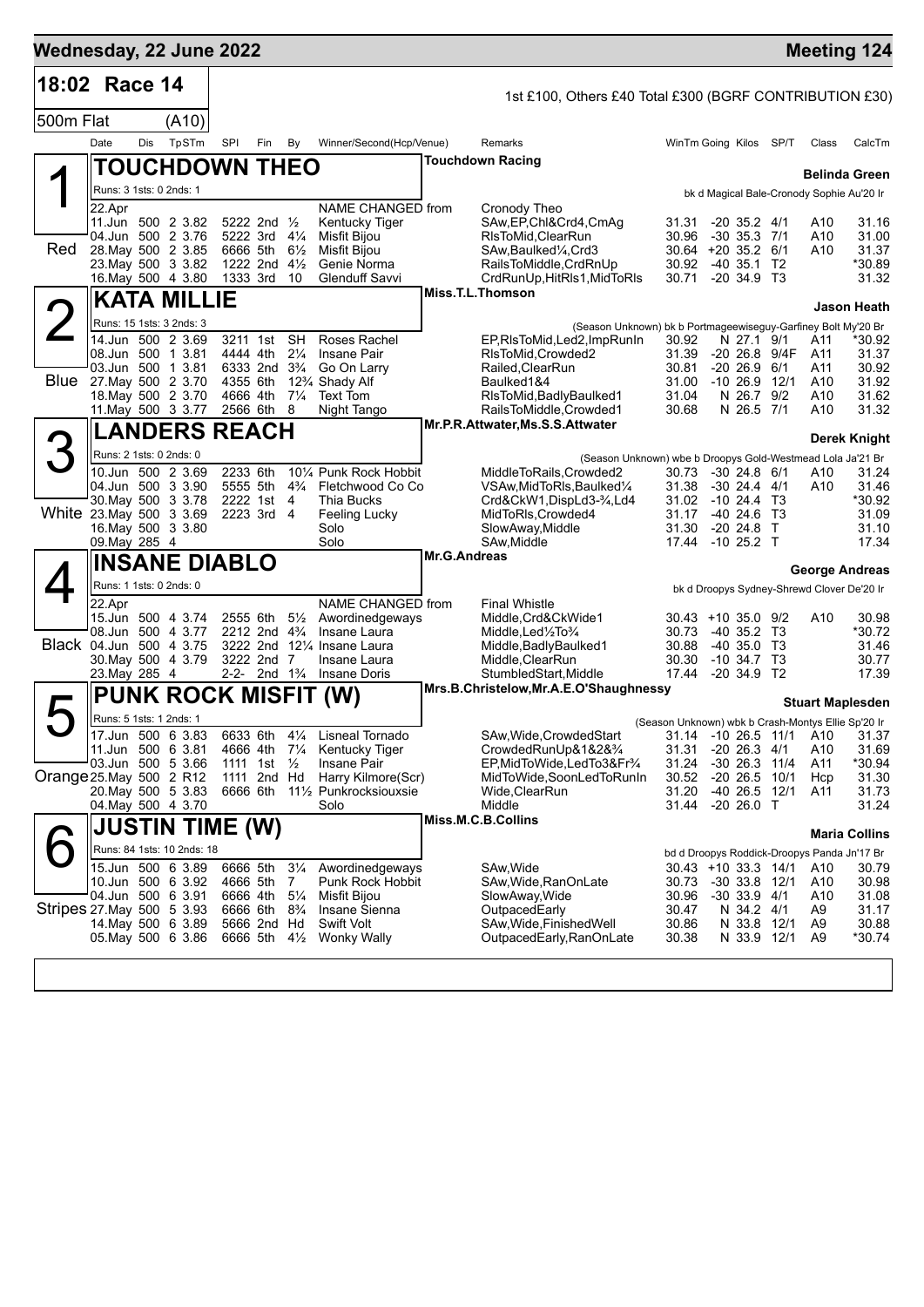т

г

| <b>Reserves</b> |                                                                     |                                                          |                                                     |                                                                                                                             |                                      |                                                            |
|-----------------|---------------------------------------------------------------------|----------------------------------------------------------|-----------------------------------------------------|-----------------------------------------------------------------------------------------------------------------------------|--------------------------------------|------------------------------------------------------------|
|                 | Dis<br>TpSTm<br>Date                                                | SPI<br>Fin<br>By                                         | Winner/Second                                       | Remarks<br>WinTm Going Kilos SP/T                                                                                           |                                      | Class<br>CalcTm                                            |
|                 | <b>AWORDINEDGEWAYS</b>                                              |                                                          |                                                     | Mr.B.W.Firkins,Mr.M.J.Firkins,Mr.G.R.Whittington                                                                            |                                      | <b>Belinda Green</b>                                       |
|                 | Runs: 35 1sts: 8 2nds: 3                                            |                                                          |                                                     | (Ssn Suppressed) bk b Over Limit-Send It Zenaida Jn'19 Ir                                                                   |                                      |                                                            |
|                 | 15.Jun 500 3 3.79<br>10.Jun 500 4 3.91                              | 5433 1st<br>$\overline{\phantom{1}}$<br>6555 2nd 31/4    | Misfit Charm<br>Punk Rock Hobbit                    | Middle, Fin Well<br>$30.43 + 1027.14/1$<br>SAw, CrdStt, Mid, RanOnLate<br>30.73 -30 27.0 6/1                                |                                      | 30.53<br>A10<br>A10<br>30.69                               |
|                 | 03.Jun 500 3 3.81                                                   |                                                          | 5555 5th 61/4 Rogue Stingray                        | SlowAway, Middle<br>30.70 -20 26.9                                                                                          | 10/1                                 | A9<br>30.98                                                |
|                 | <b>BLACKMAGIC GIRL (W)</b>                                          |                                                          |                                                     | The Golden Girls Syndicate                                                                                                  |                                      | <b>Norah McEllistrim</b>                                   |
|                 | Runs: 33 1sts: 9 2nds: 5                                            |                                                          |                                                     | (Ssn Suppressed) bk b Laughil Blake-Confey Lace Mr'19 Ir                                                                    |                                      |                                                            |
|                 | 15.Jun 285 4                                                        | 5th 51⁄4<br>6-6-                                         | <b>Walkaway Charlie</b>                             | SlowAway, MidToW, BBlk1<br>16.68                                                                                            | $+5$ 23.9 5/2                        | D3<br>17.16                                                |
|                 | 08.Jun 285 4<br>04.Jun 285 4                                        | 4-6- 6th $4\frac{1}{2}$<br>1st $\frac{3}{4}$<br>2-2-     | Newinn Conrad<br>Get On Kylie                       | Middle, Badly Baulked 1<br>16.80 -10 24.1 11/4<br>MidToWide, Led RunIn<br>16.84 -15 23.9 15/8F D3                           |                                      | D <sub>3</sub><br>17.07<br>16.69                           |
|                 | <b>CANDOLIM CRACKER</b>                                             |                                                          |                                                     | <b>Candolim Six</b>                                                                                                         |                                      |                                                            |
|                 |                                                                     |                                                          |                                                     |                                                                                                                             |                                      | Derek Knight                                               |
|                 | Runs: 22 1sts: 5 2nds: 4<br>15.Jun 500 3 3.58                       | 1156 5th<br>- 6                                          | Rollinontheriver                                    | (Season 19.Sp'21) bd b Kinloch Brae-Maireads Melody Ap'20 Ir<br>$30.03 + 10.27.4$ 11/4<br>EP, Mid, Led To 1/4, Crd 1, BBIk2 |                                      | 30.61<br>A2                                                |
|                 | 08.Jun 500 3 3.64                                                   | 3433 1st 1                                               | <b>Bandit Millie</b>                                | Crowded1&2,LedRunIn,Mid<br>30.54 -30 27.4 11/4                                                                              |                                      | A3<br>30.24                                                |
|                 | 02.Jun 500 3 3.70                                                   | 5222 4th<br>-1                                           | Rollinontheriver                                    | SlowAway, Middle<br>30.37 -10 27.2 7/2<br>Mrs.W.E.Short                                                                     |                                      | A <sub>3</sub><br>30.35                                    |
|                 | <b>CHUNKY BUT FUNKY</b>                                             |                                                          |                                                     |                                                                                                                             |                                      | <b>Claude Gardiner</b>                                     |
|                 | Runs: 17 1sts: 1 2nds: 4                                            |                                                          |                                                     | (Season Unknown) bk b Droopys Noah-Droopys Alice Au'20 Ir                                                                   |                                      |                                                            |
|                 | 14.Jun 500 5 3.70<br>08.Jun 500 4 3.76                              | 4664 2nd<br>$1\frac{3}{4}$<br>6654 3rd<br>$3\frac{1}{2}$ | <b>Minstrels Twelve</b><br>Drive Me Nuts            | Crowded2, RanOn, Middle<br>$30.10 + 1027.83/1$<br>SAw, CrdWide1, RanOn, Mid<br>30.37 -30 27.8 11/4                          |                                      | 30.34<br>A7<br>A7<br>30.36                                 |
|                 | 31. May 500 4 3.77 3221 1st 21/4 John Aint Rotten                   |                                                          |                                                     | EP,Crowded2,Led3<br>30.40 -10 27.3 5/4F                                                                                     |                                      | A8<br>30.30                                                |
|                 | <b>CHURCHTOWN TYSON</b>                                             |                                                          |                                                     | Mr.A.P.Johnston                                                                                                             |                                      | <b>Tony Taylor</b>                                         |
|                 | Runs: 33 1sts: 4 2nds: 4                                            |                                                          |                                                     |                                                                                                                             |                                      | bk d Droopys Jet-Dower Bud Ap'19 Ir                        |
|                 | 15.Jun 500 1 3.71                                                   | 3555 5th<br>$2\frac{1}{4}$                               | Da Honey Man                                        | Railed, Crowded1<br>29.86                                                                                                   | N 30.7 5/2                           | A2<br>30.04                                                |
|                 | 08.Jun 500 1 3.63<br>27. May 500 1 3.70 3444 2nd 11/4 Newinn Crypto | 2244 3rd 2 <sup>3</sup> / <sub>4</sub>                   | Sharp Teddy                                         | Crowded1, Baulked3, Railed<br>29.88<br>Mid&Crd1, RanOn, Railed<br>29.91                                                     | $-10$ 30.8 11/4<br>$-10$ 31.3 11/4   | A2<br>30.01<br>29.92<br>A2                                 |
|                 | <b>CROHANE BERTIE (W)</b>                                           |                                                          |                                                     | Mr.J.Muller                                                                                                                 |                                      |                                                            |
|                 | Runs: 56 1sts: 9 2nds: 12                                           |                                                          |                                                     |                                                                                                                             |                                      | <b>Norah McEllistrim</b>                                   |
|                 | 15.Jun 500 5 3.70                                                   | 5233 4th<br>$1\frac{3}{4}$                               | Da Honey Man                                        | SAw, Wide<br>29.86                                                                                                          | N 35.3 9/4F A2                       | bk d Head Bound-Laughil Iris Jn'18 Ir<br>30.00             |
|                 | 08.Jun 500 6 3.65<br>30 May 500 5 3.74                              | 6322 2nd 11/4                                            | Sharp Teddy<br>Solo                                 | Crowded1, Always Handy<br>29.88<br>29.90 -10 35.4 T<br>Wide                                                                 | $-10$ 35.5 $10/3$ A2                 | 29.88<br>29.80                                             |
|                 |                                                                     |                                                          |                                                     | Mr.M.J.Hughes                                                                                                               |                                      |                                                            |
|                 | <b>CUSHIE BLAKO (W)</b>                                             |                                                          |                                                     |                                                                                                                             |                                      | Jason Heath                                                |
|                 | Runs: 10 1sts: 2 2nds: 1<br>15.Jun 500 6 3.72                       | 5433 2nd 3 <sup>3</sup> / <sub>4</sub>                   | Yassoo Brother                                      | SAw, Middle To Wide<br>30.34                                                                                                | N 32.3 14/1                          | bk d Laughil Blake-Suzies Daisy De'20 Ir<br>30.64<br>A8    |
|                 | 08.Jun 500 6 3.78                                                   | 6545 6th<br>$\overline{7}$                               | John Aint Rotten                                    | Wide, ClearRun<br>30.44                                                                                                     | $-10$ 32.3 $11/2$                    | A8<br>30.89                                                |
|                 | 03.Jun 500 6 3.63                                                   | 1111 1st $\frac{1}{2}$                                   | Cloheena Miley                                      | 31.06 -30 32.2 6/1<br>QAw, Wide, Always Led<br>Mr.A.E.Gardiner                                                              |                                      | A <sub>9</sub><br>30.76                                    |
|                 | <b>DROOPYS DRAMATIC</b>                                             |                                                          |                                                     |                                                                                                                             |                                      | <b>Claude Gardiner</b>                                     |
|                 | Runs: 7 1sts: 1 2nds: 2                                             |                                                          |                                                     |                                                                                                                             |                                      | bk d Dorotas Wildcat-Droopys Zero 11/19 Ir                 |
|                 | 17.Jun 500 1 3.71<br>08.Jun 500 1 3.72                              | 3222 2nd 1<br>5211 4th <sup>3</sup> / <sub>4</sub>       | <b>Jollie Mac</b><br>My Valentine                   | Railed, Crd1&2&3, AHandy<br>30.06<br>Railed, Led 2To Run In<br>30.30                                                        | -10 30.9 9/4<br>-30 30.9 2/1F        | 30.05<br>A3<br>30.05<br>A3                                 |
|                 | 31. May 500 1 3.73                                                  | 5222 2nd <sup>3</sup> / <sub>4</sub>                     | Zenas Stopher                                       | Crowded2, RanOn, Railed<br>30.03                                                                                            | $-10,30.8,5/1$                       | A <sub>3</sub><br>30.00                                    |
|                 | <b>ENCHANTED SIOUX</b>                                              |                                                          |                                                     | Mr.K.R.Lindsay, Mr.S.Maplesden                                                                                              |                                      | <b>Stuart Maplesden</b>                                    |
|                 | Runs: 38 1sts: 7 2nds: 7                                            |                                                          |                                                     | (Season 01.My'21) be b Eden The Kid-Hot Lips Susie Jn'19 Ir                                                                 |                                      |                                                            |
|                 | 18.Jun 500 1 3.77                                                   | 6323 5th<br>$6\frac{1}{2}$                               | <b>Clongeel Maple</b>                               | MissedBreak, Railed<br>30.69                                                                                                | $-50$ 26.3 4/1                       | 30.71<br>A5                                                |
|                 | 10.Jun 500 1 3.75<br>03.Jun 500 1 3.82                              | 5111 1st 1<br>5122 4th 41/2                              | Hurry Up Harry<br>Get On Rosie                      | EP,RIsToMid,Led1,Crd1/4<br>30.60<br>Railed, Crowded & Led1To2<br>30.56                                                      | $-30$ 26.3 $2/1$<br>$-20$ 26.4 $2/1$ | A6<br>30.30<br>30.73<br>A6                                 |
|                 | <b>FOOLING BOY</b>                                                  |                                                          |                                                     | Mr.J.R.Hayes                                                                                                                |                                      |                                                            |
|                 | Runs: 41 1sts: 9 2nds: 4                                            |                                                          |                                                     |                                                                                                                             |                                      | <b>Richard Rees</b>                                        |
|                 | 14.Jun 285 3                                                        |                                                          | Solo                                                | <b>RailsToMiddle</b><br>16.82                                                                                               | $+5$ 29.5 T                          | bk d Crohane Ronnie-Mothers Jam Jn'19 Ir<br>16.87<br>xFall |
|                 | 07.Jun 500 2 3.69<br>26. May 500 2 3.67                             | 3226 6th<br>1111 1st 1                                   | <b>DIS</b> Tunnelroad Belle<br><b>Mucky Twitter</b> | Crowded1/4, Baulked&Fell3<br>30.70<br>30.96 -50 29.3 8/1                                                                    | -40 29.5 7/1                         | A6<br>0.00<br>30.46<br>A7                                  |
|                 |                                                                     |                                                          |                                                     | RIsToMid,ALed<br>Mr.P.G.Andreas                                                                                             |                                      |                                                            |
|                 | <b>INSANE BARNEY</b>                                                |                                                          |                                                     |                                                                                                                             |                                      | <b>George Andreas</b>                                      |
|                 | Runs: 99 1sts: 15 2nds: 14<br>17.Jun 500 5 3.82                     | 5555 4th<br>$2\frac{3}{4}$                               | Space Force                                         | SlowAway, MiddleToWide<br>30.38 -10 36.5 8/1                                                                                |                                      | f d Ballymac Vic-Cornflower Sal Mr'18 Ir<br>A6<br>30.50    |
|                 | 09.Jun 500 5 3.79                                                   | 5666 5th 2                                               | Glengar Holly                                       | SlowAway,Crowded1&1/4<br>30.63                                                                                              | $-10,36.0,6/1$                       | A6<br>30.69                                                |
|                 | 03.Jun 500 5 3.73                                                   | 2433 5th 4 <sup>3</sup> / <sub>4</sub>                   | Get On Rosie                                        | MiddleToWide, Baulked1<br>30.56 -20 36.3 9/1                                                                                |                                      | 30.75<br>A6                                                |
|                 |                                                                     |                                                          |                                                     |                                                                                                                             |                                      |                                                            |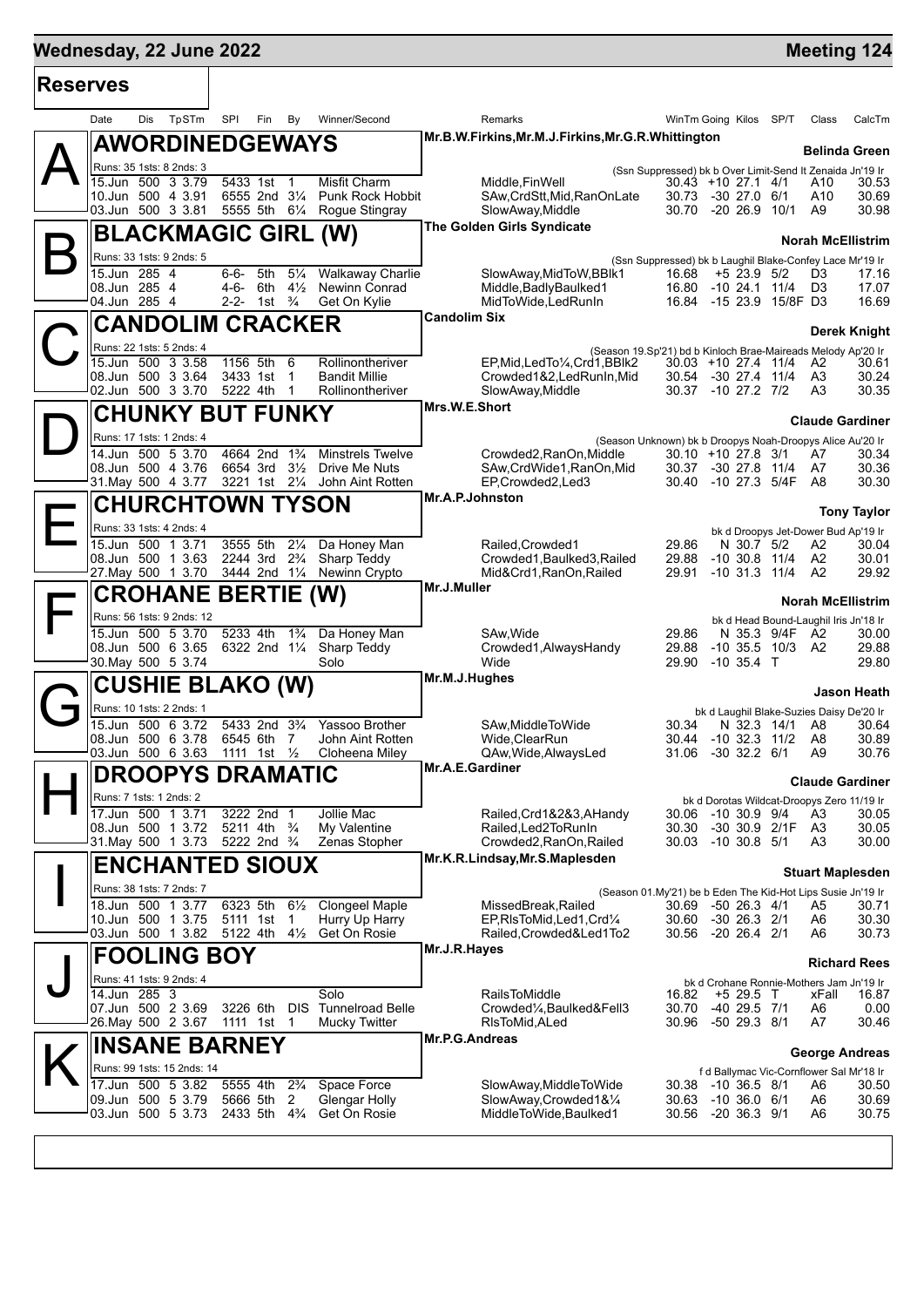| <b>Reserves</b> |                                                 |                      |                                                          |                                            |                                                           |                                                                                 |                |                                                                 |
|-----------------|-------------------------------------------------|----------------------|----------------------------------------------------------|--------------------------------------------|-----------------------------------------------------------|---------------------------------------------------------------------------------|----------------|-----------------------------------------------------------------|
|                 | TpSTm<br>Date<br>Dis                            | SPI                  | Fin<br>By                                                | Winner/Second                              | Remarks                                                   | WinTm Going Kilos                                                               | SP/T           | Class<br>CalcTm                                                 |
|                 | <b>INSANE MRS</b>                               |                      |                                                          |                                            | <b>Mr.G.Andreas</b>                                       |                                                                                 |                | <b>George Andreas</b>                                           |
|                 | Runs: 52 1sts: 7 2nds: 10                       |                      |                                                          |                                            |                                                           | (Season 14.Fb'22) wbk b Ballymac Matt-Laughil Linda My'18 Ir                    |                |                                                                 |
|                 | 10.Jun 500 4 3.81<br>31 May 500 3 3.71          | 2666 6th             | $6\frac{3}{4}$<br>2332 2nd 61/4                          | Sheriff Mac<br>Moyola Busy Beag            | Middle, Crowded 1, Baulked 3<br>Middle, Badly Baulked 3/4 | 30.77 -30 28.9 4/1<br>30.24<br>$-10$ 29.2 $4/1$                                 |                | 31.00<br>A7<br>A6<br>30.65                                      |
|                 | 20. May 500 3 3.72                              | 4655 5th             | $9\frac{1}{4}$                                           | Outdoor Honey                              | Middle, Crowded RunUp, BBlk1                              | -50 29.2 7/2<br>30.58                                                           |                | A6<br>30.83                                                     |
|                 | INSANE ROCKY (W)                                |                      |                                                          |                                            | Mr.P.G.Andreas                                            |                                                                                 |                |                                                                 |
|                 | Runs: 76 1sts: 11 2nds: 12                      |                      |                                                          |                                            |                                                           |                                                                                 |                | <b>George Andreas</b><br>bef d Pat C Sabbath-Jetty Tom Sp'18 Ir |
|                 | 17.Jun 285 6                                    | 1-1-                 | $1\frac{3}{4}$<br>1st                                    | Killeacle Naomi                            | QuickAway, Wide, AlwaysLed                                | $-530.97/1$<br>17.02                                                            |                | D4<br>16.97                                                     |
|                 | 10.Jun 285 6<br>04.Jun 285 6                    | 3-4-                 | 1-1- 1st $\frac{1}{2}$<br>- 5<br>4th                     | <b>Melbury Apollo</b><br>Nissels Tornado   | QAw, Wide, AlwaysLed<br>Wide, Baulked1                    | 17.08<br>$-1530.79/2$<br>17.24 -15 30.3 7/1                                     |                | D4<br>16.93<br>D4<br>17.49                                      |
|                 | <b>INSANE SIENNA</b>                            |                      |                                                          |                                            | Mr.P.G.Andreas                                            |                                                                                 |                |                                                                 |
|                 |                                                 |                      |                                                          |                                            |                                                           |                                                                                 |                | George Andreas                                                  |
|                 | Runs: 80 1sts: 13 2nds: 14<br>15.Jun 500 2 3.75 | 2566 6th             | $8\frac{3}{4}$                                           | <b>Bluestar Master</b>                     | RIsToMid, Crowded1                                        | (Season 04.Ap'21) bk b Pat C Sabbath-Jetty Tom Sp'18 Ir<br>30.30<br>N 27.0 14/1 |                | 31.00<br>A7                                                     |
|                 | 08.Jun 500 1 3.66                               | 2123 4th             | $4\frac{1}{2}$                                           | Drive Me Nuts                              | MidRunUp,SnLed-2,RIsToMid                                 | 30.37<br>$-30$ 27.0 12/1                                                        |                | 30.44<br>A7                                                     |
|                 | 27. May 500 1 3.71                              |                      | 3111 1st 31/4                                            | Meccas Merci                               | EP,LedRunUp<br>Mr.J.Muller                                | 30.47<br>N 26.8 9/2                                                             |                | A9<br>30.47                                                     |
|                 | <b>JOHNNY ROCKER</b>                            |                      |                                                          |                                            |                                                           |                                                                                 |                | <b>Norah McEllistrim</b>                                        |
|                 | Runs: 2 1sts: 0 2nds: 0                         |                      |                                                          |                                            |                                                           | bd d Kinloch Brae-Mays Fiddlefadle Oc'20 Ir                                     |                |                                                                 |
|                 | 18.Jun 500 1 3.84<br>11.Jun 500 1 3.73          | 6544 4th<br>3222 4th | $8\frac{1}{2}$<br>$4\frac{1}{2}$                         | Yassoo Choo Choo<br>Galaxyfarfaraway       | SAw, Hit Rails & Baulked 1<br>EP, Railed, Crowded4        | 30.71<br>-50 31.4 15/8J A6<br>$-20$ 30.4 $7/1$<br>30.31                         |                | 30.89<br>30.48<br>A5                                            |
|                 | 30. May 500 1 3.72                              |                      |                                                          | Solo                                       | Railed                                                    | $-10,30.1$ T<br>30.36                                                           |                | 30.26                                                           |
|                 | <b>KERRS ROSCOE</b>                             |                      |                                                          |                                            | Mr.A.Kerr                                                 |                                                                                 |                | <b>Tony Taylor</b>                                              |
|                 | Runs: 22 1sts: 1 2nds: 5                        |                      |                                                          |                                            |                                                           | bd d Pat C Sabbath-Kerrs Roscoe Jy'19 Ir                                        |                |                                                                 |
|                 | 17.Jun 500 1 3.67                               | 3444 6th             | 3                                                        | <b>Taylors Gemmini</b>                     | Railed, ClearRun                                          | 30.22 -10 31.8 11/4J A4                                                         |                | 30.34                                                           |
|                 | 07.Jun 500 1 3.64<br>28. May 500 1 3.57         | 4466 4th             | $2\frac{1}{2}$                                           | Tolpuddle Adam<br>Solo                     | Railed, ClearRun<br>Railed                                | $-10$ 31.2 $9/2$<br>30.10<br>N 31.3 T<br>29.97                                  |                | 30.21<br>A3<br>29.97                                            |
|                 | <b>LOLAS LEGACY</b>                             |                      |                                                          |                                            | <b>Caloona Racing</b>                                     |                                                                                 |                |                                                                 |
|                 | Runs: 2 1sts: 0 2nds: 0                         |                      |                                                          |                                            |                                                           |                                                                                 |                | Derek Knight                                                    |
|                 | 16.Jun 500 3 3.89                               | 6666 5th             | $5\frac{1}{4}$                                           | <b>Sid Aint Vicious</b>                    | SlowAway, RailsToMiddle                                   | (Season Unknown) bk b Droopys Gold-Westmead Lola Ja'21 Br<br>30.64 -20 25.8 5/1 |                | A9<br>30.86                                                     |
|                 | 10.Jun 500 2 3.83<br>30. May 500 1 3.85         | 6665 5th             | $4\frac{3}{4}$<br>3222 2nd 5 <sup>3</sup> / <sub>4</sub> | Ascot Zoey<br><b>Crystal Power</b>         | SAw, Mid1To2, Crowded<br>MidToRIs, Middle1, ClearRun      | 30.87<br>$-30$ 25.9 10/1<br>30.33 -10 25.6 T3                                   |                | 30.95<br>A8<br>30.69                                            |
|                 |                                                 |                      |                                                          |                                            | Mr.C.D.Farthing                                           |                                                                                 |                |                                                                 |
|                 | <b>MECCAS MERCI</b>                             |                      |                                                          |                                            |                                                           |                                                                                 |                | <b>Seamus Cahill</b>                                            |
|                 | Runs: 84 1sts: 13 2nds: 28<br>15.Jun 500 1 3.79 | 3222 4th             | 2                                                        | Awordinedgeways                            | Railed, Chl&Blk <sup>3</sup> /4                           | wf d Superior Product-Very Jolly Ap'18 Ir<br>30.43 +10 31.2 2/1F A10            |                | 30.70                                                           |
|                 | 08.Jun 500 1 3.76                               |                      | 4544 2nd 1                                               | Rough Conman                               | RIsToMid, Crowded2, RanOn                                 | 30.61<br>$-20,30.6,8/1$                                                         |                | 30.49<br>A9                                                     |
|                 | 01.Jun 500 1 3.83                               |                      | 6321 3rd 3 <sup>3</sup> / <sub>4</sub>                   | Yassoo Brother                             | RIsToMid, Led <sup>3</sup> /4ToRunIn<br>Mr.G.Andreas      | 30.80<br>N 30.7 5/1                                                             |                | A9<br>31.09                                                     |
|                 | <b>MISFIT CHARM</b>                             |                      |                                                          |                                            |                                                           |                                                                                 |                | <b>George Andreas</b>                                           |
|                 | Runs: 22 1sts: 1 2nds: 4                        |                      |                                                          |                                            |                                                           | (Season 04.Fb'22) bk b Droopys Jet-Footfield Debro Jy'19 Ir                     |                |                                                                 |
|                 | 15.Jun 500 5 3.72<br>10.Jun 500 3 3.91          |                      | 1344 2nd 1<br>5444 4th 6 <sup>3</sup> / <sub>4</sub>     | Awordinedgeways<br><b>Punk Rock Hobbit</b> | Middle, RanOn<br>SAw, CrdStart, Middle                    | 30.43 +10 25.4 11/4<br>30.73 -30 25.4 7/4F                                      |                | A10<br>30.61<br>A10<br>30.97                                    |
|                 | 03.Jun 500 4 3.71                               |                      | 3444 3rd 1                                               | Cushie Blako                               | Middle, Baulked 1, RanOn                                  | 31.06 -30 25.4 7/2                                                              |                | 30.84<br>A9                                                     |
|                 | <b>OILEAN RONA (W)</b>                          |                      |                                                          |                                            | Mr.G.Dyke, Miss.B.S.Green                                 |                                                                                 |                | <b>Belinda Green</b>                                            |
|                 | Runs: 18 1sts: 4 2nds: 4                        |                      |                                                          |                                            |                                                           | (Ssn Suppressed) bk b Droopys Sydney-Rossroe Lady Ap'20 Ir                      |                |                                                                 |
|                 | 17.Jun 500 6 3.64                               |                      | 6335 5th 5                                               | My Valentine                               | EP, MidToWide, Blk1&3/4                                   | 30.17 -10 31.9 3/1                                                              |                | A2<br>30.47                                                     |
|                 | 11.Jun 500 6 3.63<br>07.Jun 500 5 3.69          | 4456 6th             | 2112 2nd 3<br>$7\frac{1}{2}$                             | Insane Josh<br><b>Ballyblack Rebel</b>     | BaulkedWide1,Led¼To3<br>Crowded1&3⁄4, MidToWide           | 30.15 -20 31.8 5/1<br>30.01 -10 32.0 4/1                                        |                | A <sub>2</sub><br>30.19<br>A2<br>30.52                          |
|                 | <b>OILEAN TESS</b>                              |                      |                                                          |                                            | Mr.P.J.Mumford, Mr.K. Wright                              |                                                                                 |                |                                                                 |
|                 | Runs: 5 1sts: 1 2nds: 0                         |                      |                                                          |                                            |                                                           |                                                                                 |                | <b>Jamie Kingsley</b>                                           |
|                 | 15.Jun 500 2 3.77                               | 5444 3rd             | 3                                                        | <b>White One</b>                           | MidToRIs, Crd1, Crd&CkMid2                                | (Season Unknown) bk b Droopys Sydney-Rossroe Lady Ap'20 Ir<br>30.51             | N 30.2 9/4J A9 | 30.76                                                           |
|                 | 08.Jun 500 2 3.79                               |                      | 6433 3rd 21/4                                            | Rough Conman                               | Crowded1, Handy3/4To4, Crd                                | $-20$ 30.1 10/3<br>30.61                                                        |                | 30.59<br>A9                                                     |
|                 | 03.Jun 500 2 3.79                               |                      | 4444 6th 71/4                                            | Rogue Stingray                             | Crd&CkMid1,Crowded3<br>Mr.R.P.Crockford, Mr.A.C. Taylor   | 30.70<br>-20 29.9 6/4F A9                                                       |                | 31.06                                                           |
|                 | <b>OUTDOOR HONEY</b>                            |                      |                                                          |                                            |                                                           |                                                                                 |                | <b>Tony Taylor</b>                                              |
|                 | Runs: 60 1sts: 13 2nds: 5<br>15.Jun 500 3 3.69  | 2455 4th             |                                                          | Olive Tree                                 |                                                           | (Ssn Suppressed) bk b Skywalker Puma-Outdoor Tina Nv'18 Ir                      |                |                                                                 |
|                 | 07.Jun 500 3 3.70                               | 4666 5th             | $\overline{4}$<br>$7\frac{1}{2}$                         | <b>Freedom Mustang</b>                     | Middle, Crowded 1&2<br>Crowded <sup>1</sup> /4&3          | 30.00<br>N 28.4 8/1<br>29.96<br>$-10$ 28.2 $14/1$                               |                | A4<br>30.31<br>30.46<br>A4                                      |
|                 | 28. May 500 3 3.75                              |                      | 5655 5th<br>$4\frac{1}{4}$                               | <b>Touchdown Trudy</b>                     | Crowded <sub>2</sub>                                      | 29.81 +20 28.8 8/1                                                              |                | 30.36<br>A4                                                     |
|                 |                                                 |                      |                                                          |                                            |                                                           |                                                                                 |                |                                                                 |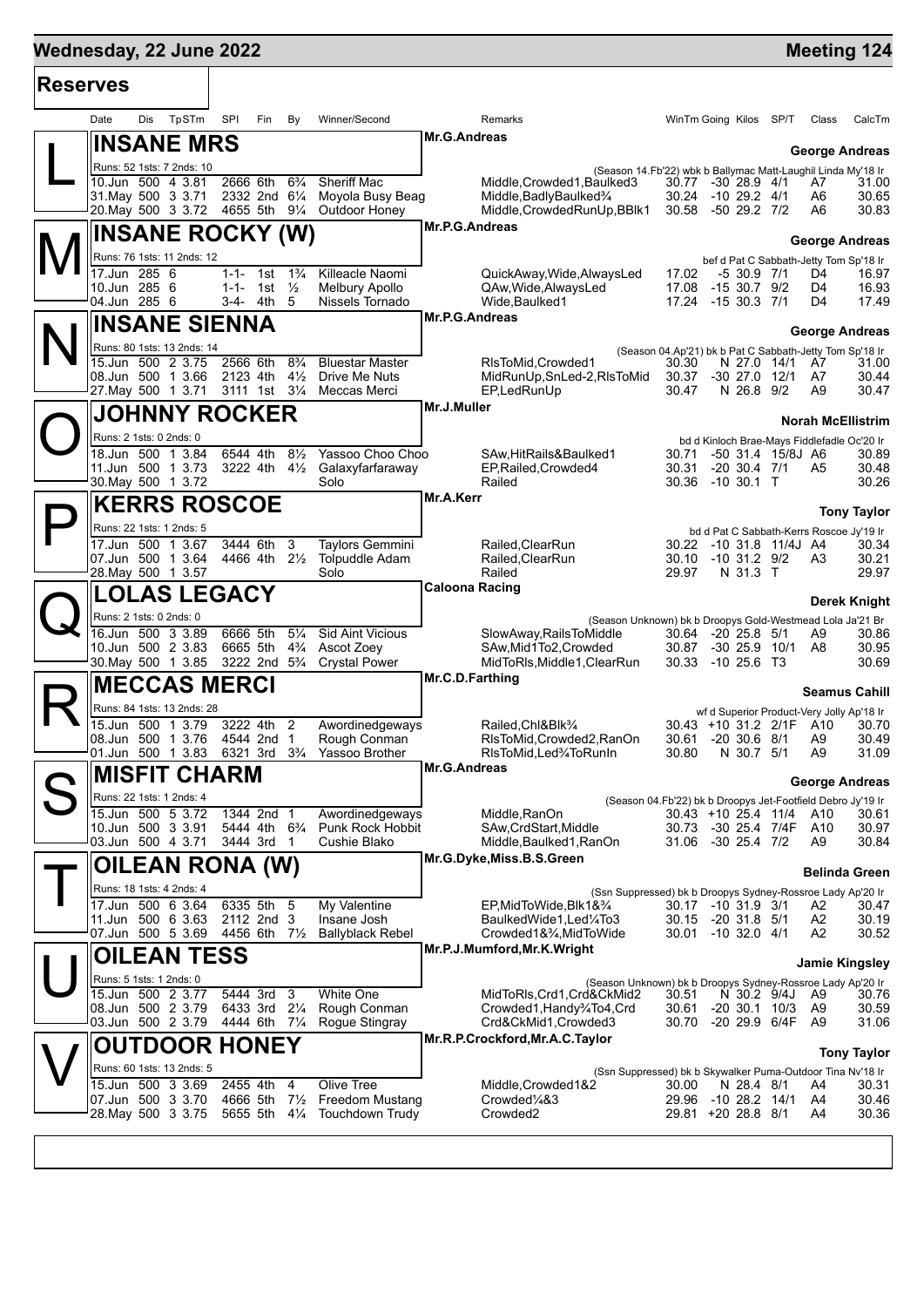| <b>Reserves</b> |                                         |     |                                        |           |                                                         |                               |                                                  |                     |                                                                            |                                           |                                      |                                      |                      |                                                                    |
|-----------------|-----------------------------------------|-----|----------------------------------------|-----------|---------------------------------------------------------|-------------------------------|--------------------------------------------------|---------------------|----------------------------------------------------------------------------|-------------------------------------------|--------------------------------------|--------------------------------------|----------------------|--------------------------------------------------------------------|
|                 | Date                                    | Dis | TpSTm                                  | SPI       | Fin                                                     | By                            | Winner/Second                                    |                     | Remarks                                                                    | WinTm Going Kilos SP/T                    |                                      |                                      | Class                | CalcTm                                                             |
|                 |                                         |     | <b>PUNK ROCK IDOL (W)</b>              |           |                                                         |                               |                                                  |                     | Mr.M.B.Christelow, Mr.A.E.O'Shaughnessy                                    |                                           |                                      |                                      |                      | <b>Stuart Maplesden</b>                                            |
|                 |                                         |     | Runs: 55 1sts: 10 2nds: 10             |           |                                                         |                               |                                                  |                     |                                                                            |                                           |                                      |                                      |                      | bkw d Taylors Sky-Rising Diamond Jy'19 Ir                          |
|                 |                                         |     | 17.Jun 500 5 3.70<br>10.Jun 500 5 3.77 |           | 4343 5th<br>6444 6th 71/4                               | $\mathbf{3}$                  | <b>Blue Rock Aero</b><br>Luscious Lucy           |                     | Wide, Handy & Very Wide 4<br>Wide, Baulked1                                | 30.25<br>30.64                            | $-20$ 33.2 $8/1$<br>$-30$ 33.3 11/2  |                                      | A4<br>A4             | 30.28<br>30.90                                                     |
|                 |                                         |     | 02.Jun 500 5 3.68                      |           |                                                         |                               | 3111 1st 21/2 Stop That Ziggy                    |                     | MiddleToWide, Led1                                                         | 30.38                                     | $-10$ 33.2 $7/1$                     |                                      | A5                   | 30.28                                                              |
|                 |                                         |     |                                        |           |                                                         |                               | PUNK ROCK MUTLEY (W)                             |                     | Mr.M.B.Christelow                                                          |                                           |                                      |                                      |                      | <b>Stuart Maplesden</b>                                            |
|                 |                                         |     | Runs: 91 1sts: 16 2nds: 19             |           |                                                         |                               |                                                  |                     |                                                                            |                                           |                                      |                                      |                      | bk d Farloe Blitz-Highview Dreamer Sp'17 Ir                        |
|                 |                                         |     | 17.Jun 500 5 3.84                      |           | 4445 4th                                                | $2\frac{3}{4}$                | Jollie Mac                                       |                     | SAw, MidToWide, RanOnLate                                                  | 30.06                                     |                                      | $-10$ 33.8 $10/3$                    | A3                   | 30.18                                                              |
|                 | 10.Jun 500 5 3.78                       |     | 04.Jun 500 5 3.81                      |           | 5666 5th<br>6666 3rd                                    | $3\frac{1}{4}$<br>$\mathbf 1$ | Insane Jagger<br><b>Wellott Tommy</b>            |                     | MiddleToWide.Crowded4<br>SAw,Crowded1,RanOn                                | 30.25<br>30.38                            | $-30$ 33.7 $7/1$<br>$-30$ 33.4 $4/1$ |                                      | A3<br>A3             | 30.22<br>30.15                                                     |
|                 |                                         |     | <b>PUNKROCK SWINDLE</b>                |           |                                                         |                               |                                                  |                     | Mr.M.B.Christelow                                                          |                                           |                                      |                                      |                      |                                                                    |
|                 |                                         |     | Runs: 71 1sts: 9 2nds: 17              |           |                                                         |                               |                                                  |                     |                                                                            |                                           |                                      |                                      |                      | <b>Stuart Maplesden</b><br>bk d Over Limit-Highview Pixie My'18 Ir |
|                 |                                         |     | 15.Jun 500 3 3.80                      |           | 5546 4th                                                | 3                             | Laravoulta Shot                                  |                     | RIsToMid, Crd1, Blk3                                                       | 30.13                                     |                                      | N 31.3 10/1                          | A4                   | 30.38                                                              |
|                 | 04.Jun 500 3 3.81                       |     | 10.Jun 500 3 3.76                      |           | 2555 4th<br>5555 4th 4 <sup>3</sup> / <sub>4</sub>      | 4                             | Luscious Lucy<br><b>Indian Sunset</b>            |                     | RIsToMid, Baulked1, Crd3<br>SlowAway, MidToRIs                             | 30.64<br>30.19                            |                                      | $-30$ 31.6 11/2<br>$-30$ 31.1 14/1   | A4<br>A4             | 30.65<br>30.26                                                     |
|                 |                                         |     | <b>QUARTERLAND KARL</b>                |           |                                                         |                               |                                                  | Mr.S.Pearce         |                                                                            |                                           |                                      |                                      |                      |                                                                    |
|                 |                                         |     | Runs: 40 1sts: 5 2nds: 3               |           |                                                         |                               |                                                  |                     |                                                                            |                                           |                                      |                                      |                      | Alma Keppie                                                        |
|                 | 15.Jun 285 4                            |     |                                        | $4 - 4 -$ | 5th                                                     | $4\frac{3}{4}$                | Melbury Apollo                                   |                     | Middle, Blk&Wide1/2                                                        | 16.77                                     |                                      | N 33.4 5/4F                          | D4                   | bk d Laughil Blake-Quarterland Abby Jn'19 Ir<br>17.14              |
|                 | 07.Jun 285 4                            |     |                                        | $6 - 6 -$ | 6th                                                     | 7                             | <b>His Lordship</b>                              |                     | SAw, Badly Baulked 1                                                       | 16.84                                     |                                      | -10 33.5 11/8F D4                    |                      | 17.31                                                              |
|                 | 28. May 285 4                           |     |                                        |           | 4-3- 5th                                                | $5\frac{1}{2}$                | Road To Success                                  | Mr.G.Andreas        | Middle, CrdRunIn                                                           | 16.59 +10 33.0 15/8F D4                   |                                      |                                      |                      | 17.12                                                              |
|                 |                                         |     | <b>RAHINA NIPPY</b>                    |           |                                                         |                               |                                                  |                     |                                                                            |                                           |                                      |                                      |                      | <b>George Andreas</b>                                              |
|                 | 11.Jun 285 1                            |     | Runs: 20 1sts: 1 2nds: 6               | 1-1-      | 2nd $\frac{3}{4}$                                       |                               | Yassoo Choo Choo                                 |                     | QAw, RIs, Led To Near Line                                                 | 17.02                                     | -15 28.5 T2                          |                                      |                      | bk b Ballymac Best-Laurdella Jane Ap'20 Ir<br>16.94                |
|                 | 31 May 500 1 3.68                       |     |                                        |           | 4111 6th                                                | 4                             | Kentucky Rossi                                   |                     | EP,LedRunUpTo3/4,Clear1/2                                                  | 31.24                                     |                                      | -10 28.4 9/4F                        | A11                  | 31.46                                                              |
|                 | 25. May 500 1 3.68                      |     |                                        |           | 2111 2nd SH                                             |                               | Insane Sandy                                     |                     | Railed, Led 1/4 To Near Line<br>Mr.R.P.Crockford, Mr.A.J.Taylor            | 31.04                                     | N 28.8 7/1                           |                                      | A11                  | 31.05                                                              |
| AВ              |                                         |     | <b>SEANS SPENDY (W)</b>                |           |                                                         |                               |                                                  |                     |                                                                            |                                           |                                      |                                      |                      | <b>Tony Taylor</b>                                                 |
|                 |                                         |     | Runs: 37 1sts: 5 2nds: 4               |           |                                                         |                               |                                                  |                     | (Season 10.Jn'21) bk b Confident Rankin-Lindas Supreme Jn'19 Ir            |                                           |                                      |                                      |                      |                                                                    |
|                 |                                         |     | 18.Jun 500 6 3.75<br>11.Jun 500 5 3.68 |           | 2223 3rd<br>2345 3rd 21/4                               | $1\frac{1}{4}$                | Ascot Zoey<br>Paige Girl                         |                     | Wide, ClearRun<br>EP, Baulked <sup>3</sup> / <sub>4</sub> , Crowded Run In | 31.18<br>30.73                            | $-20$ 28.3 $5/2$                     | -50 28.2 5/2F                        | A7<br>A7             | 30.78<br>30.72                                                     |
|                 | 04.Jun 500 6 3.68                       |     |                                        |           | 3533 3rd 2                                              |                               | Sesh Poets Angel                                 |                     | Wide, Crowded2                                                             | 30.61                                     | $-30$ 28.3 $3/1$                     |                                      | A7                   | 30.47                                                              |
|                 |                                         |     | <b>SHERIFF MAC</b>                     |           |                                                         |                               |                                                  | <b>Wedge And Co</b> |                                                                            |                                           |                                      |                                      |                      | <b>Stuart Maplesden</b>                                            |
|                 |                                         |     | Runs: 68 1sts: 9 2nds: 13              |           |                                                         |                               |                                                  |                     |                                                                            |                                           |                                      |                                      |                      | bd d Superior Product-Hather Garnet Jy'18 Ir                       |
|                 |                                         |     | 18.Jun 500 1 3.80<br>10.Jun 500 1 3.80 |           | 3332 2nd 1<br>4322 1st                                  | $1\frac{1}{4}$                | <b>Ascot Zoev</b><br>Moyola Oir                  |                     | RailsToMiddle.Baulked1<br>RailsToMiddle.RanOn                              | 31.18<br>30.77                            | $-50$ 30.1 $7/2$<br>$-30,30.4$       | 10/1                                 | A7<br>A7             | 30.77<br>30.47                                                     |
|                 |                                         |     | 04.Jun 500 1 3.81                      |           | 6433 1st                                                | SH                            | Ascot Zoey                                       |                     | SAw,Baulked¾,RanOn                                                         | 31.20                                     |                                      | -30 30.0 15/8F A8                    |                      | 30.90                                                              |
| AD              | <b>SLY GIRL</b>                         |     |                                        |           |                                                         |                               |                                                  | Mr.S.Maplesden      |                                                                            |                                           |                                      |                                      |                      | <b>Stuart Maplesden</b>                                            |
|                 |                                         |     | Runs: 23 1sts: 4 2nds: 0               |           |                                                         |                               |                                                  |                     | (Season Unknown) bef b Ballymac Anton-Jamaica Joy Jy'20 Ir                 |                                           |                                      |                                      |                      |                                                                    |
|                 | 16.Jun 500 5 3.64<br>10.Jun 500 5 3.74  |     |                                        |           | 1111 1st 6 <sup>3</sup> / <sub>4</sub><br>5333 4th 21/4 |                               | Swift Volt<br>Ascot Zoey                         |                     | QAw.MidToWide.Clear <sup>3</sup> /4<br>SAw, Mid-W, Crd3/4-RunIn            | 30.52 -20 26.5 7/2<br>30.87               | $-30$ 26.5 $9/4J$                    |                                      | A8<br>A8             | 30.32<br>30.75                                                     |
|                 | 03.Jun 500 5 3.71                       |     |                                        |           | 5566 6th                                                | -5                            | Sportmans Best                                   |                     | MidToWide, Crowded1/2                                                      | 30.63 -20 26.5 4/1                        |                                      |                                      | A8                   | 30.82                                                              |
| AЕ              |                                         |     | <b>SOUTHDOWNS GYPSY</b>                |           |                                                         |                               |                                                  | Mrs.C.J.Warren      |                                                                            |                                           |                                      |                                      |                      | <b>Claude Gardiner</b>                                             |
|                 |                                         |     | Runs: 96 1sts: 15 2nds: 16             |           |                                                         |                               |                                                  |                     | (Season Unknown) wbk b Pinpoint Maxi-Sporting Chick Jy'18 Ir               |                                           |                                      |                                      |                      |                                                                    |
|                 | 07.Jun 500 4 3.70                       |     | 17.Jun 500 4 3.66                      |           | 1333 3rd                                                | $1\frac{1}{4}$                | Jollie Mac                                       |                     | Middle, ClearRun<br>CrdRunUp, LedNrLn, MidToRIs                            | 30.06 -10 28.6 8/1                        |                                      |                                      | A3                   | 30.06                                                              |
|                 | 01.Jun 500 4 3.66                       |     |                                        |           | 4443 1st 1<br>4565 2nd SH                               |                               | Emlagh Eileen<br><b>Classy Ranger</b>            |                     | Middle, RIsRnIn, RanOn                                                     | 30.20<br>30.12                            | $-20$ 28.3 $7/1$<br>N 28.5 8/1       |                                      | A <sub>3</sub><br>A3 | 30.00<br>30.13                                                     |
| AF              |                                         |     | <b>SWIFT VOLT</b>                      |           |                                                         |                               |                                                  |                     | Mr.M.A.Crabtree, Mr.M.D.Crabtree                                           |                                           |                                      |                                      |                      |                                                                    |
|                 |                                         |     | Runs: 22 1sts: 3 2nds: 5               |           |                                                         |                               |                                                  |                     | (Season Unknown) bk b Rio Quattro-Swift Linscott Jn'20 Ir                  |                                           |                                      |                                      |                      | <b>Stuart Maplesden</b>                                            |
|                 | 16.Jun 500 3 3.80                       |     |                                        |           | 3333 2nd 6 <sup>3</sup> / <sub>4</sub>                  |                               | Sly Girl                                         |                     | Middle, Crowded 3& 3/4                                                     | 30.52 -20 25.0 5/2                        |                                      |                                      | A8                   | 30.87                                                              |
|                 | 04.Jun 500 2 3.77                       |     | 11.Jun 500 3 3.77                      |           | 5666 6th<br>6665 4th 2 <sup>3</sup> / <sub>4</sub>      | $4\frac{1}{4}$                | Paige Girl<br>Sesh Poets Angel                   |                     | Middle, Baulked&Ck3<br>Crowded2, WideRunIn, RanOn                          | 30.73<br>30.61                            |                                      | $-20$ 24.9 $10/3$<br>$-30$ 24.9 11/4 | A7<br>A7             | 30.86<br>30.53                                                     |
|                 |                                         |     | <b>TUNNELROAD BELLE</b>                |           |                                                         |                               |                                                  |                     | <b>The Kempton Boys</b>                                                    |                                           |                                      |                                      |                      |                                                                    |
| AG              |                                         |     | Runs: 20 1sts: 3 2nds: 3               |           |                                                         |                               |                                                  |                     |                                                                            |                                           |                                      |                                      |                      | <b>Derek Knight</b>                                                |
|                 |                                         |     | 17.Jun 500 3 3.75                      |           | 6566 6th                                                | $6\frac{1}{4}$                | Olwinn Ella                                      |                     | Middle, Blk&Stb1/ <sub>4</sub> , Crowded3                                  | 30.43 -10 26.6 11/4                       |                                      |                                      | A6                   | (Season 02.Mr'22) bk b Droopys Jet-Live Queen Sp'19 Ir<br>30.81    |
|                 | 07.Jun 500 3 3.69<br>28. May 500 4 3.69 |     |                                        |           | 2332 1st                                                | Hd                            | <b>Ballybough Rory</b><br><b>Completely Cleo</b> |                     | Crowded1/4&3&4,LedNearLine<br>Crowded1, HandyTo4                           | 30.70 -40 26.5 3/1<br>30.17 +10 26.7 11/2 |                                      |                                      | A6<br>A6             | 30.30<br>30.46                                                     |
|                 |                                         |     |                                        |           | 1222 5th 2½                                             |                               |                                                  |                     |                                                                            |                                           |                                      |                                      |                      |                                                                    |